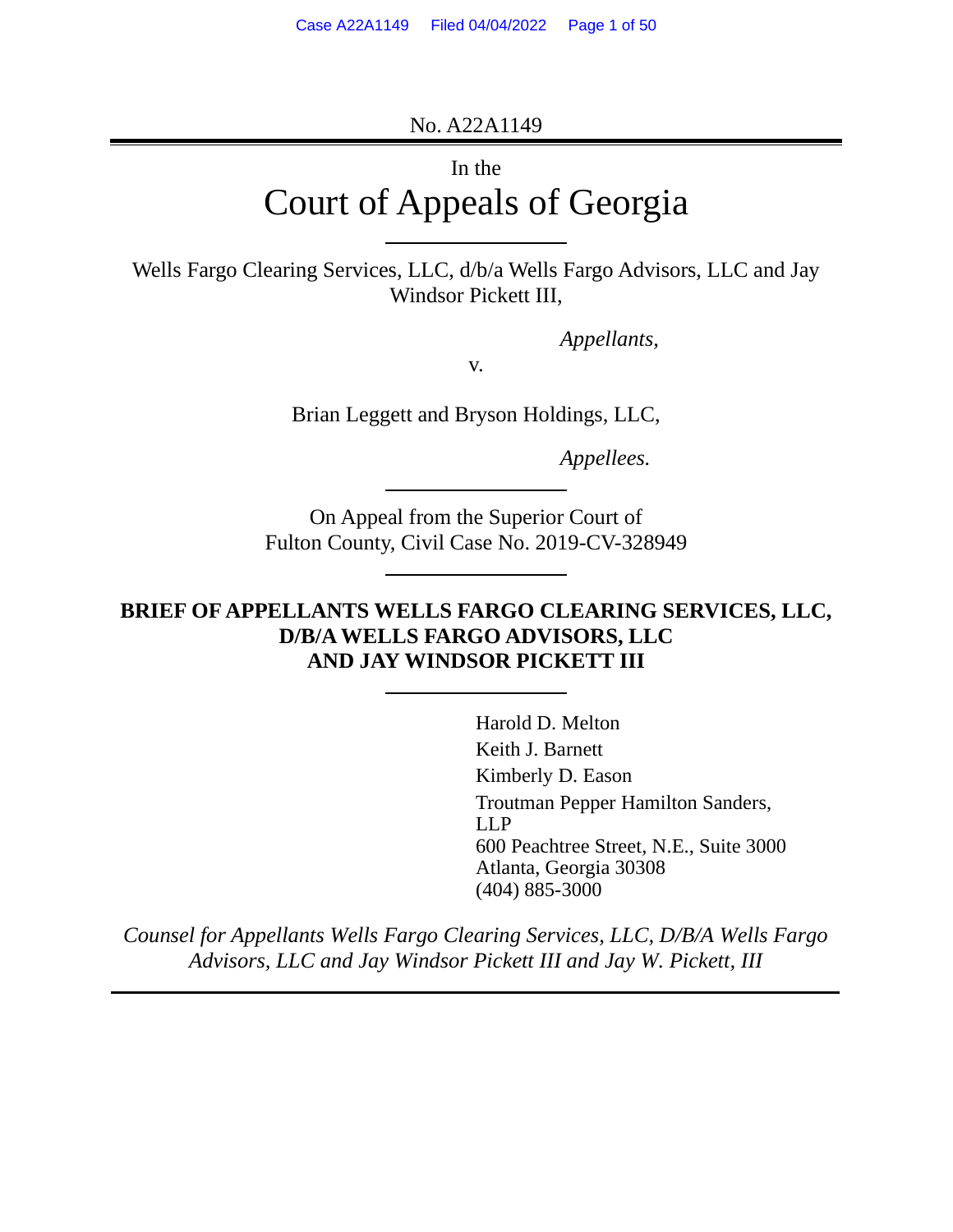# **TABLE OF CONTENTS**

# **Page(s)**

| A.              | Leggett Initiates the FINRA Arbitration Against WFA and |                 |                                                                                                 |     |  |
|-----------------|---------------------------------------------------------|-----------------|-------------------------------------------------------------------------------------------------|-----|--|
|                 | 1.                                                      |                 |                                                                                                 |     |  |
| 2.              |                                                         |                 |                                                                                                 |     |  |
|                 | 3.                                                      |                 |                                                                                                 |     |  |
|                 | 4.                                                      |                 | Relevant Issues from the Arbitration Evidentiary Hearing  19                                    |     |  |
|                 |                                                         | A.              |                                                                                                 |     |  |
|                 |                                                         | <b>B.</b>       | The Proposed Charles Schwab Witness 20                                                          |     |  |
|                 |                                                         | $\mathcal{C}$ . | The Summary Report of Solicited and Unsolicited                                                 |     |  |
|                 | 5.                                                      |                 |                                                                                                 |     |  |
| <b>B.</b>       |                                                         |                 |                                                                                                 |     |  |
| $\mathcal{C}$ . |                                                         |                 |                                                                                                 |     |  |
|                 |                                                         |                 |                                                                                                 |     |  |
| A.              |                                                         |                 |                                                                                                 |     |  |
| <b>B.</b>       |                                                         |                 |                                                                                                 |     |  |
|                 |                                                         |                 |                                                                                                 |     |  |
| A.              |                                                         |                 |                                                                                                 |     |  |
| <b>B.</b>       |                                                         |                 |                                                                                                 |     |  |
|                 | 1.                                                      |                 | The Panel Selection Process Did Not Violate 9 U.S.C. §                                          | .28 |  |
|                 | 2.                                                      |                 | The Arbitrators' Decision Not to Postpone the<br>Arbitration Hearing Does Not Warrant Vacatur33 |     |  |
|                 | 3.                                                      |                 | The Arbitrators' Refusal to Hear Certain Evidence Did                                           |     |  |
|                 |                                                         | A.              |                                                                                                 |     |  |
|                 |                                                         | <b>B.</b>       |                                                                                                 |     |  |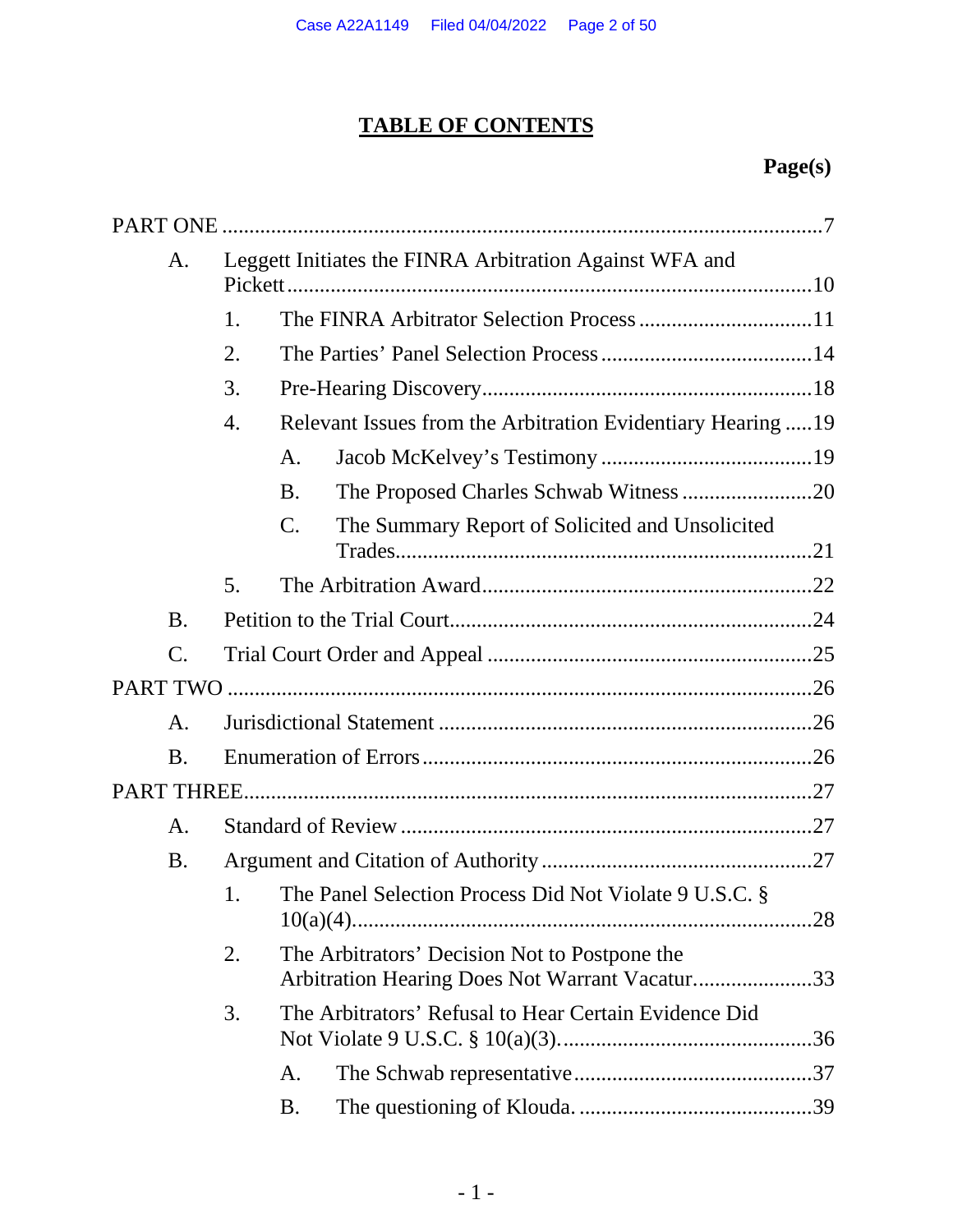| 4. | The Arbitration Award Was Not Procured by Fraud in |                                                                                                                                                         |  |  |
|----|----------------------------------------------------|---------------------------------------------------------------------------------------------------------------------------------------------------------|--|--|
|    | A.                                                 | Jacob McKelvey's testimony was not perjury and<br>did not amount to a violation of $9 \text{ U.S.C. }$ §                                                |  |  |
|    | <b>B.</b>                                          | Mr. Weiss's statements did not amount to a                                                                                                              |  |  |
|    | C.                                                 | The timing of appellants' exchange of Wells<br>Fargo's Text Messaging Policies and Procedures<br>did not amount to a violation of $9 \text{ U.S.C. }$ § |  |  |
| 5. |                                                    | Determining the Cost and Fees Award Did Not Violate 9                                                                                                   |  |  |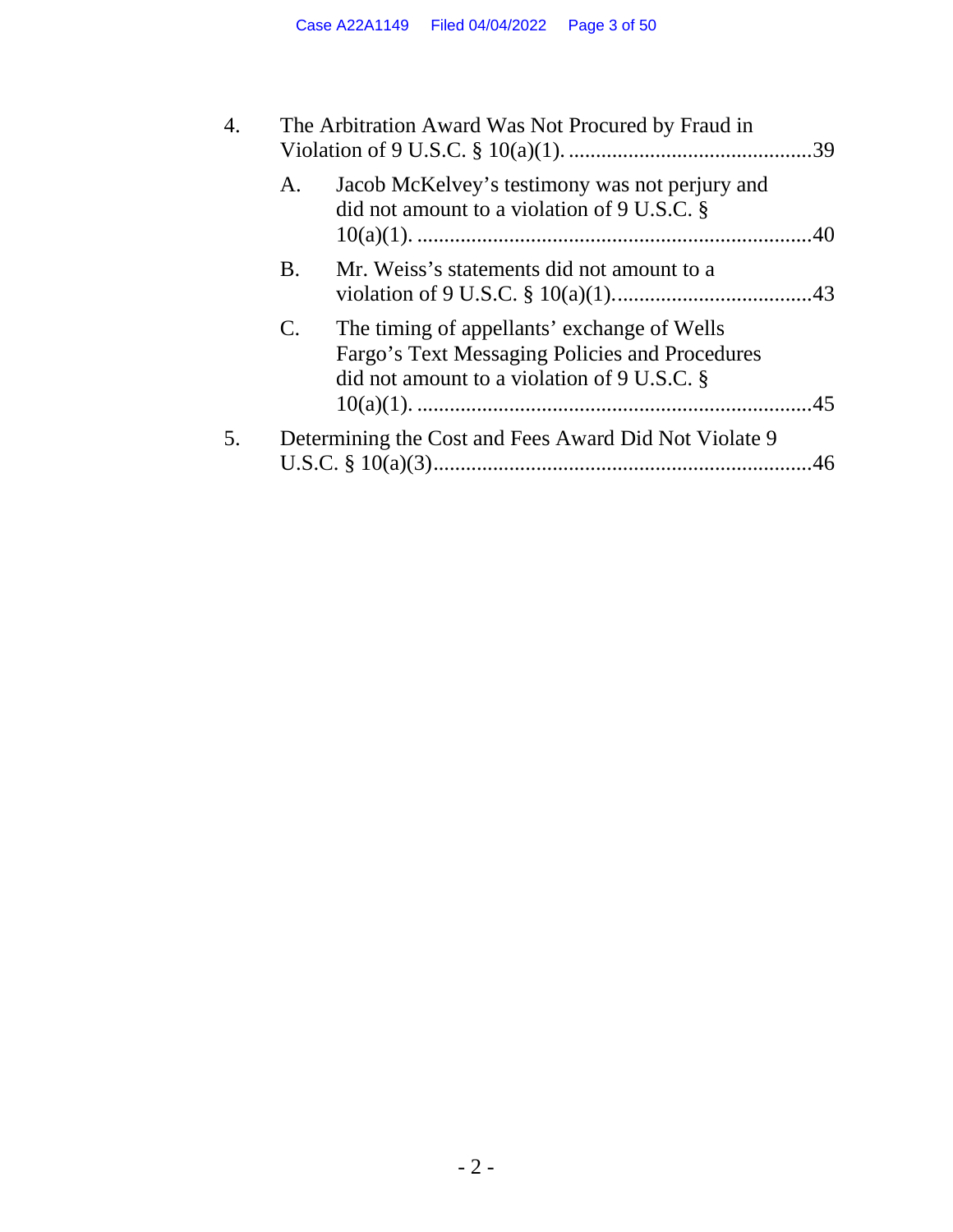# **TABLE OF AUTHORITIES (continued)**

 **Page(s)** 

# **Cases**

| Adventure Motorsports Reinsurance, LTD, et al. v. Interstate Nat'l<br>Dealer Serv.,                                     |  |
|-------------------------------------------------------------------------------------------------------------------------|--|
| Aviles v. Charles Schwab & Co.,                                                                                         |  |
| Bonar v. Dean Witter Reynolds, Inc.,                                                                                    |  |
| Carina Int'l Shipping Corp. v. Adam Maritime Corp.,                                                                     |  |
| Cat Charter, LLC v. Schurtenberger,                                                                                     |  |
| Celasco v. Merrill Lynch, Pierce, Fenner & Smith Inc.,<br>2019 U.S. Dist. LEXIS 135524, 2019 WL 5209394 (S.D. Fla. Aug. |  |
| Davis v. Prudential Sec., Inc.,                                                                                         |  |
| Gherardi v. Citigroup Global Mkts., Inc.,                                                                               |  |
| Gianelli Money Purchase Plan & Trust v. ADM Investor Servs., Inc.,                                                      |  |
| Johnson v. Directory Assistants Inc.,                                                                                   |  |
| Laws v. Morgan Stanley Dean Witter,                                                                                     |  |
| LJL 33rd St. Assocs., LLC v. Pitcairn Props.,                                                                           |  |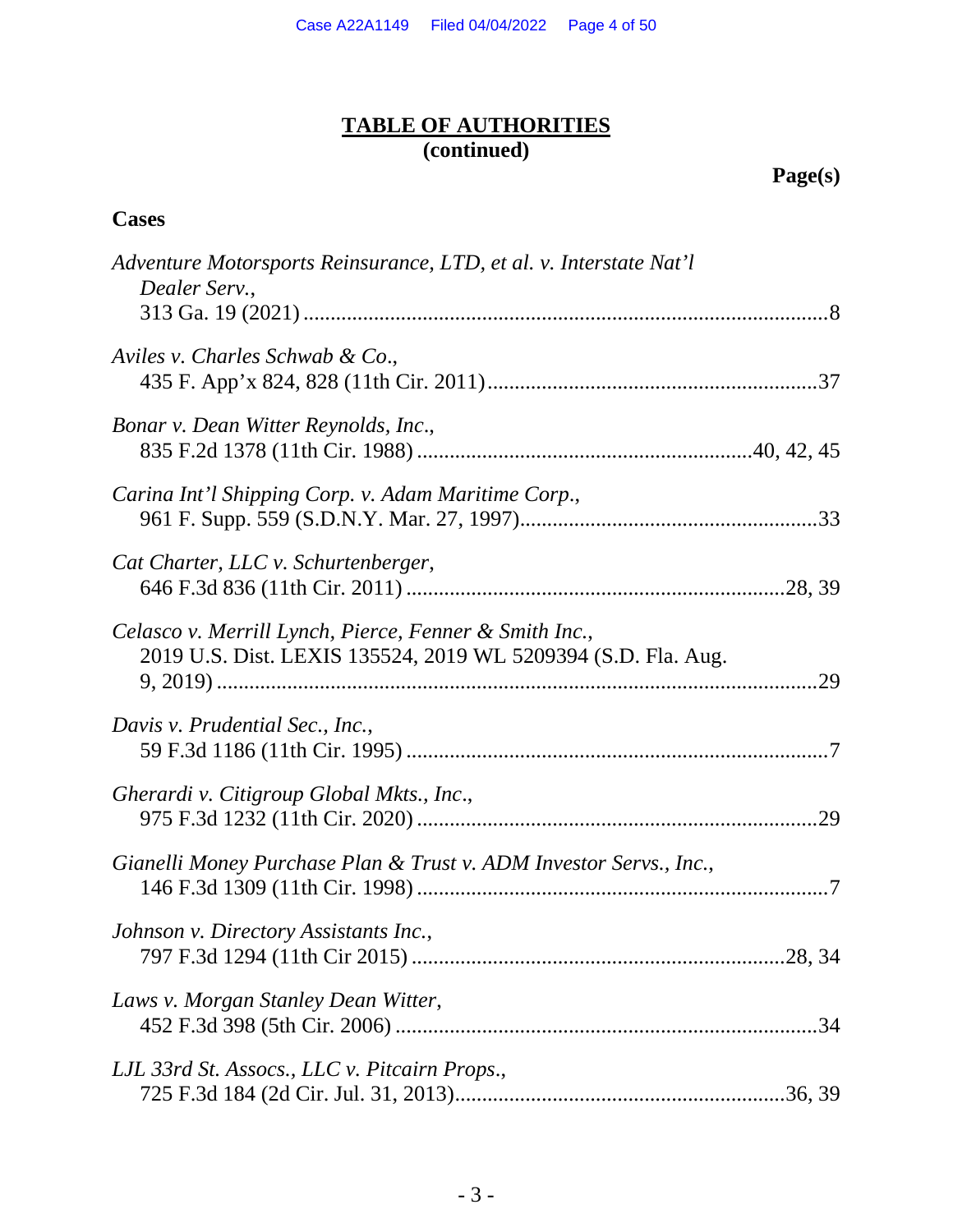# **TABLE OF AUTHORITIES (continued)**

 **Page(s)** 

| Marshall & Co., Inc v. Duke,<br>941 F. Supp. 1207, 1213 (N.D. Ga. 1995), aff'd, 114 F.3d 188  |
|-----------------------------------------------------------------------------------------------|
| Myser v. Tangen,                                                                              |
| NF&M Corp. v. United Steelworkers of Am.,                                                     |
| O'Rear v. Am. Family Life Assur. Co. of Columbus,                                             |
| Oxford Health Plans LLC v. Sutter,                                                            |
| Petrick v. Thornton,<br>2014 U.S. Dist. LEXIS 166694, 2014 WL 6626838 (M.D.N.C.               |
| Rai v. Barclays Cap. Inc.,<br>739 F. Supp. 2d 364 (S.D.N.Y. 2010), aff'd, 456 F. App'x 8 (2d) |
| Raiford v. Merrill Lynch, Pierce, Fenner & Smith, Inc.,                                       |
| <i>Robbins v. Day,</i>                                                                        |
| Rosensweig v. Morgan Stanley & Co., Inc.,                                                     |
| Sanchez v. Elizondo,                                                                          |
| Schmidt v. Finberg,                                                                           |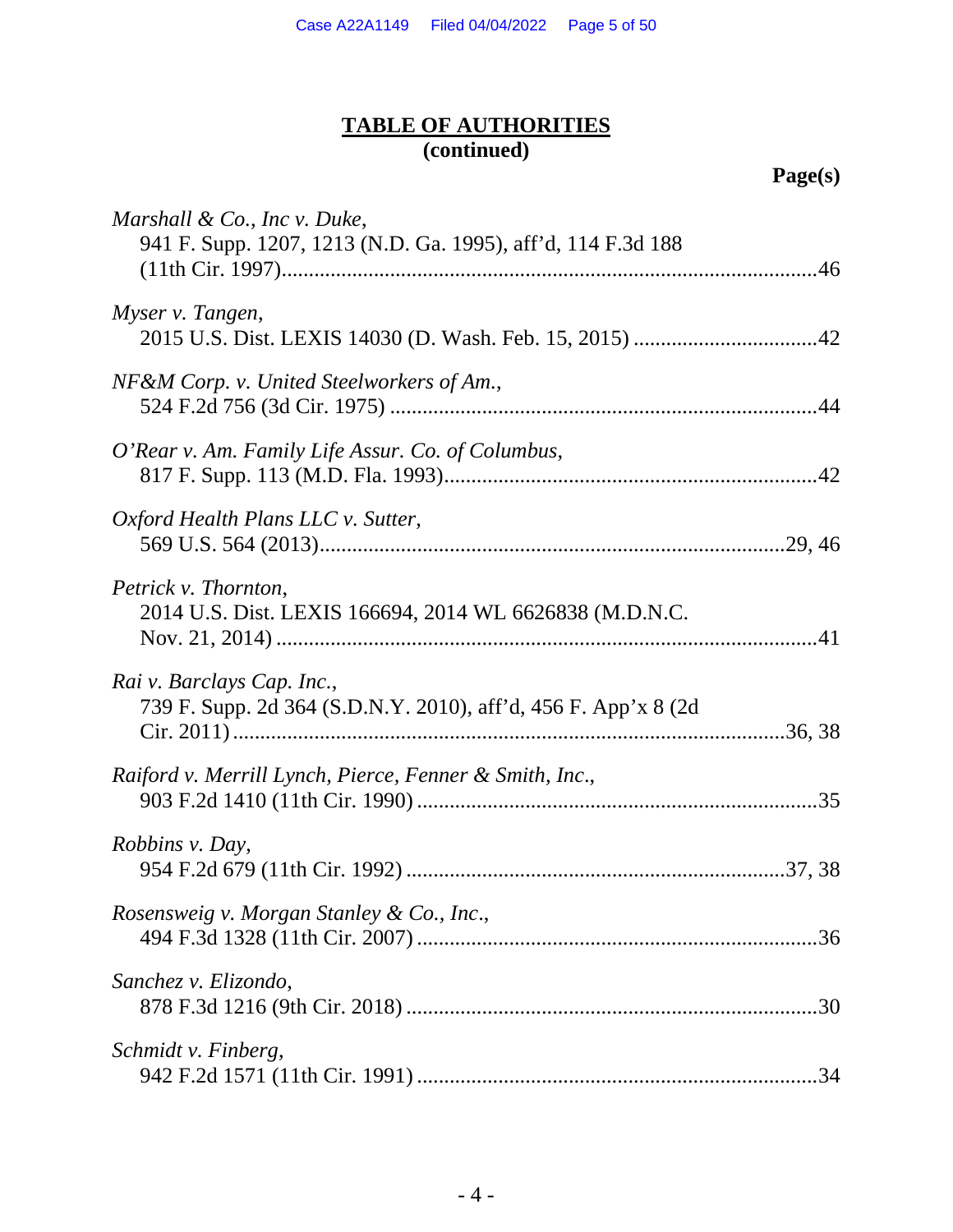# TABLE OF AUTHORITIES<br>(continued)

| Scott v. Prudential Sec., Inc.,                           |
|-----------------------------------------------------------|
| Tapia v. Tansy,                                           |
| Travelers Indem. Co. v. Gore,                             |
| Wells v. Wells-Wilson,                                    |
| White Springs Agric. Chems., Inc. v. Glawson Invs. Corp., |
| <b>Statutes</b>                                           |
|                                                           |
|                                                           |
|                                                           |
|                                                           |
|                                                           |
| <b>Other Authorities</b>                                  |
|                                                           |
|                                                           |
|                                                           |
|                                                           |
|                                                           |
|                                                           |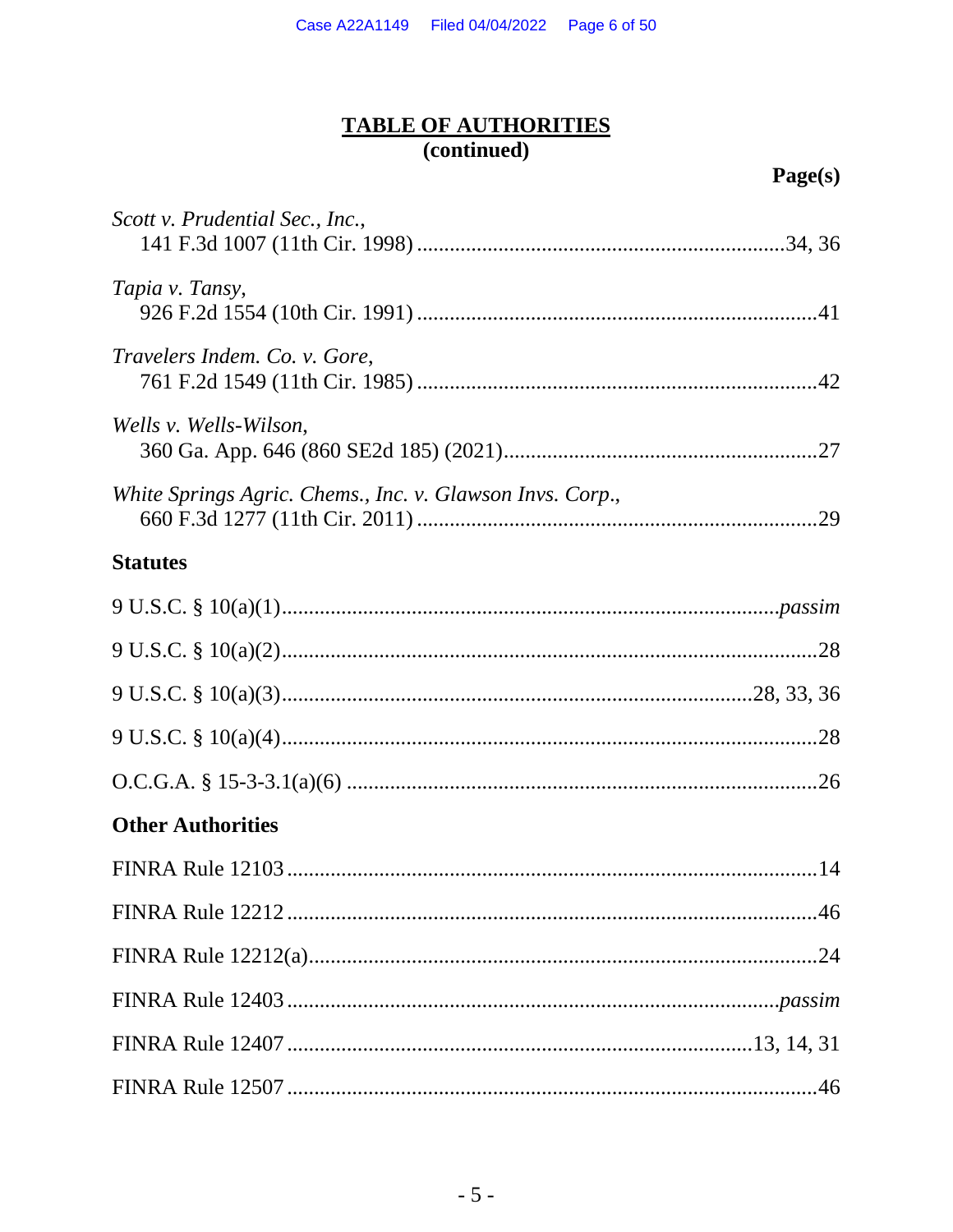# TABLE OF AUTHORITIES<br>(continued)

# Page(s)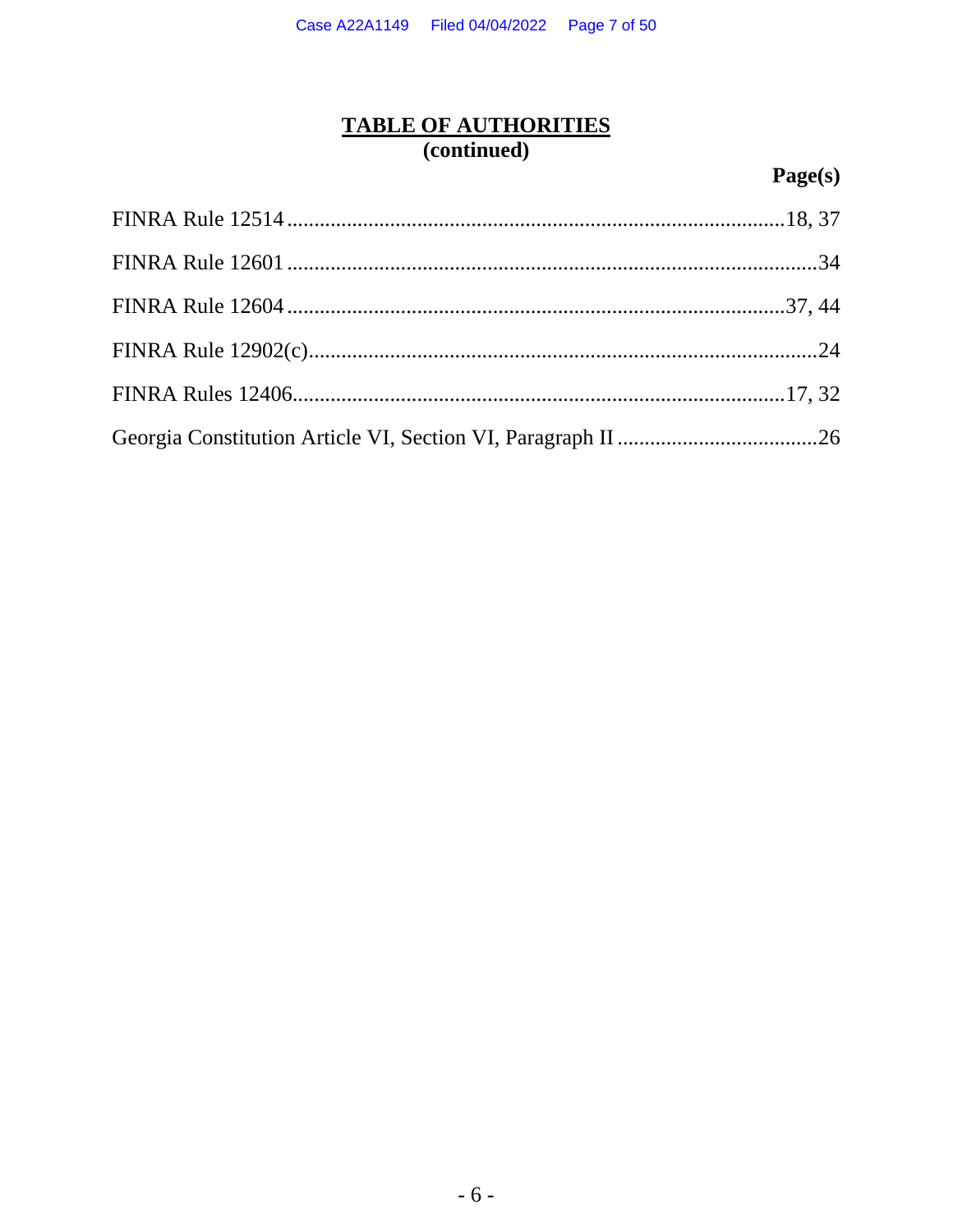#### **PART ONE**

<span id="page-7-0"></span>After an arbitration that followed the agreed upon rules set forth by the Financial Industry Regulatory Authority ("FINRA"), a mutually selected and accepted, three-person, neutral FINRA arbitration panel unanimously entered a final arbitration award (the "Award") in favor of Appellants Wells Fargo Clearing Services, LLC d/b/a Wells Fargo Advisors ("WFA") and Jay Windsor Pickett, III ("Mr. Pickett"). In the Award, the arbitration panel found, among other things, that Appellees Brian Leggett and Bryson Holdings, LLC ("Bryson Holdings") (collectively "Leggett") made false statements during the arbitration proceeding and WFA did not engage in any of the acts or omissions that Leggett had alleged against WFA and Mr. Pickett.

<span id="page-7-2"></span><span id="page-7-1"></span>Leggett then filed a motion to vacate the Award before the Superior Court of Fulton County. Although it is well settled under the Federal Arbitration Act ("FAA") that "[j]udicial review of arbitration awards is 'narrowly limited,' and the FAA presumes that arbitration awards will be confirmed," the trial court signed an Order (drafted by Leggett's counsel) vacating the Award. *Gianelli Money Purchase Plan & Trust v. ADM Investor Servs., Inc.*, 146 F.3d 1309, 1310 (11th Cir. 1998); *see also Davis v. Prudential Sec., Inc.*, 59 F.3d 1186, 1190 (11th Cir. 1995). Those "narrowly limited" circumstances are not present here, as there has never been a factual or legal basis sufficient to overcome the presumption of confirming the Award. In fact,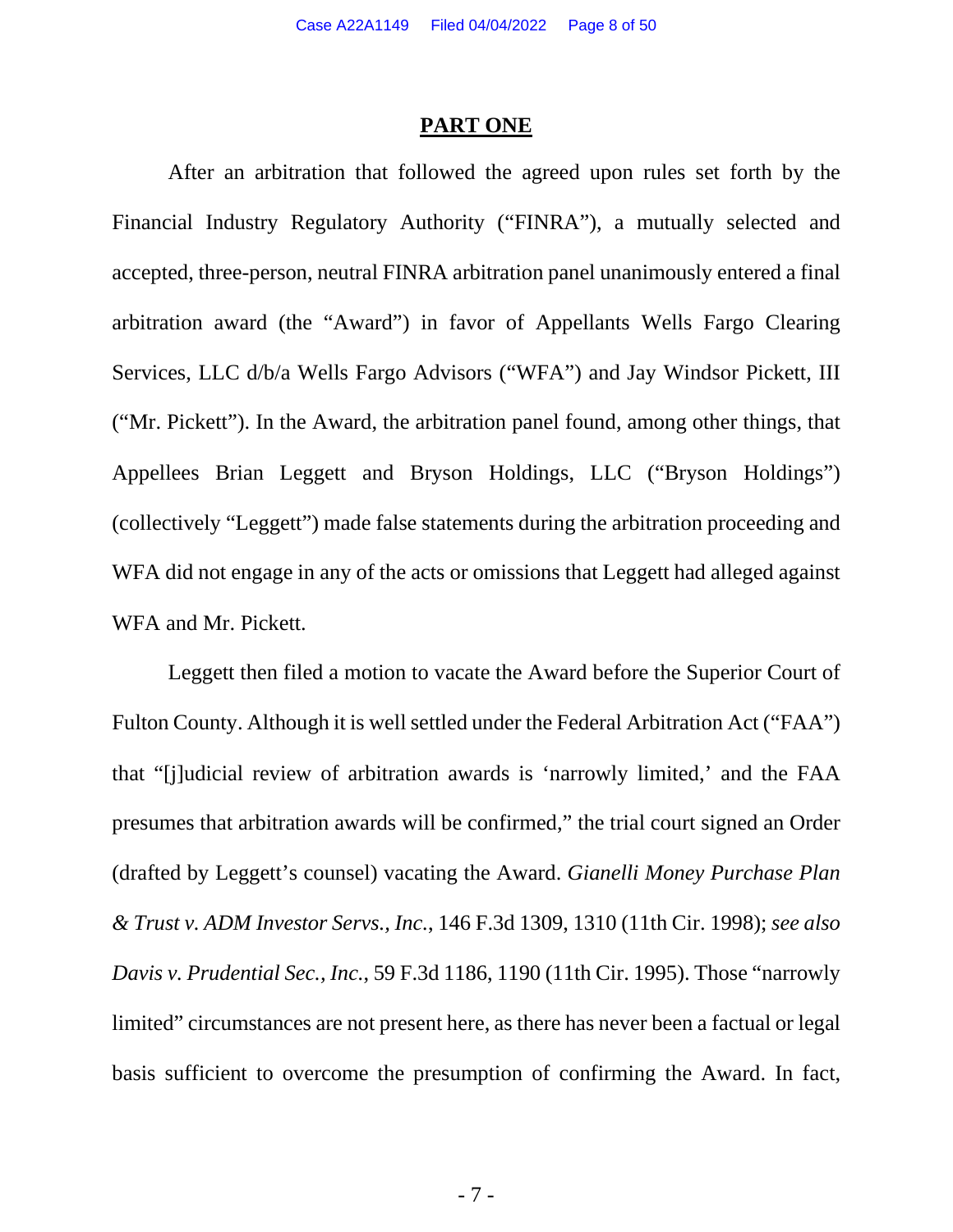<span id="page-8-0"></span>shortly before the trial court signed the Order, the Georgia Supreme Court issued a ruling reaffirming that trial courts "are severely limited in vacating an arbitration award so as not to frustrate the legislative purpose of avoiding litigation by resort to arbitration." *Adventure Motorsports Reinsurance, LTD, et al. v. Interstate Nat'l Dealer Serv.*, 313 Ga. 19, 25 (2021) (citation omitted). WFA made sure that the trial court judge was aware of the *Adventure Motorsports Reinsurance, LTD* case, but the court made no effort to distinguish it. Instead, the trial court did the very thing that the Georgia Supreme Court stated that trial courts should not do – frustrate the legislative purpose of arbitration by engaging in the extraordinary act of vacating the Award.

By signing the draft order written and submitted by Leggett's counsel, the trial court vacated the Award notwithstanding that the factual findings in its Order are false and wholly unsupported by the record. If this Court does not reverse, the trial court will have effectively deprived WFA of the benefit of the written contractual bargain that it had struck with Leggett. Consistent with the Congressional mandate in the FAA and the case law construing it, the parties freely bargained to resolve their disputes in an arbitration that would not be second guessed in court. The trial court's legal errors destroyed that bargain—thus undermining the well-established policy in favor of both arbitration and freedom of contract.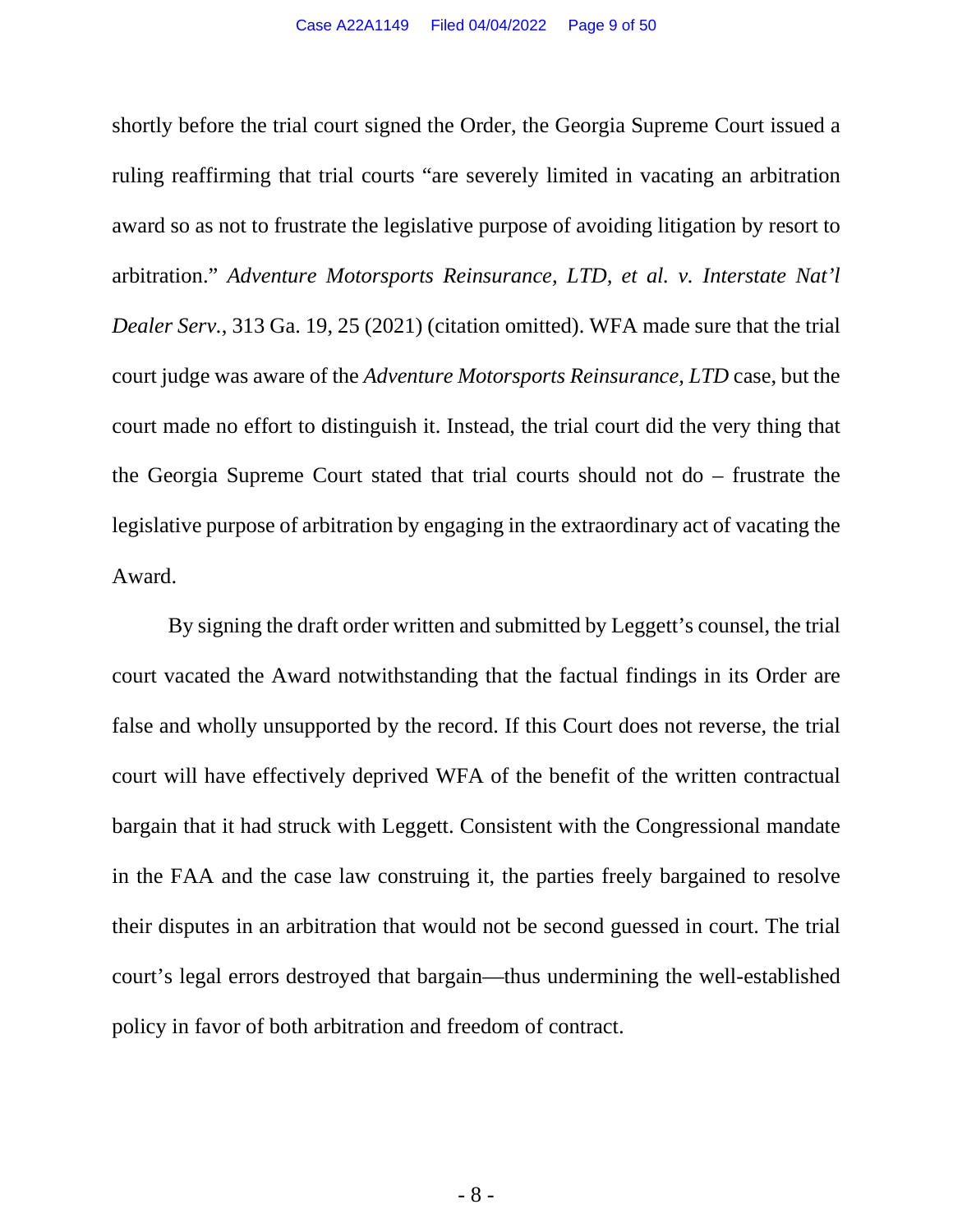The trial court's decision also defeats the important policy principles undergirding the FAA, which the United States Congress passed to encourage arbitration. If trial courts are permitted essentially to apply *de novo* review to an arbitrator's discretionary decisions and substitute their own judgment for those closest to the issues, the entire arbitration process will be rendered useless. Put simply, the trial court's decision removes all of the benefits of arbitration and has the effect of discouraging arbitration agreements—exactly the opposite of what the FAA was intended to accomplish.

The lower court's decision also effectively squanders significant resources that FINRA and the parties expended to reach the Award. The parties spent over a year litigating this case. The arbitrators held several prehearing conferences and presided over an evidentiary hearing that lasted over a week with many hours of testimony. The panel then considered its ruling for four weeks before rendering a unanimous decision. The trial court swept all of this away after a relatively brief hearing and signed a copy and paste order that Leggett's counsel had drafted. The trial court committed five errors of law that are subject to *de novo* review. The trial court erred by:

(1) Determining that the FINRA arbitrator selection process employed in this case violated 9 U.S.C. § 10(a)(4) of the FAA;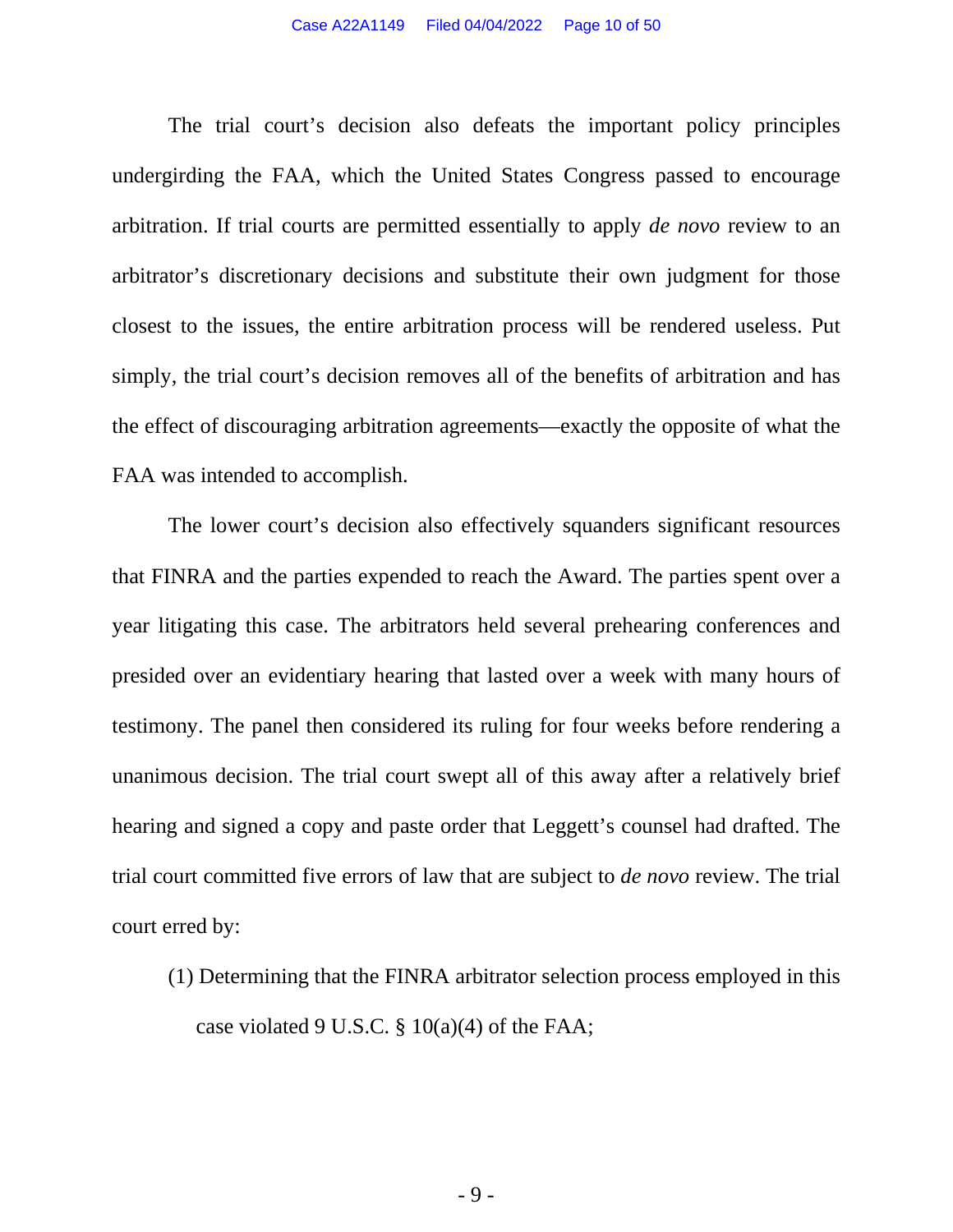- (2) Determining that the arbitrators' decision to not postpone the hearing violated 9 U.S.C.  $\S$  10(a)(3) of the FAA;
- (3) Determining that the arbitrators' decision to not hear certain evidence violated 9 U.S.C.  $\S$  10(a)(3) of the FAA;
- <span id="page-10-1"></span>(4) Determining that the Award was procured by fraud in violation of 9 U.S.C.  $§ 10(a)(1);$  and
- (5) Determining that the arbitrators exceeded their authority under 9 U.S.C. §  $10(a)(3)$  by awarding cost and fees to WFA.

While each individual error is facially independent of the others, the trial court's entire review of the Award was tainted by any one of these five errors of law. Appellants request that the Court reverse the trial court's order and instruct the trial court to enter a judgment consistent with a ruling confirming the Award as WFA requested.

#### **Statement of Facts**

## <span id="page-10-0"></span>**A. Leggett Initiates the FINRA Arbitration Against WFA and Pickett**

On April 27, 2017, Leggett filed the underlying arbitration (the "Arbitration") before the self-regulatory organization for the securities industry, FINRA. R. 4-436. FINRA is overseen by the United States Securities and Exchange Commission. *Id*. at 386. In the Arbitration, Leggett alleged that Mr. Pickett had mismanaged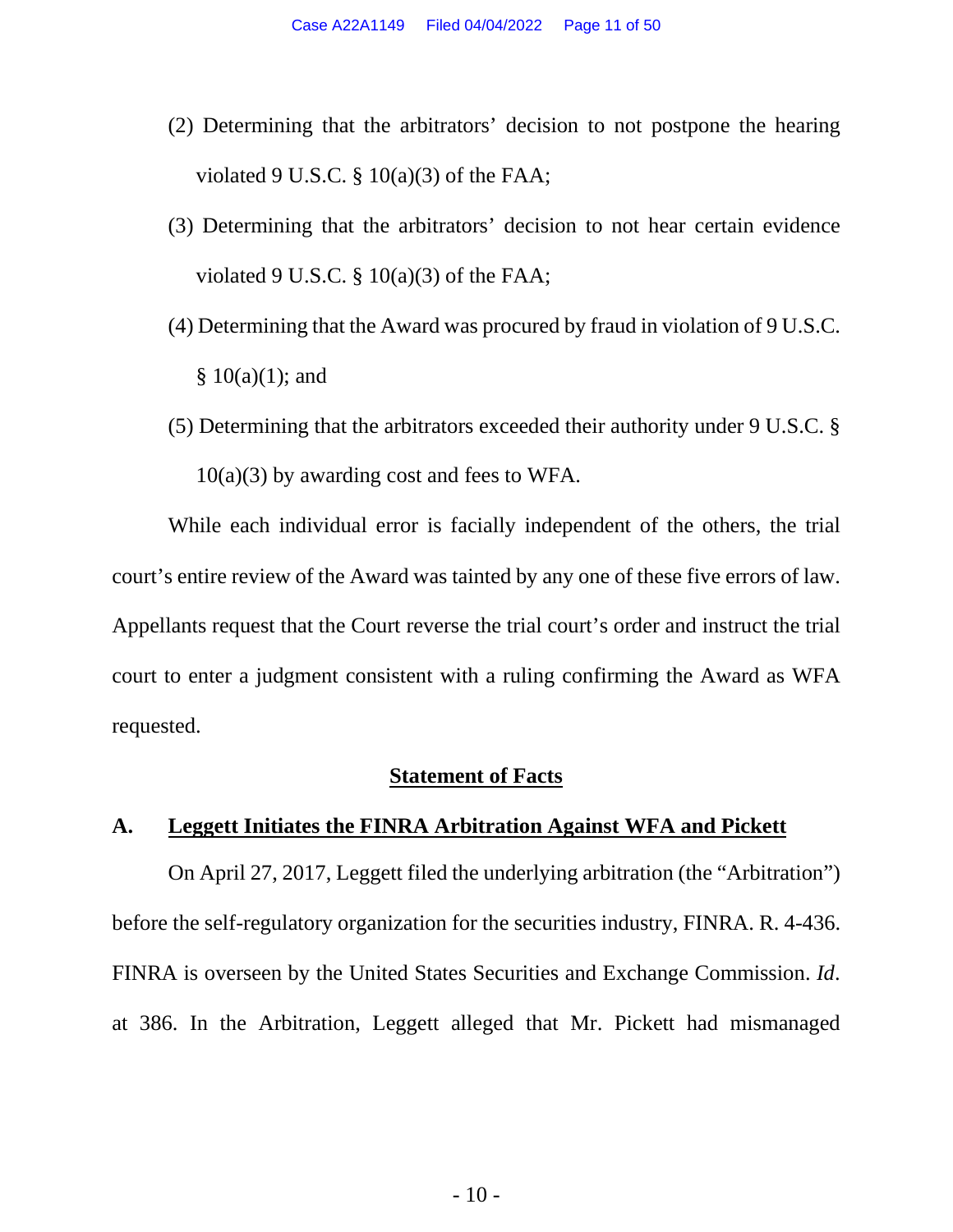Leggett's securities investments and that WFA was liable for financially harming Leggett. *Id*. at 436–37.

Leggett had previously executed a written Client Agreement with WFA that governed the relationship between the parties. R. 4-418–34. The Client Agreement included a pre-dispute arbitration clause requiring the parties to arbitrate any and all disputes between them before FINRA in accordance with FINRA's arbitration rules. *Id*. at 419–20. Under the FINRA rules, three arbitrators hear evidence and decide the case after the parties engage in a rank, strike, or challenge for cause process to select the three arbitrators. *Id*. at 419–20, 1064.

#### <span id="page-11-1"></span><span id="page-11-0"></span>**1. The FINRA Arbitrator Selection Process**

FINRA Rule 12403 (the "Arbitration Selection Rules") describes and governs the arbitration selection process. R. 4-687-89. Under the Arbitration Selection Rules, each party receives a list of 35 potential neutral arbitrators ("Arbitrator Selection List") broken down into three different categories for each party to rank, strike, or challenge for cause. *Id*. at 687. These categories are a potential: (1) Chairperson; (2) non-public arbitrator; and (3) public arbitrator. *Id*. There are ten potential Chairpersons to rank, strike or challenge for cause, ten potential non-public arbitrators to rank, strike or challenge for cause, and fifteen potential public arbitrators to rank, strike or challenge for cause. *Id*.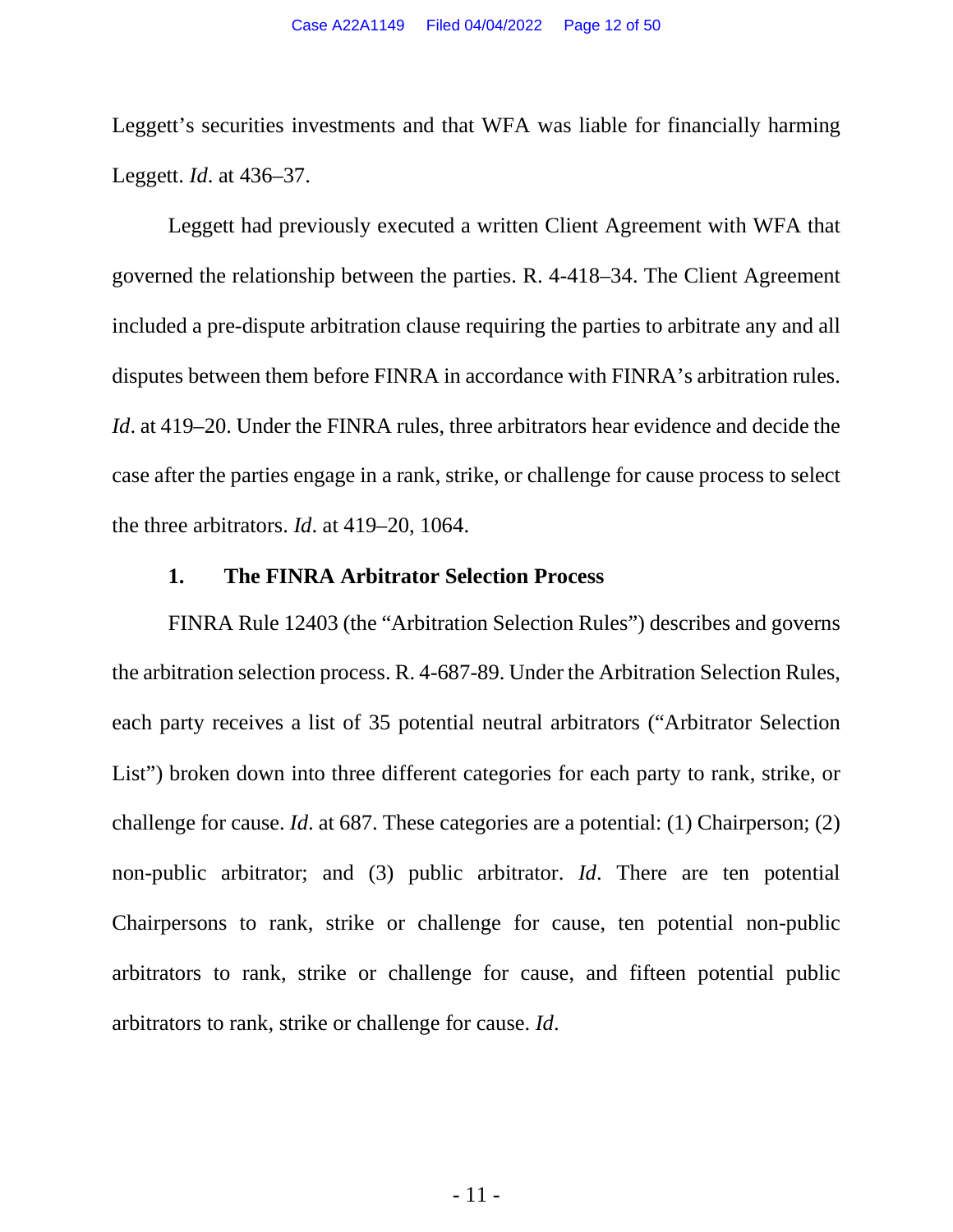For each of the 35 potential arbitrators, FINRA sends Arbitrator Disclosure Reports to all parties, containing background information about the arbitrators (including their employment history, education, potential conflict disclosures and a summary of experience drafted by the arbitrator) to allow the parties to better assess which arbitrators to rank, strike, or challenge for cause. *Id*. The cover letter in which the Arbitration Selection List is enclosed describes the rank and strike process and, important here, describes the manner in which FINRA allows a party to challenge a potential arbitrator for cause without using a strike. *Id*. at 704–08.

#### **Rank and Strike**

Each party is allowed up to four strikes in the Chairperson category, parties can strike all arbitrators in the non-public arbitrator category and parties can strike up to six arbitrators in the public arbitrator category. *Id*. at 687-88. For the arbitrators who are not stricken, the parties rank them in the order of the parties' preference for each category. *Id*. The parties do not disclose to each other their respective rankings and they are filed confidentially with FINRA. *Id*. FINRA then reviews the lists, eliminates the potential arbitrators that both parties had stricken and, based upon the parties' rankings, appoints three arbitrators, including one arbitrator as the Chairperson. *Id*. at 688.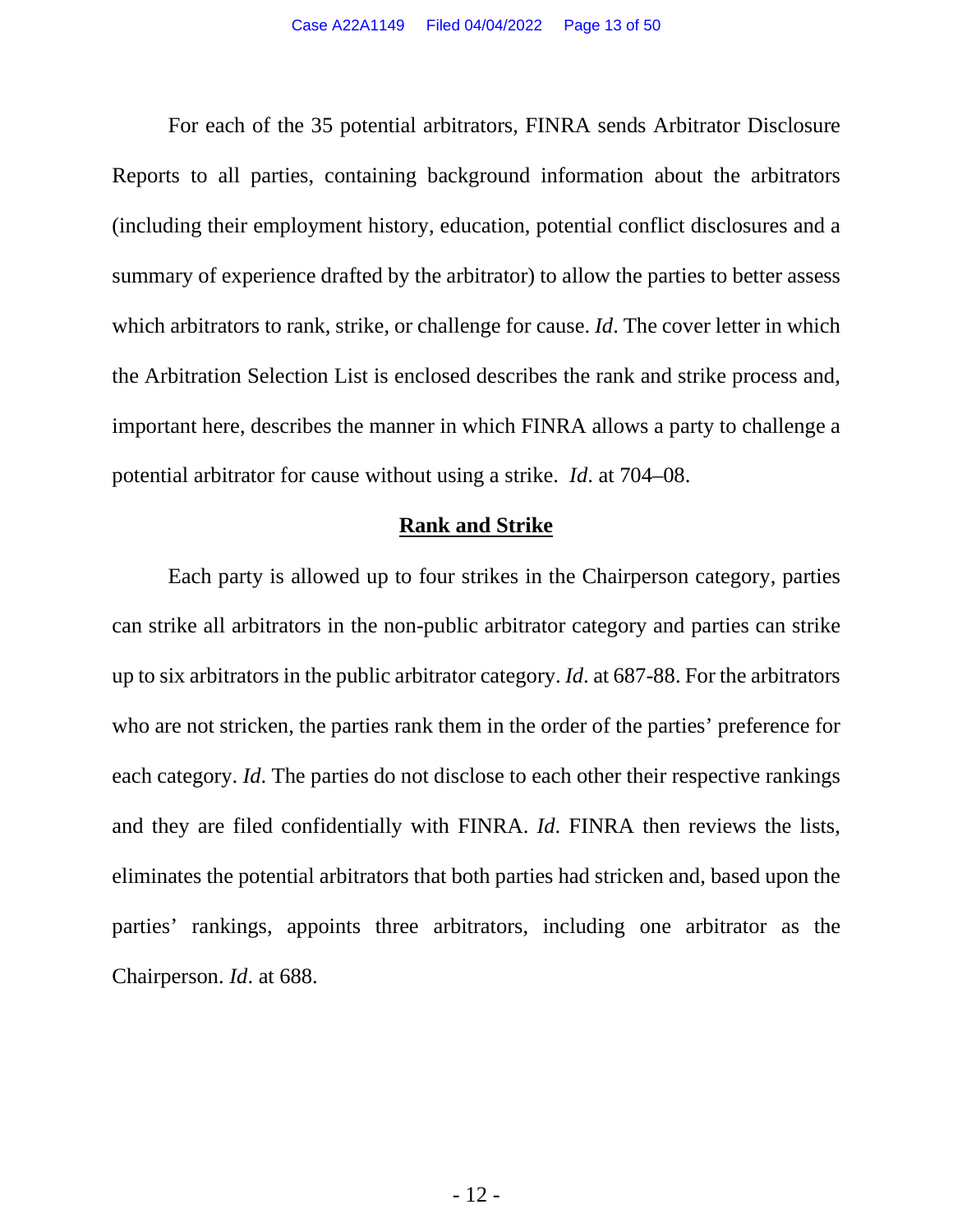### <span id="page-13-0"></span>**"Challenges for Cause"**

In addition to the rank and strike system described above, FINRA Rule 12407 expressly authorizes the Director to remove an arbitrator "for conflict of interest or bias, either upon request of a party or on the Director's own initiative." R. 4-691. The FINRA Rules do not impose a limitation on any party as to how many challenges for cause can be made, nor is there a limitation as to when they can be made. *Id*. The cover letter that each party receives concurrent with the Arbitrator Selection List describes this challenge for cause process as follows:

# Challenges for Cause

In addition to allowing parties to strike proposed arbitrators on the ranking lists prior to appointment, FINRA rules also provide parties with the right to challenge arbitrators for cause. **Before the commencement of any hearing or pre-hearing conference, FINRA rules provide that FINRA** *will* **grant a party's request to remove an arbitrator if it is reasonable to infer that the arbitrator is biased, lacks impartiality, or has a direct or indirect interest in the outcome of the arbitration.** The interest or bias must be definite and capable of reasonable demonstration, rather than remote or speculative. FINRA rules also provide that FINRA will resolve close questions regarding challenges to an arbitrator made by a customer in favor of the customer.

R. 4-706 (emphasis added).

FINRA Rule 12407 adds that "[t]he Director will grant a party's request to

remove an arbitrator if it is reasonable to infer, based on information known at the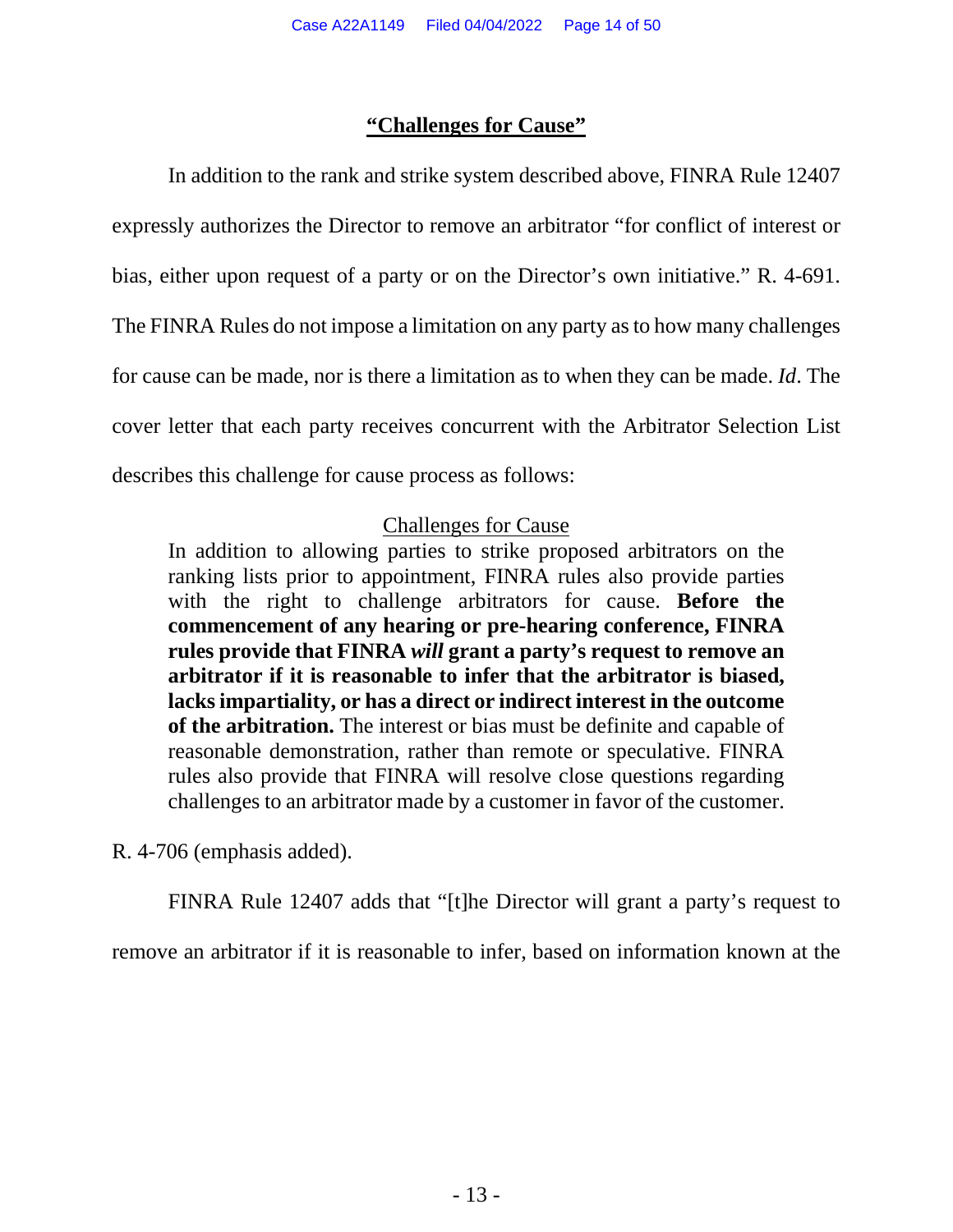time of the request, that the arbitrator is biased, lacks impartiality, or has a direct or indirect interest in the outcome of the arbitration." *Id*. [1](#page-14-3)

#### <span id="page-14-2"></span><span id="page-14-0"></span>**2. The Parties' Panel Selection Process**

In the Arbitration, FINRA sent counsel for the parties an initial Arbitrator Selection List on June 20, 2017. R. 4-704-827. The list included Fred Pinckney as a potential public arbitrator to rank, strike, or challenge under the FINRA rules. *Id*. at 773-75. Mr. Pinckney had a bad history with WFA's counsel, Terry Weiss, in an arbitration proceeding in which Mr. Weiss had represented a different firm, Merrill Lynch. *Id*. at 829–30. Mr. Weiss filed a motion to vacate the arbitration award in the Merrill Lynch case and, in doing so, Mr. Weiss alleged that Mr. Pinckney had engaged in misconduct. *Id*. Bloomberg News wrote an article about Mr. Weiss's Merrill Lynch vacatur filing. R. 2-156–57. Bloomberg News quoted Mr. Pinckney's response to the vacatur filing: "Weiss. . . sensed that he was losing the case and repeatedly 'exploded at the panel.'" *Id*.

Based upon Mr. Pinckney's quoted reaction, Mr. Weiss challenged Mr. Pinckney for cause in this arbitration by asking for Mr. Pinckney's removal from the Arbitrator Selection List pursuant to FINRA Rule 12407 and the "Challenges for Cause" section of the cover letter. R. 4-706, 829–30. In the request, Mr. Weiss stated

<span id="page-14-3"></span><span id="page-14-1"></span><sup>&</sup>lt;sup>1</sup> FINRA Rule 12103 grants the Director of FINRA Dispute Resolution Services (the "Director") authority to perform all the administrative duties relating to arbitrations submitted under the Code. *See* R. 4-684. A Director may then delegate his or her duties where appropriate. *Id*. at 704. Directors often delegate their authority to a FINRA Case Administrator who will handle the FINRA-specific administrative matters. *See id*.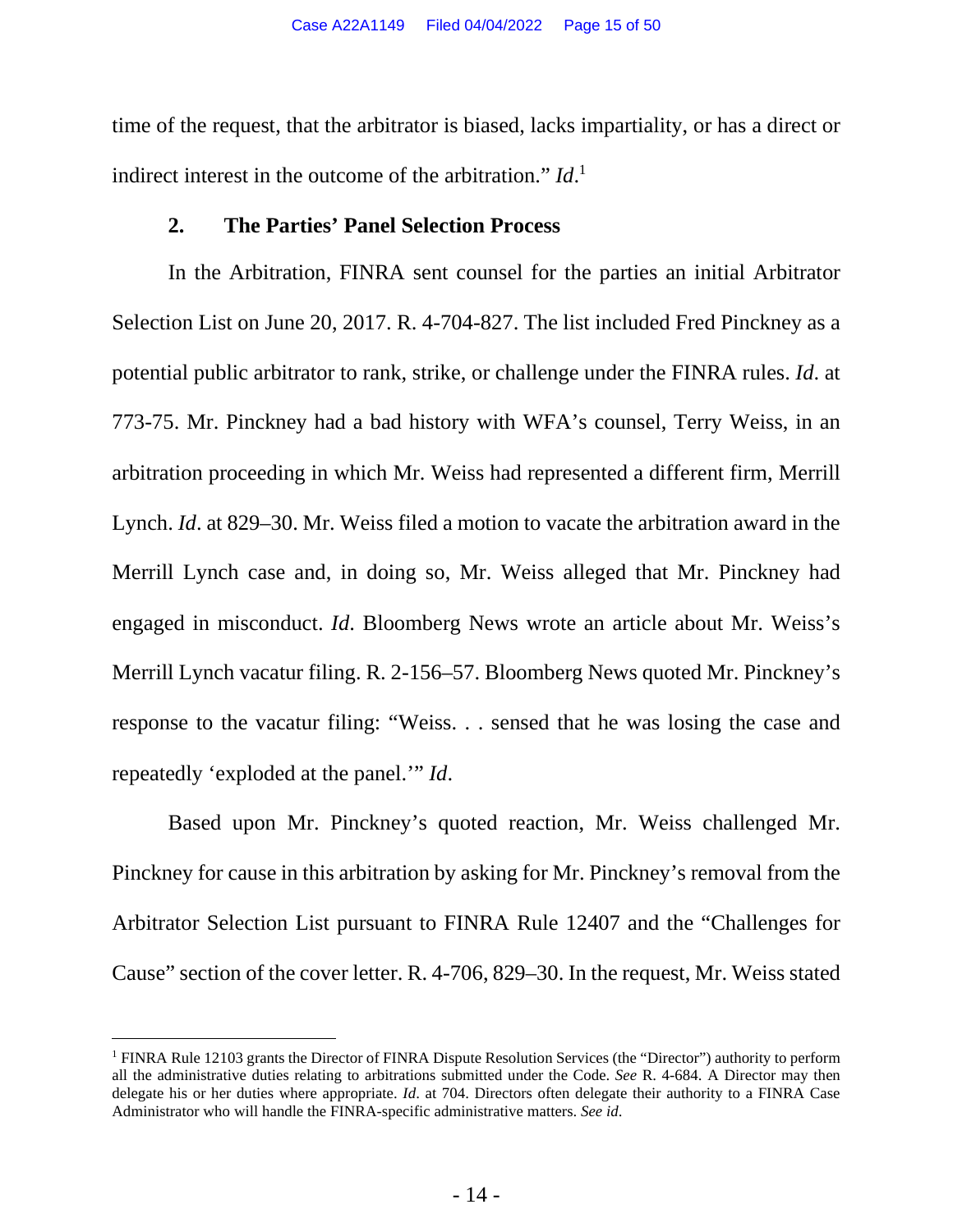that "Mr. Pinckney had served on another FINRA arbitration panel in which I was lead counsel for Merrill Lynch, *Postell v. Merrill Lynch Pierce Fenner & Smith, Inc*., FINRA Arbitration No. 09-07121." *Id*. at 829-30. The request further stated that: (1) prior to the rendering of the award in that case, Mr. Weiss had "contacted FINRA to report Mr. Pinckney's egregious and outrageous conduct exhibited during that arbitration hearing;" and (2) Merrill Lynch then "publicly accused Mr. Pinckney of violating federal law, FINRA rules and ABA arbitrator standards of conduct, among other things, by exhibiting evident partiality, misbehaving such that Merrill Lynch's rights were prejudiced, and exceeding their powers." *Id*. Mr. Weiss's letter also stated that, "[b]ecause the challenge was public and made serious allegations about Mr. Pinckney's personal conduct at the [prior] hearing, there is an appearance of potential bias from Mr. Pinckney." *Id*. at 829. Mr. Weiss copied Leggett's counsel on this request. *Id*. Leggett opposed Mr. Weiss's challenge for cause. R. 2-134–35. Mr. Weiss submitted a reply and Leggett submitted a surreply. R. 2-156-57, 162– 63. Leggett's opposition (and surreply which included the unfounded allegation of a "secret agreement" between Mr. Weiss and FINRA) did not dispute any of the facts that were set forth in Mr. Weiss's challenge. *Id*.

By letter dated July 17, 2017, the FINRA Case Administrator informed the parties that Mr. Weiss's request pursuant to FINRA Rule 12407 had been granted. R. 4-838. This decision by FINRA was in accordance with the FINRA Rules stating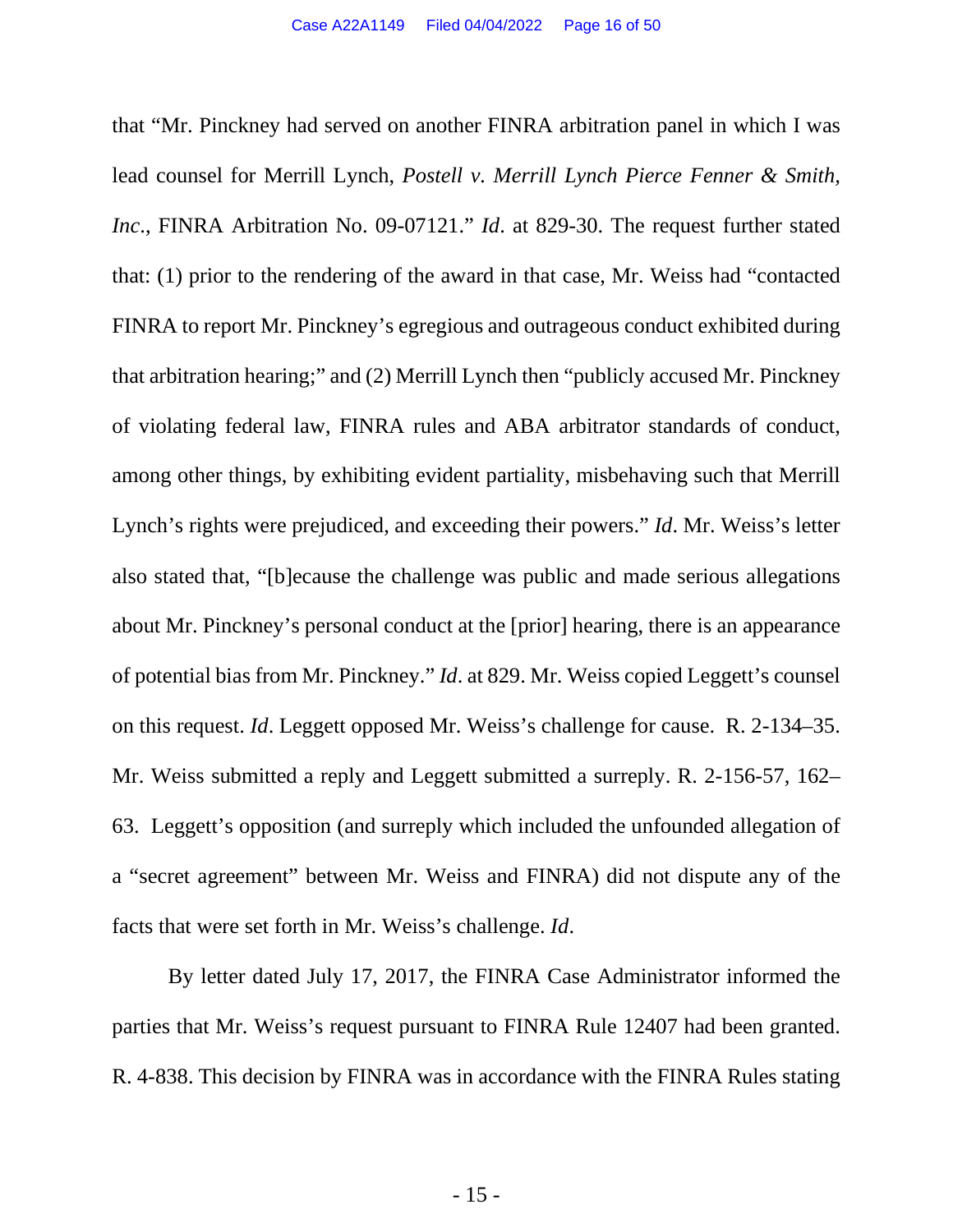that "FINRA *will* grant a party's request to remove an arbitrator if it is reasonable to infer that the arbitrator is biased [or] lacks impartiality." *Id*. at 706. That same day, FINRA substituted Mr. Pinckney with Candace Stewart as one of the ten potential arbitrators in the public category of the Arbitrator Selection List. *Id*. at 840–958. The potential arbitrators from whom the parties could select in the other two categories, the Chairperson and the non-public arbitrator, remained the same. *Id*.

In response to Leggett's allegation of a "secret agreement" between Mr. Weiss and FINRA, FINRA issued correspondence to the parties on August 18, 2017 *expressly denying* any such agreement. R. 2-249.

After FINRA removed Mr. Pinckney as a potential arbitrator in the public category pursuant to FINRA Rule 12407 and replaced him with Ms. Stewart under the FINRA Rules, the Arbitration Selection Process continued pursuant to the FINRA Rules, ultimately resulting in the selection of Robert Lestina as the Chairperson, and Scott Schweber and Kenneth Canfield as the public arbitrators. *See generally* R. 4-389–90. By Ms. Stewart not being selected, it necessarily follows that one or both parties had either struck her or she was not as highly ranked by the parties as those who were picked. *See id*.

About one month after the arbitrators were selected, WFA learned that arbitrator Kenneth Canfield's law firm had just taken on representation of a party in a recently filed lawsuit against WFA in state court. R. 4-961. Mr. Canfield did not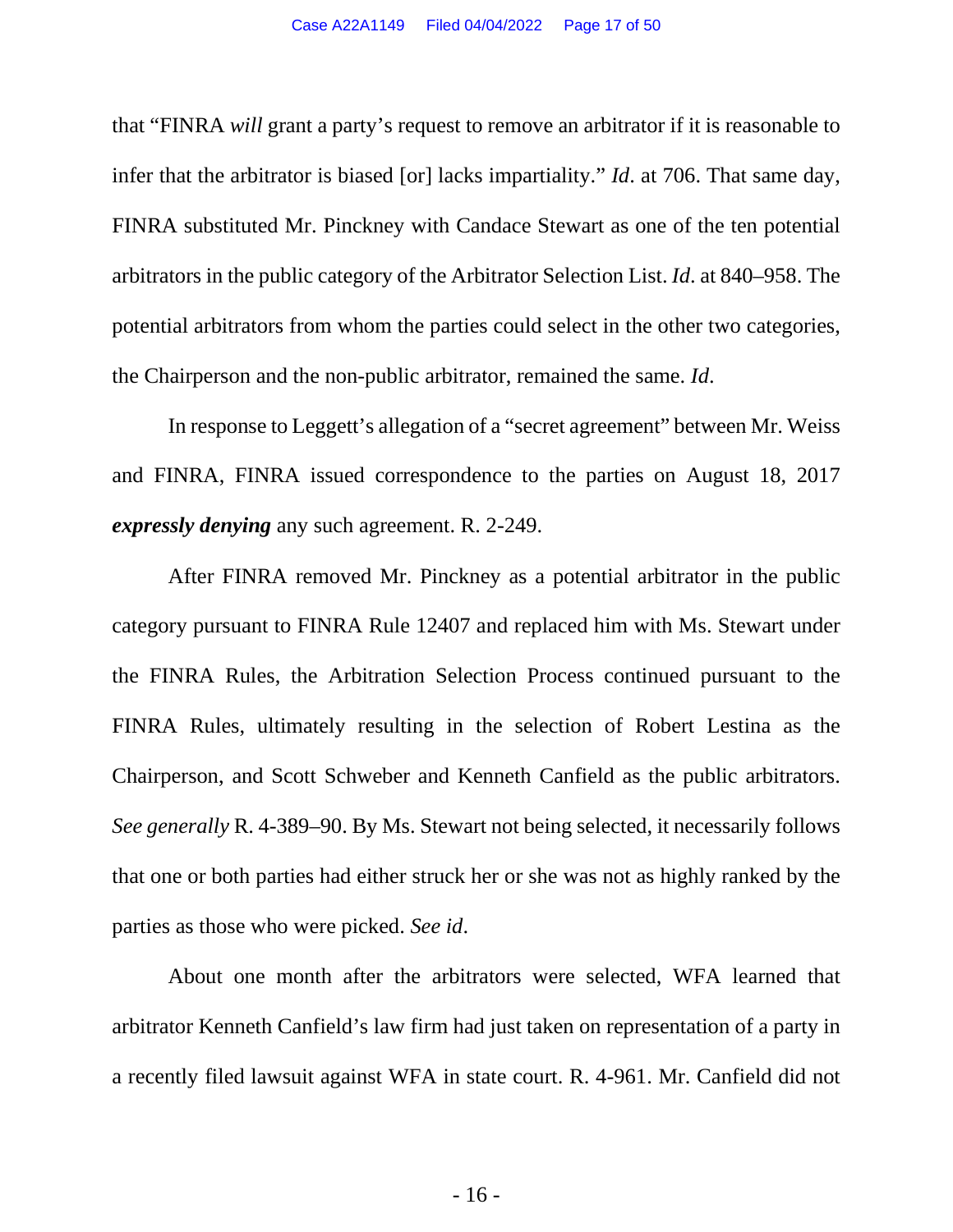<span id="page-17-0"></span>disclose said representation to the parties. *Id*. at 960. Because Mr. Canfield stood to benefit financially from the outcome of this separate litigation in his capacity as a named partner at the law firm that was representing the plaintiff in the other litigation against WFA, Mr. Weiss concurrently emailed the Case Administrator and Leggett's counsel on August 25, 2017 asking for the removal or recusal of Mr. Canfield pursuant to FINRA Rules 12406 and 12407 because he had an interest in a matter adverse to WFA. *Id*.; R. 2-167–68. Leggett's counsel filed an opposition to this request on August 30, 2017. R. 2-172–76. On September 1, 2017, the Case Administrator informed the parties, in writing, that FINRA had granted the request to remove and replace Mr. Canfield. R. 4-997.

Leggett's counsel, at FINRA's request and per the FINRA Rules, then agreed to replace Mr. Canfield as an arbitrator by allowing FINRA to compile a "short list" of potential replacement arbitrators in the public category. R. 4-979. Pursuant to this agreement, FINRA provided a list of three potential replacement arbitrators for Mr. Canfield. *Id*. at 981. Charles White and two other potential arbitrators were on this list. *Id*. After each party separately submitted their rankings, FINRA appointed Charles White to replace Mr. Canfield. *Id*. at 1007. The final selected arbitrators were Robert Lestina, Scott Schweber, and Charles White. *Id*. 1064–73.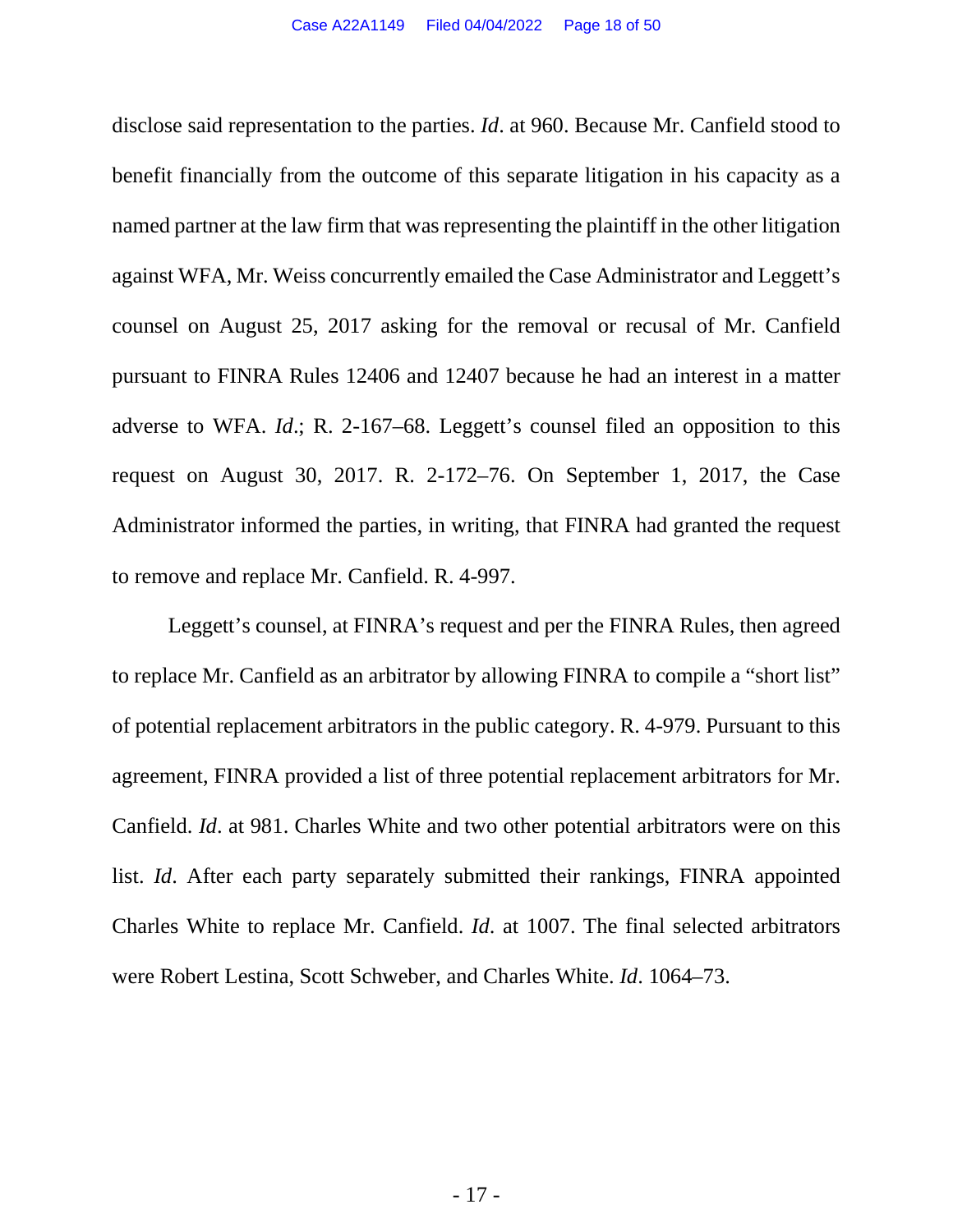After the arbitration panel was appointed, the panel held an initial pre-hearing conference. *Id*. at 1064-73. During the initial pre-hearing conference, the parties *expressly accepted* Lestina, Schweber, and White as the arbitrators. *Id*. at 1065.

#### <span id="page-18-0"></span>**3. Pre-Hearing Discovery**

Before the Arbitration hearing, the parties exchanged over 21,000 pages of documents pursuant to the FINRA Discovery Rules. *Id*. at 391. Those exchanges occurred at multiple agreed-upon times before the scheduled September 24, 2018 Arbitration hearing. *Id*.; *see also* R. 4-1064–73.

<span id="page-18-1"></span>FINRA Rule 12514 requires the parties to exchange documents and witness lists at least 20 days before the Arbitration hearing. *Id*. at 694. In this case, that date would have been September 4, 2017. Here, pursuant to the FINRA Rules, the parties agreed in writing to amend the final document and witness exchange date to September 10, 2018. R. 4-1075. On September 6, 2018, WFA produced 1,882 pages of documents, which included 98 pages of text messages with Leggett (i.e., already in his possession), 247 pages of a Leggett corporate account and a report on Leggett's log-on activity on the WFA website. *Id*. at 392. On September 10, 2018, Leggett produced 1,619 pages of documents, which included emails and text messages that WFA had never received, and new reports prepared by Leggett's expert. *Id*. at 392.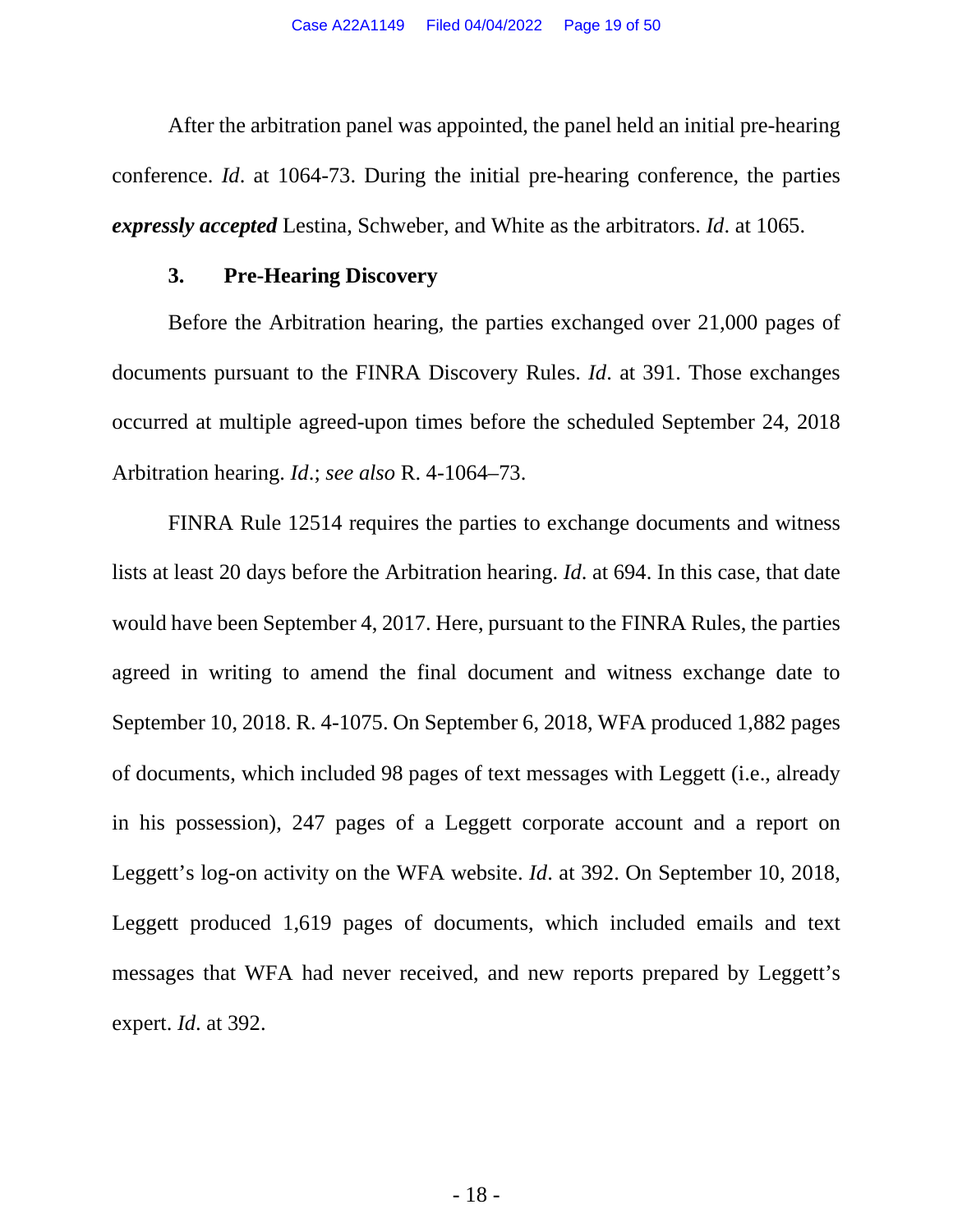Also on September 10, 2018, the same date on which Leggett produced 1,619 pages of documents to WFA and four days after WFA produced 1,882 documents to Leggett, Leggett asked the arbitrators to postpone the Arbitration hearing from September 24, 2018 and reschedule it for a later date. R. 4-1093. In support of this request, Leggett stated the following: (1) "the parties have continued to engage in document exchanges even through today, and counsel for both parties are still digesting literally thousands of pages of key documents…" and (2) "it is obvious that the hearing will not be completed in the time initially allotted." *Id*. The arbitration panel denied Leggett's request. *Id*. at 1118.

#### <span id="page-19-1"></span><span id="page-19-0"></span>**4. Relevant Issues from the Arbitration Evidentiary Hearing**

#### A. Jacob McKelvey's Testimony

The Arbitration evidentiary hearing began on September 24, 2018 and continued through September 27, 2018. R. 4-441. On September 27, 2018, one of WFA's attorneys became ill and the hearing was postponed. *Id*. at 393, 441; R. 5-1242. Counsel for Leggett had just started the cross-examination of Jacob McKelvey, a WFA employee, when the hearing was postponed. *Id*. The arbitrators and parties agreed to reschedule the hearing, which resumed on June 24, 2019. R. 4-441. The testimony that occurred between September 24, 2018 through September 27, 2018 has never been a part of the trial court's record in this case. In June 2019, Mr. McKelvey's testimony resumed on cross-examination. R. 5-1242–43. Mr.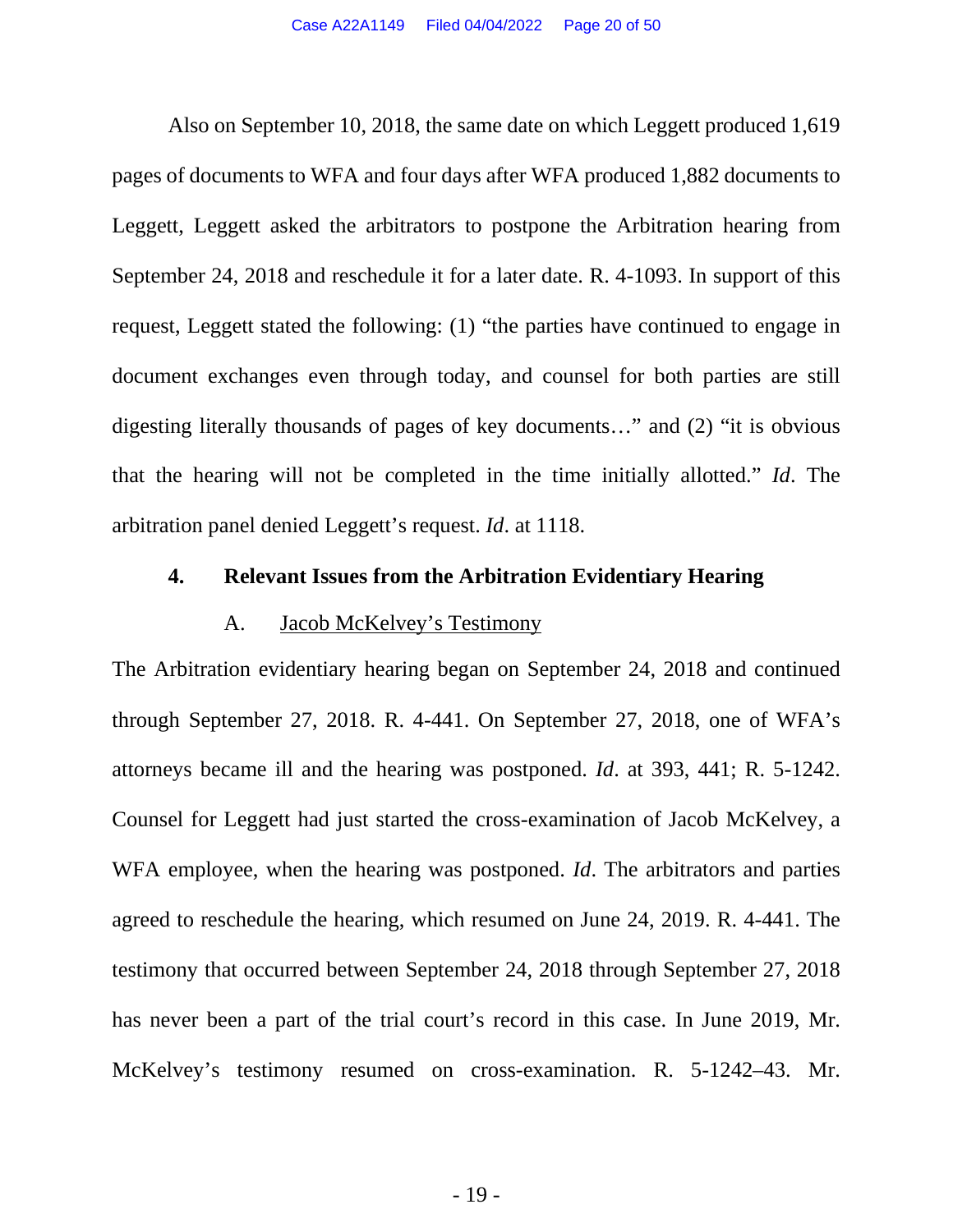McKelvey testified about text messages, solicited trades, and unsolicited trades in June 2019.

During Mr. McKelvey's June 2019 testimony, Mr. Weiss orally clarified for the arbitrators a perceived discrepancy concerning a trade date versus a settlement date. *Id*. at 1245. Mr. Weiss referenced an expert "Bates" report that would be offered by WFA and stated that it was "based on settlement dates, not trade date[s], so it wouldn't be the same as the date of the other thing." *Id*. Mr. Weiss furthered that "just to make sure everybody clear, that's three days late, because it's settlement date." *Id*. Arbitrator Schweber then asked Mr. Weiss for clarity to which Mr. Weiss responded "[R]ight. Three days' difference on the stock." *Id*.

Additionally, although discovery had closed in September 2018, Leggett requested, for the first time during the evidentiary hearing in June 2019, WFA's corporate text messaging policy. R. 5-1260–61, R. 4-397. At the time Leggett requested the policy, Leggett's counsel confirmed that he had the opportunity to request it earlier, pursuant to WFA's offer in discovery, but chose not to. R. 2-54. WFA produced the newly requested documents to Leggett three days after receiving Leggett's request. *Id*. Leggett never used the documents during the Arbitration.

#### <span id="page-20-0"></span>B. The Proposed Charles Schwab Witness

Leggett called Peter Flynn to testify as an expert witness on the topic of "FINRA rules/regulations." R. 4-1120. During cross-examination, Mr. Flynn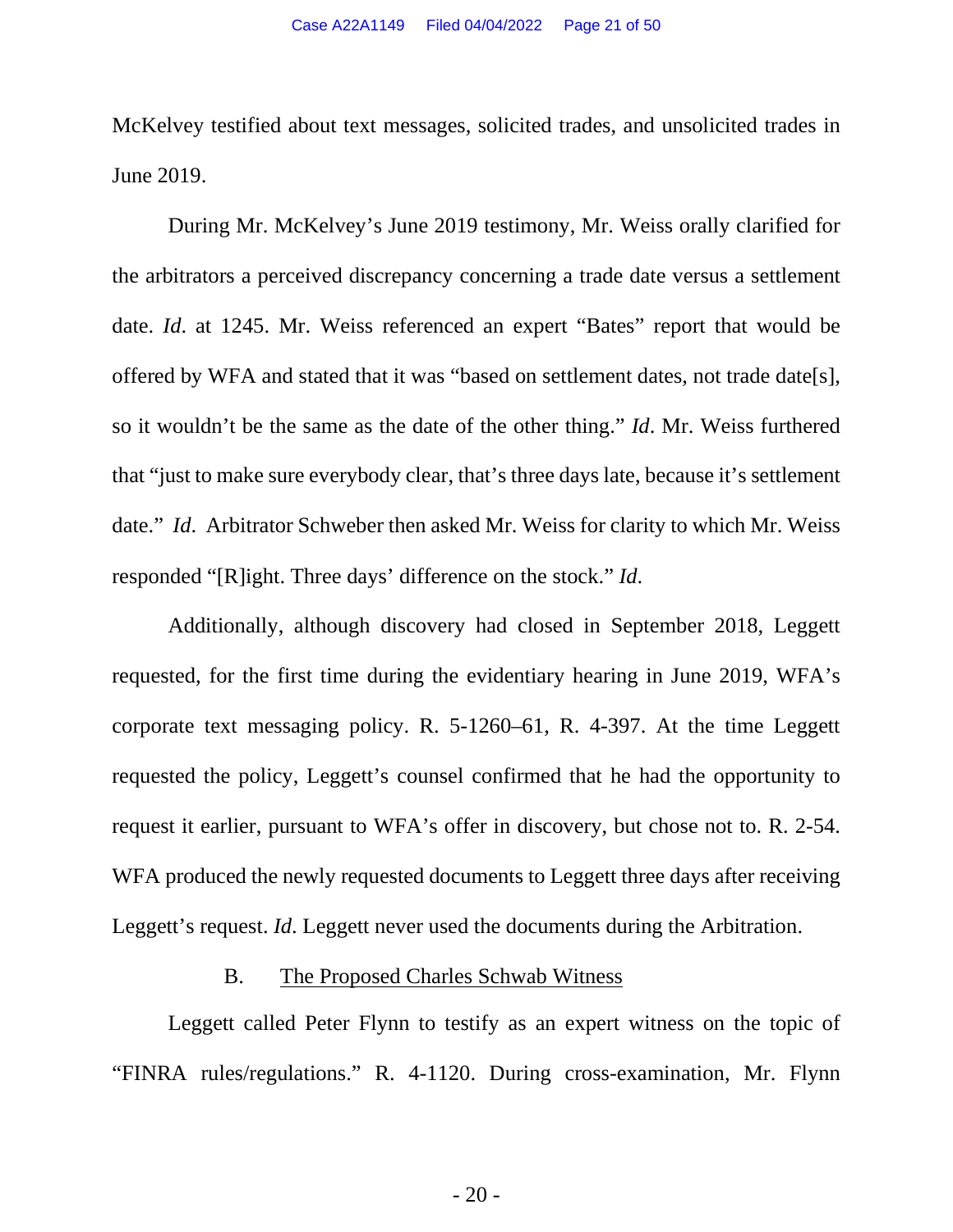provided testimony that revealed that Mr. Leggett had been untruthful in response to a question that one of the arbitrators had asked Mr. Leggett during his testimony. *Id.* at 394–95. In an apparent effort to impeach Mr. Flynn's testimony (his own expert), Leggett asked the arbitration panel to permit him to call a representative of the brokerage firm of Charles Schwab as a witness to discuss Mr. Leggett's then current trading conduct. R. 2-19. Leggett made this request in June 2019, and he had not previously disclosed this potential witness by the agreed upon September 10, 2018 deadline. *Id*.; R. 4-1120. WFA objected to Leggett's request. *Id*. The arbitrators denied Leggett's request and stated that "[w]e don't feel as if anything would be added by the Schwab representative, and that's our ruling." R. 2-78–79.

#### <span id="page-21-0"></span>C. The Summary Report of Solicited and Unsolicited Trades

Also during the Arbitration hearing, the arbitrators told both parties that they wanted either side to submit a single report of trades across all of Leggett's brokerage accounts specifying how many of those trades were solicited (i.e., trades recommended by WFA) and how many were unsolicited (i.e., trades that were directed by Leggett and not recommended by WFA). R. 4-614–15. WFA's counsel informed the panel that WFA's experts had previously created a report to that effect and could provide the report to the panel. *Id*. The panel acknowledged that receiving such a report "would be great." *Id*. On June 25, 2019, Peter Klouda of the Bates Group updated the report to reflect a summary of Leggett's solicited and unsolicited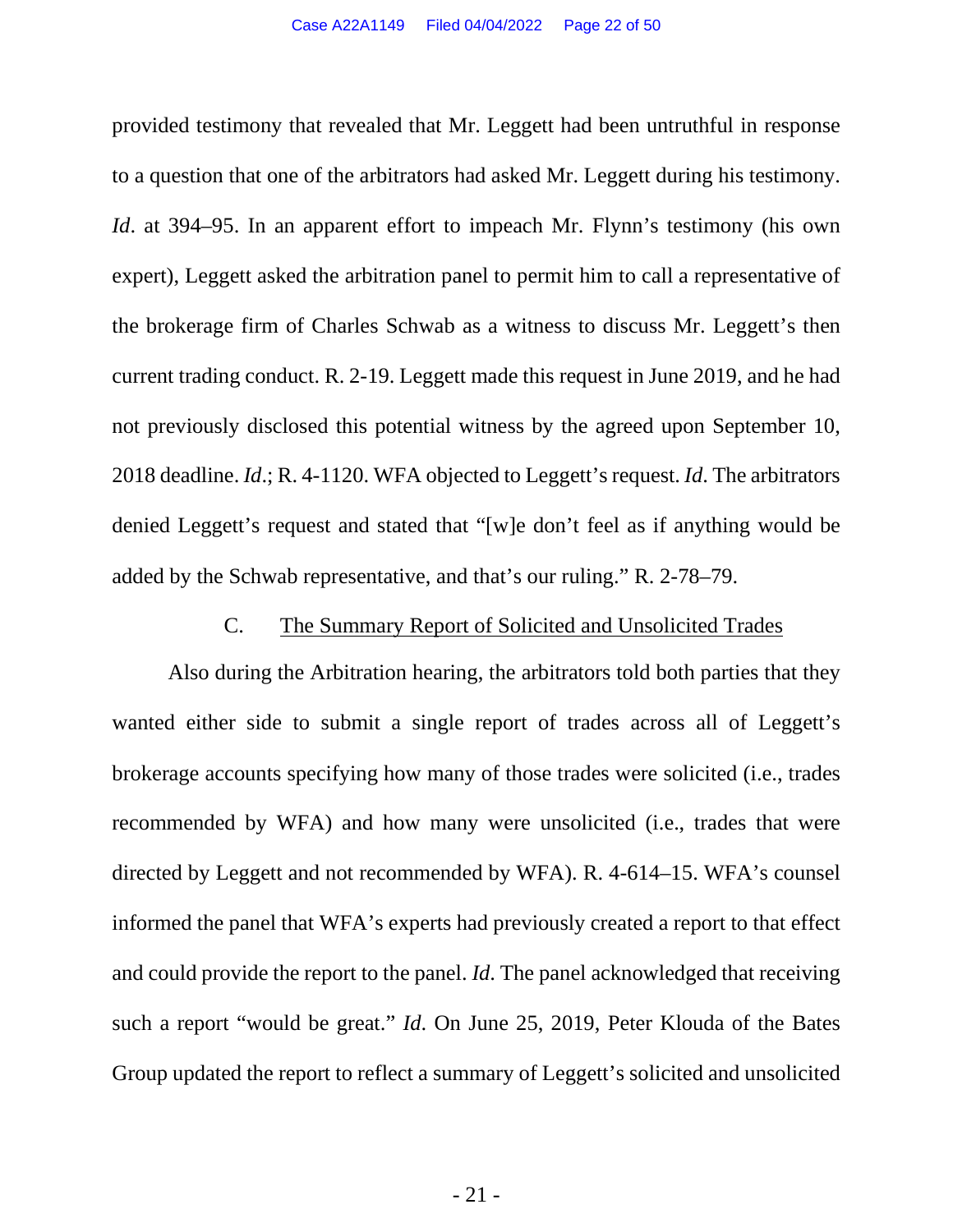trades. *Id*. at 1127–30. The underlying information had already been exchanged in discovery and did not supply any new data—this was just a readily accessible summary. *Id*. at 674. On June 28, 2019, counsel for WFA attempted to use the summary report during direct examination of a witness. *Id*. at 673. Leggett objected, arguing that the report had been recently prepared (which was done at the behest of the arbitrators) on June 25, 2019. *Id*. In response, WFA reminded the panel that the underlying documents supporting the summary in the report had been produced and had already been the subject of witness testimony. *Id*. at 674. WFA then provided Leggett's counsel with the report to review and the arbitrators recessed the hearing to provide Leggett's counsel the opportunity to make sure that the account information summary was accurate. *Id*. at 676–79; R. 5-1240. That same day, the arbitrators allowed Leggett's counsel to examine Mr. Klouda, which he did. *Id*. at 1241. Mr. Weiss prefaced Klouda's testimony by stating that Klouda was only "prepared to testify about the solicited versus unsolicited trades." R. 5-1241. Leggett then proceeded to question Mr. Klouda. *Id*. Leggett then objected to admission of the report into evidence and the arbitrators overruled the objection. *Id*.

#### <span id="page-22-0"></span>**5. The Arbitration Award**

On July 31, 2019, the arbitration panel issued the Award in WFA's favor, denied all of the allegations in the Amended Statement of Claim, which included a denial of Leggett's allegations concerning the panel selection process that followed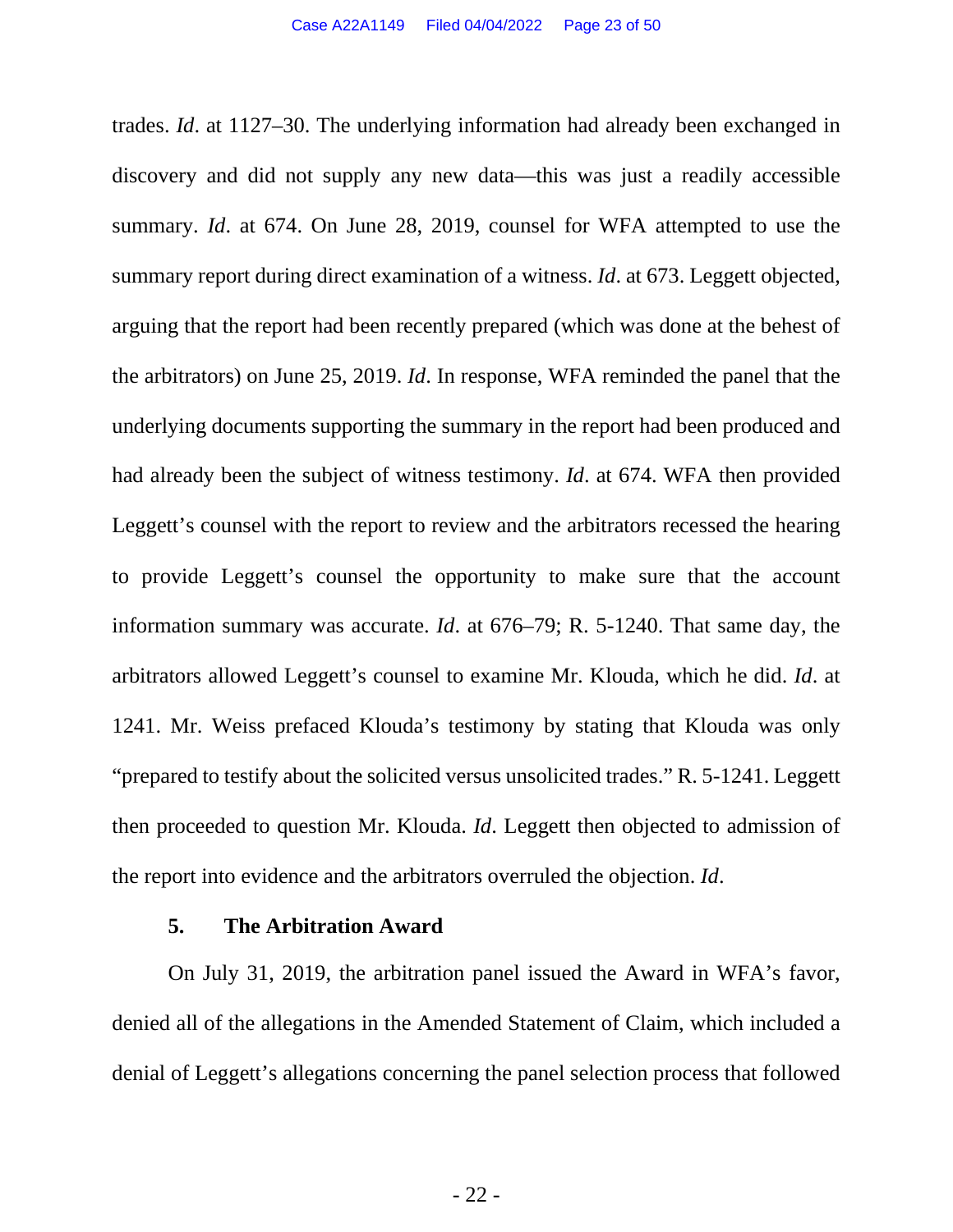the FINRA Rules. R. 3-436–44. The arbitration award states, in pertinent parts, the

following:

Upon consideration of the full record of evidence, including the documents and testimony, the Panel finds that the claims asserted by Claimants against Respondent Pickett, and the allegations concerning Non-Party McKelvey set forth in Claimants' Statement of Claim, are without merit and false. Specifically, the Panel finds that the losses sustained by Claimants were solely caused by the trading strategy devised, implemented and undertaken by Claimant Leggett . . . . The Panel finds that neither Respondent Pickett nor Non-Party McKelvey engaged in any wrongful conduct. Claimant Leggett alleges that he was misled by both Respondent Pickett and Non-Party McKelvey. The Panel finds that neither Respondent Pickett nor Non-Party McKelvey misled Claimant Leggett in any way, and that these allegations are without merit and false. **Claimant Leggett's testimony as to these issues was not credible.** 

By e-mail dated April 18, 2016 Claimant Leggett accused Non-Party McKelvey of misleading him with respect to a call option on Amazon. Claimant Leggett's testimony was that Claimant Leggett did not have option experience, did not know how options worked, that he relied on Non-Party McKelvey, and Non- Party McKelvey misled him. However, in a text message from Claimant Leggett to Non-Party McKelvey, dated April 13, 2016, Claimant Leggett stated, "anytime I've ever put in an option to sell it [sic] a certain strike it should automatically execute . . . ." **The Panel concluded from this text message that Claimant Leggett did have option experience, that his testimony to the contrary was untrue, and that his complaints about Non-Party McKelvey were false and untrue.** 

…

The Panel's decision to grant the expungement requests of Non-Party McKelvey and Respondent Pickett is buttressed by the Panel's conclusion that Claimant Leggett was not a credible witness, and his complaints about Non-Party McKelvey and Respondent Pickett were false and untrue. **Claimant Leggett's testimony was inconsistent and untrue, his testimony was in conflict with the documents entered**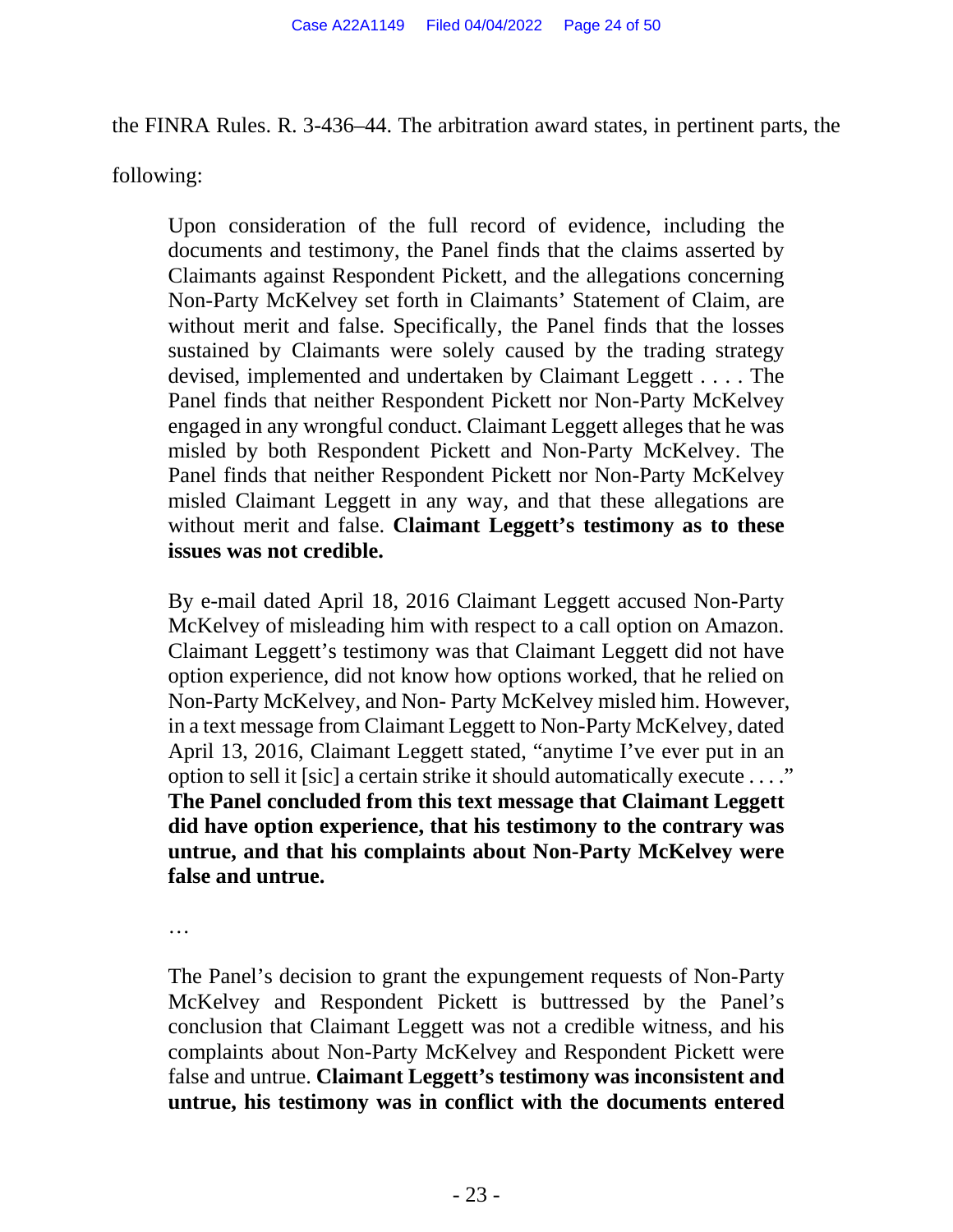## <span id="page-24-2"></span><span id="page-24-1"></span>**into evidence, and his testimony was not corroborated by the documents**.

R. 3-439–40 (emphasis added).

FINRA Rules 12902, 12904 and 12212 allow the arbitrators to impose the forum fees and costs assessed in FINRA arbitrations. FINRA Rule 12212(a) gives the arbitrators broad authority to issue sanctions including "[a]ssessing monetary penalties payable to one or more parties," "[a]ssessing postponement and/or forum fees," and "[a]ssessing attorneys' fees, costs and expenses." R. 4-686. FINRA Rule 12902(c) provides that "[in]n its award, the panel must also determine the amount of any costs and expenses incurred by the parties under the Code or that are within the scope of the agreement of the parties, and which party or parties will pay those costs and expenses." *Id*. at 699. As allowed by the foregoing FINRA Rules, the panel awarded WFA and Mr. Pickett their costs and arbitration forum fees in the amount of \$51,000. *Id*. at 439–42.

#### <span id="page-24-0"></span>**B. Petition to the Trial Court**

On October 30, 2019, Leggett filed a Petition and Motion to Vacate in the Superior Court of Fulton County. R. 2-4, 7. WFA and Pickett filed their response in opposition to the Motion to Vacate and their Motion to Confirm on December 30, 2019. R. 4-356, 378. Leggett opposed the Motion to Confirm on January 29, 2020. R. 5-1187. The Court held a hearing on the parties' motions on November 9, 2021. R. 6-1.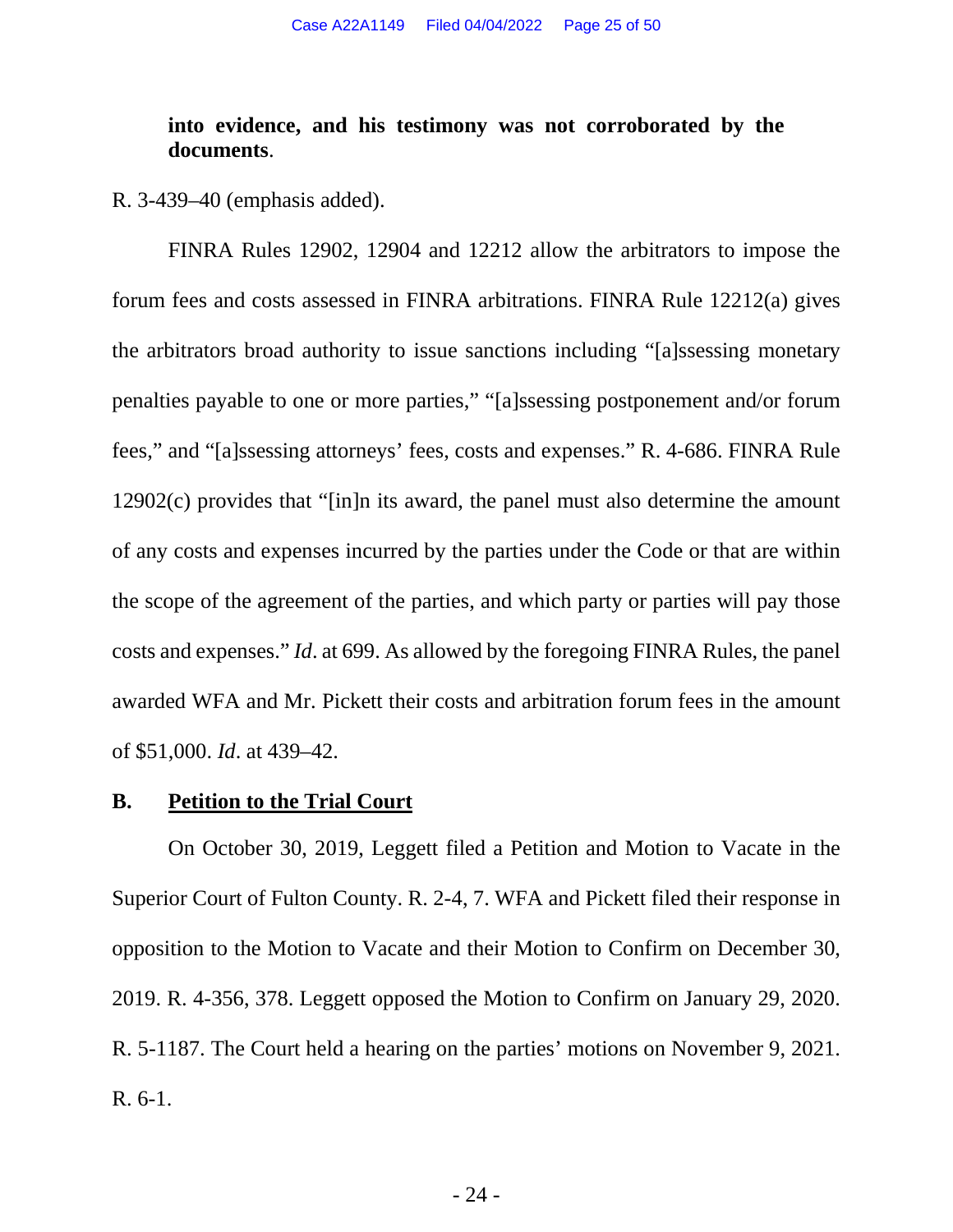### <span id="page-25-0"></span>**C. Trial Court Order and Appeal**

On January 25, 2022, the trial court issued an Order granting Petitioner's Motion to Vacate and denying Respondents' Motion to Confirm (the "Order"). R. 5-1229–1266. The Order describes five alleged violations of 9 U.S.C. § 10(a):

- 1. That the parties' arbitration selection process violated  $\S 10(a)(4)$  when the Case Administrator removed Mr. Pinckney from the list of potential arbitrators and removed Mr. Canfield after he was appointed as an arbitrator;
- 2. That refusing Leggett's request on September 10, 2018 to postpone the Arbitration hearing scheduled to begin on September 24, 2018 violated  $§ 10(a)(3);$
- 3. That the arbitrators violated  $\S 10(a)(3)$  when the arbitrators: (1) decided that they did not "feel as if anything would be added by the Schwab representative, and that's our ruling" and (2) permitted limitations on Mr. Klouda's testimony;
- 4. That the award was procured by fraud based on perjury from Mr. McKelvey, misrepresentations from Mr. Weiss, and the delay in exchanging WFA's text messaging policies and procedures, in violation of  $\S$  10(a)(1); and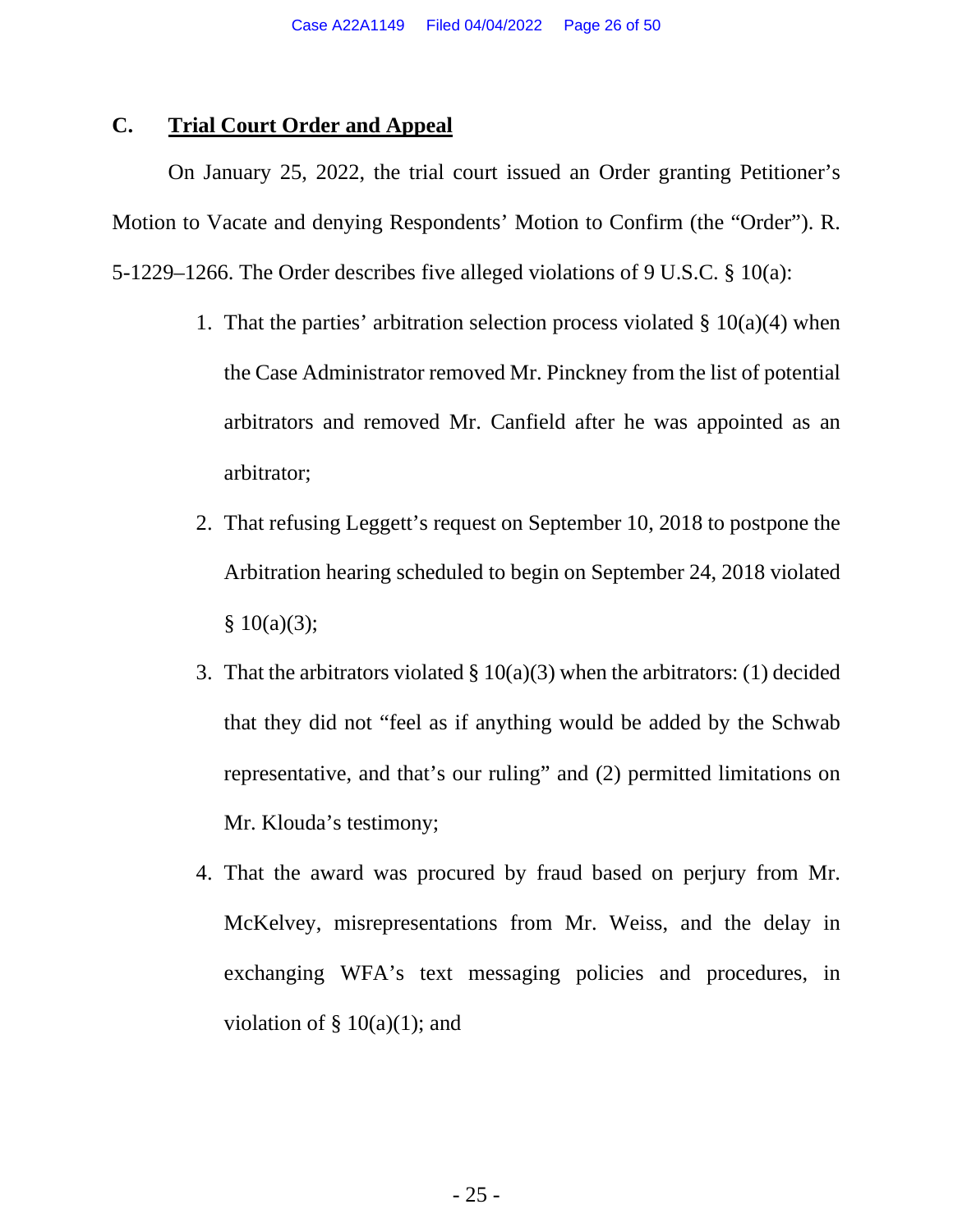5. That the arbitrators' costs and fees award violated  $\S$  10(a)(3) because the award did not comply with FINRA Rule 12902(c).

R. 5-1229-1266.

On February 23, 2022, Respondents filed a Notice of Appeal, which was docketed with Court of Appeals on March 15, 2022.

#### <span id="page-26-4"></span><span id="page-26-3"></span>**PART TWO**

#### <span id="page-26-1"></span><span id="page-26-0"></span>**A. Jurisdictional Statement**

This Court has jurisdiction over this appeal pursuant to Article VI, Section VI, Paragraph II of the Georgia Constitution and O.C.G.A. § 15-3-3.1(a)(6) because this is not a case reserved to the Supreme Court of Georgia or conferred on any other court by law.

### <span id="page-26-2"></span>**B. Enumeration of Errors**

- 1. The trial court exceeded its authority under 9 U.S.C.  $\S 10(a)(4)$  when it determined that the arbitrator selection process violated the FAA.
- 2. The trial court exceeded its authority under 9 U.S.C.  $\S$  10(a)(3) when it determined that the arbitrators' refusal to postpone the Arbitration hearing violated the FAA.
- 3. The trial court exceeded its authority under 9 U.S.C. § 10(a)(3) when it determined that the arbitrators (1) refused to hear testimony from the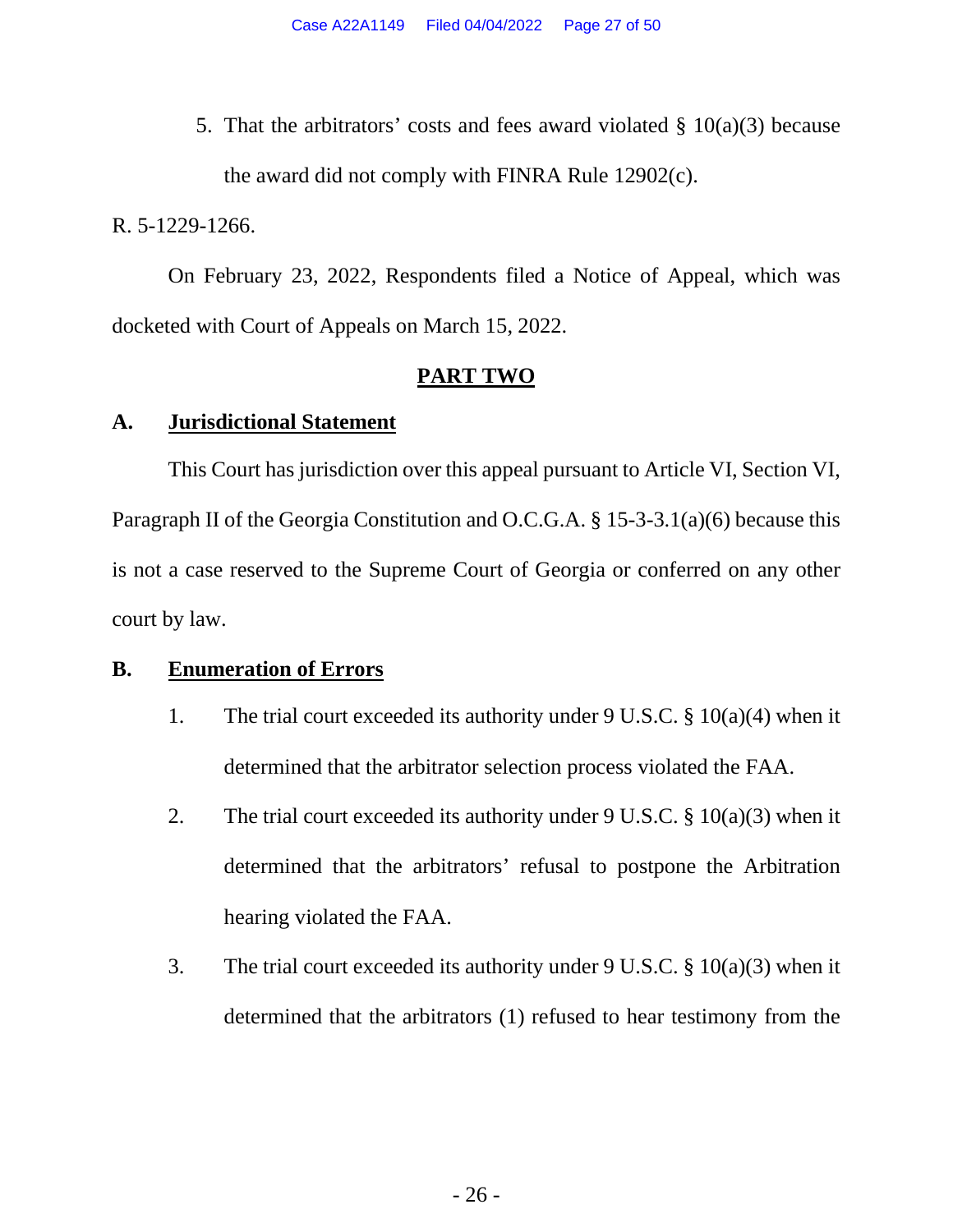Charles Schwab representative and (2) permitted Mr. Klouda to testify about his summary concerning solicited versus unsolicited trades.

- 4. The trial court exceeded its authority under 9 U.S.C. § 10(a)(1) when it determined that the arbitration award was procured by fraud.
- 5. The trial court exceeded its authority under 9 U.S.C. § 10(a)(3) when it held that the arbitration award violated 9 U.S.C.  $\S$  10(a)(3) by imposing costs and fees against Leggett although they are permitted under FINRA Rule 12212 and 12902.

### <span id="page-27-0"></span>**PART THREE**

### <span id="page-27-1"></span>**A. Standard of Review**

On an appeal of a trial court's order vacating an arbitration award, the Court of Appeals applies the same standard of review established by the Eleventh Circuit, that questions of law are reviewed *de novo* and findings of fact are reviewed for clear error. *Wells v. Wells-Wilson*, 360 Ga. App. 646, 648 (860 SE2d 185) (2021) (citing *EGI-VSR v. Mitjans*, 963 F3d 1112, 1121 (III) (11th Cir. 2020)).

#### <span id="page-27-3"></span><span id="page-27-2"></span>**B. Argument and Citation of Authority**

Under the FAA, a court may only vacate the arbitration award in the following limited circumstances:

(1) where the award was procured by corruption, fraud, or undue means;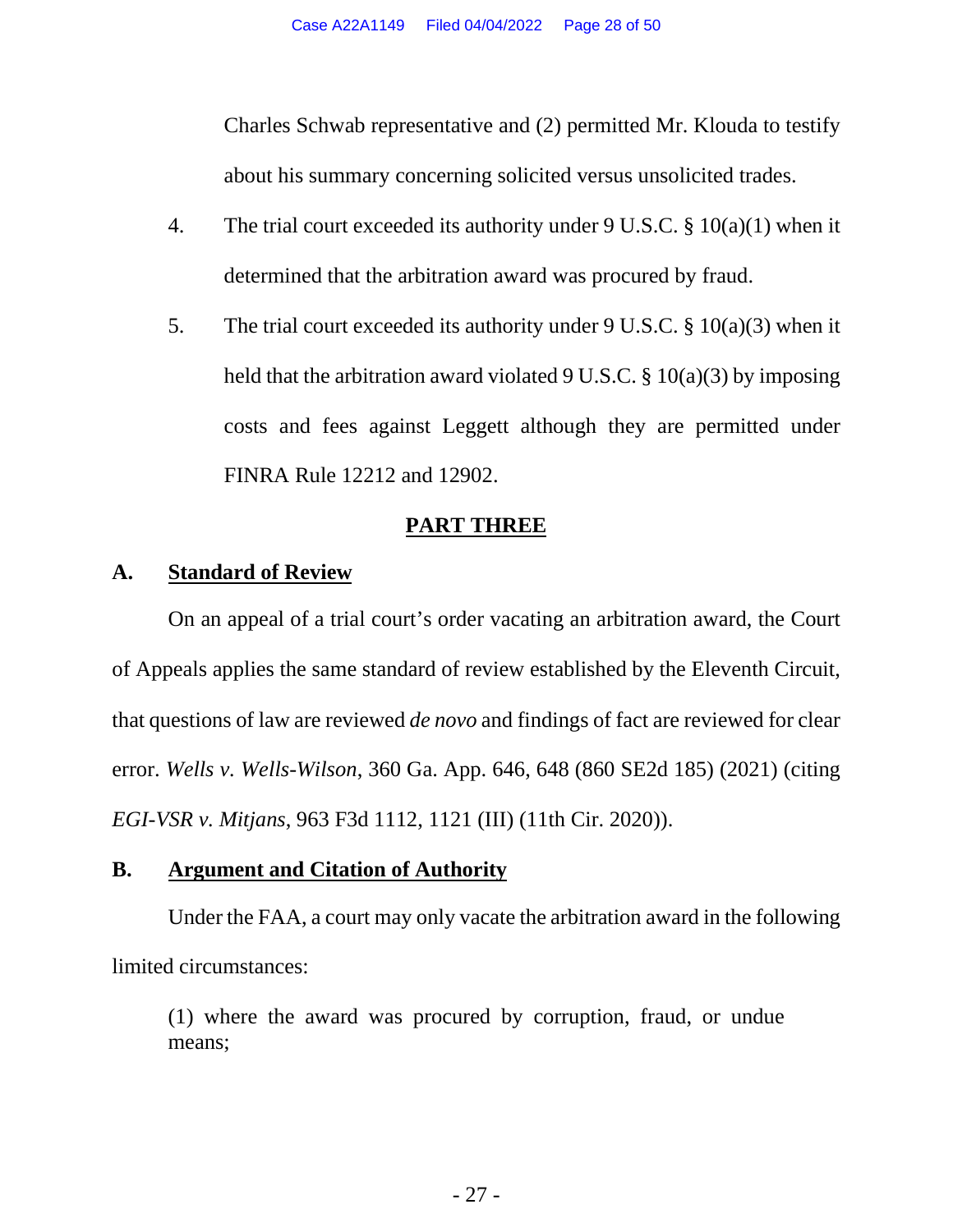(2) where there was evident partiality or corruption in the arbitrators, or either of them;

(3) where the arbitrators were guilty of misconduct in refusing to postpone the hearing, upon sufficient cause shown, or in refusing to hear evidence pertinent and material to the controversy; or of any other misbehavior by which the rights of any party have been prejudiced; or

(4) where the arbitrators exceeded their powers, or so imperfectly executed them that a mutual, final, and definite award upon the subject matter submitted was not made.

<span id="page-28-3"></span><span id="page-28-2"></span><span id="page-28-1"></span>9 U.S.C. § 10(a)(1)–(4). Substantial deference is given to the decisions of the arbitrators and the FAA "imposes a heavy presumption in favor of confirming arbitration awards" and "a court's confirmation of an arbitration award is usually routine or summary." *Cat Charter, LLC v. Schurtenberger*, 646 F.3d 836, 842–43 (11th Cir. 2011); *Johnson v. Directory Assistants Inc.*, 797 F.3d 1294, 1301–02 (11th Cir 2015) ("To vacate an award, under  $\S10(a)(4)$ , '[i]t is not enough to show that the arbitrator committed an error—or even serious error.") (quoting *Oxford Health Plans LLC v. Sutter*, 569 U.S. 564, 569 (2013)).

#### <span id="page-28-0"></span>**1. The Panel Selection Process Did Not Violate 9 U.S.C. § 10(a)(4).**

Section 10(a)(4) only permits a reviewing court to vacate an arbitration award "where the arbitrators exceeded their powers, or so imperfectly executed them that a mutual, final, and definite award upon the subject matter submitted was not made." "Because arbitrators derive their power from the parties' agreement, we look to the terms of the governing arbitration clause to determine the powers of the arbitration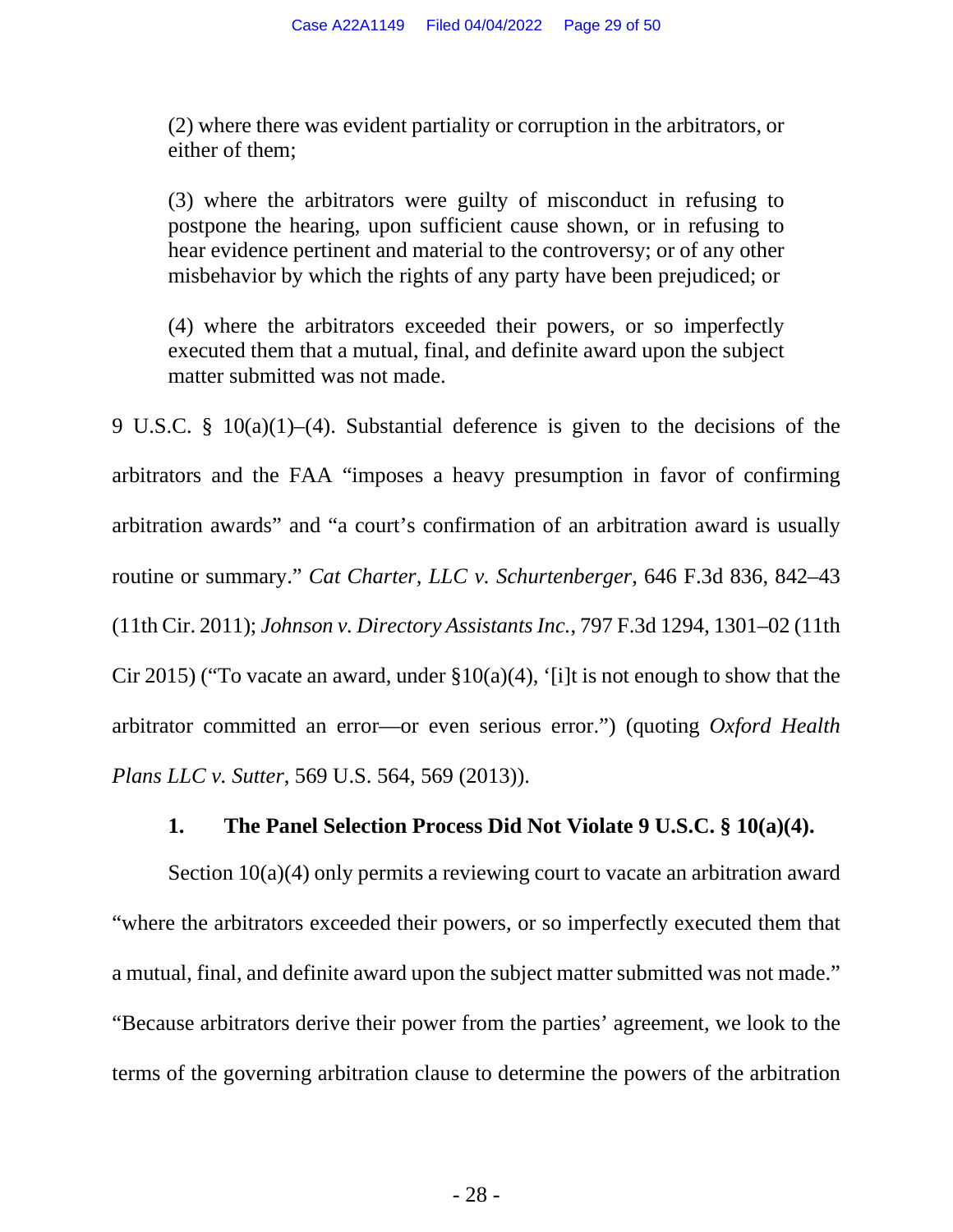<span id="page-29-3"></span><span id="page-29-1"></span>panel." *White Springs Agric. Chems., Inc. v. Glawson Invs. Corp*., 660 F.3d 1277, 1281 (11th Cir. 2011). This review is "quasi-jurisdictional" in that the trial court merely checks to make sure that the arbitration agreement granted authority for the conduct in dispute. *Gherardi v. Citigroup Global Mkts., Inc*., 975 F.3d 1232, 1238 (11th Cir. 2020). Therefore, "[o]nly if the arbitrator acts outside the scope of his contractually delegated authority. . . may a court overturn his determination." *Oxford Health Plans LLC v. Sutter*, 569 U.S. 564, 569 (2013). The parties and FINRA followed the agreed upon FINRA Rules with respect to the selection of the threeperson arbitration panel.

<span id="page-29-2"></span><span id="page-29-0"></span>First and foremost, Leggett waived all arguments concerning the arbitrator selection process because Leggett expressly accepted all three arbitrators during the initial pre-hearing conference without objection. R. 4-1065; *Celasco v. Merrill Lynch, Pierce, Fenner & Smith Inc.*, 2019 U.S. Dist. LEXIS 135524, \*18-19, 2019 WL 5209394 (S.D. Fla. Aug. 9, 2019) ("Parties who participate in arbitration proceedings, without objection, risk waiving their objections to the proceedings."). Leggett's waiver is further demonstrated by his failure to argue during the Arbitration that the arbitrators were biased against him— nor did Leggett challenge any of the selected arbitrators for cause or strike them during the "rank and strike" arbitrator selection process. In fact, Leggett ranked all of the selected arbitrators.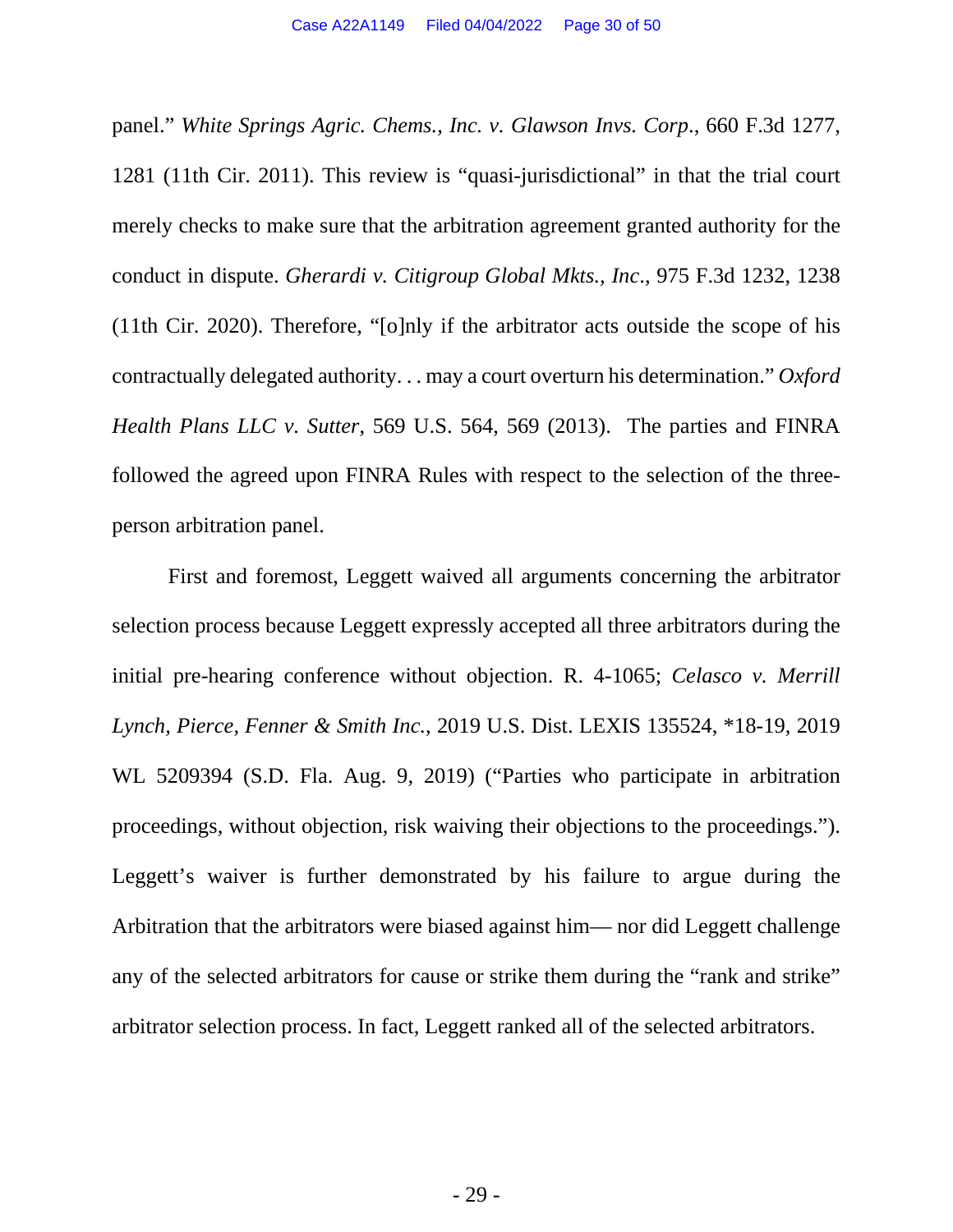Even if Leggett had not waived acceptance of the arbitration panel, vacatur is inappropriate here because FINRA scrupulously followed its rules and there is not valid basis to conclude that FINRA had exceeded its authority. The trial court made three erroneous determinations in support of its findings under Section  $10(a)(4)$ . First, the court determined Leggett was denied the "contractual right to a neutral, computer-generated list of potential arbitrators" when FINRA removed Mr. Pinckney. R. 5-1253. Second, the trial court concluded that "FINRA provides any client Terry Weiss represents with a subset of arbitrators in which certain arbitrators . . . are removed from the list." *Id*. Third, the court determined that FINRA exceeded its authority by removing Mr. Canfield as an arbitrator because the parties were "fully aware of Mr. Canfield's potential conflict of interest prior to their selecting him to serve as arbitrator." *Id*. at 1254. As set forth below, FINRA and the parties followed the FINRA Rule with respect to Mr. Pinckney's removal and Mr. Canfield's removal and "it was not the province of the district court, nor is it the province of this court, to determine whether the [FINRA] arbitrator committed an error, even a serious error, in interpreting [the FINRA Rules]." *Sanchez v. Elizondo*, 878 F.3d 1216, 1218 (9th Cir. 2018).

<span id="page-30-0"></span>The parties and FINRA followed the FINRA Rules at every step of the panel selection process. During the Arbitration, all parties received a list of potential arbitrators pursuant to Rule 12403 of the FINRA Rules. R. 4-687-89, 704-827.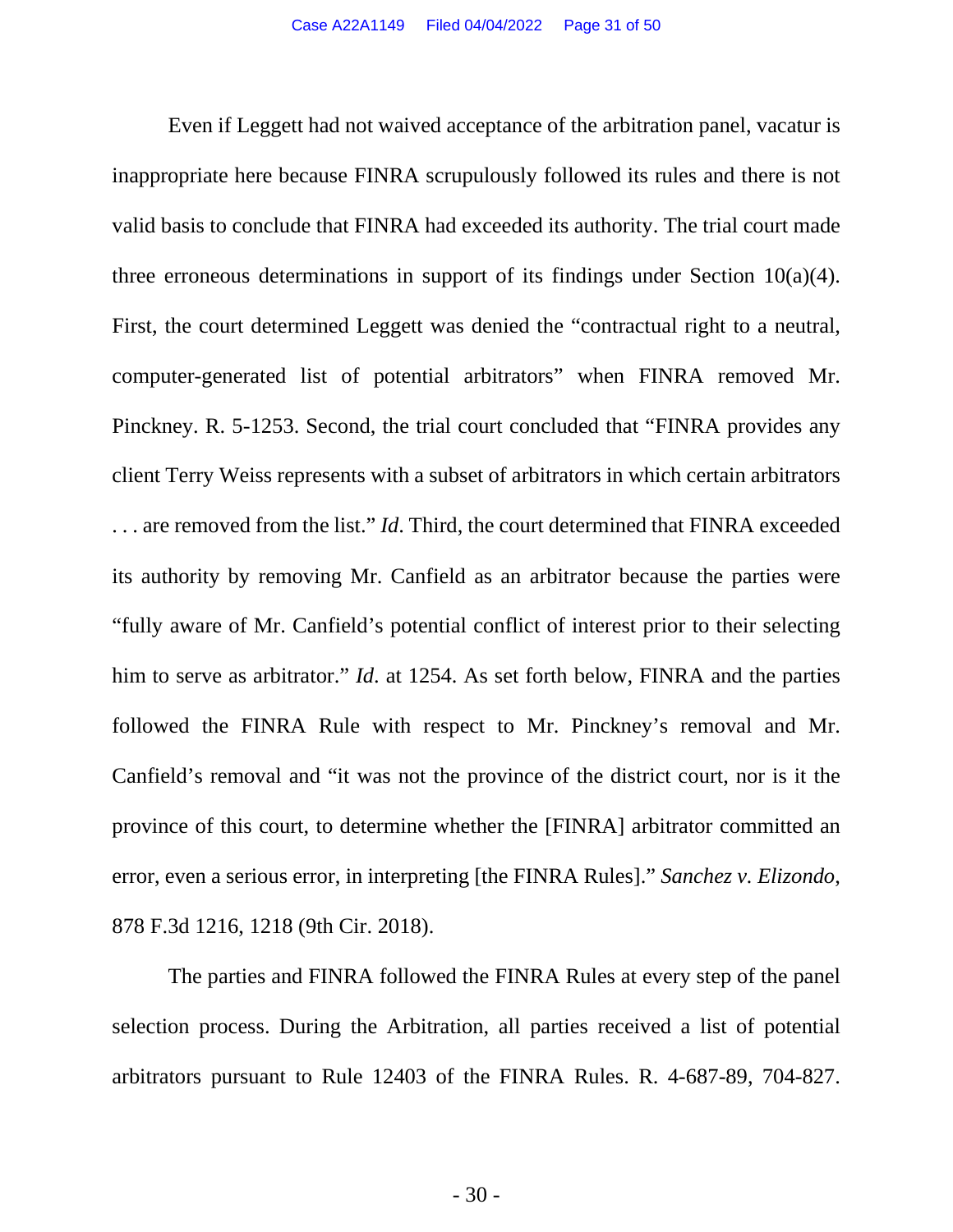<span id="page-31-0"></span>Under Rule 12407, and as stated in the cover letter that FINRA sent to the parties with a list of potential arbitrators, the parties could challenge an arbitrator for cause for a reasonable inference of bias. R. 4-691. If FINRA determines that it is reasonable to infer that the arbitrator is biased, FINRA "will" grant the moving party's challenge. Mr. Weiss challenged Mr. Pinckney for bias under FINRA Rule 12407. R. 4-829–30; R. 2-156–57. Mr. Weiss provided direct evidence of bias through his firsthand description of what had occurred between Mr. Weiss and Mr. Pinckney in another case involving another one of Mr. Weiss's clients, and he submitted to FINRA a Bloomberg article in which Mr. Pinckney made an unsolicited and unflattering statement about Mr. Weiss's behavior and advocacy in the prior FINRA case. R. 2-156–57. In his objections to Mr. Weiss's request, Leggett's counsel did not present any facts that contradicted Mr. Weiss's evidence. *Id*. FINRA then determined that there was a reasonable inference of bias by Mr. Pinckney against Mr. Weiss, removed Mr. Pinckney's name from the list, and replaced his name with the name of another potential arbitrator. R. 4-840–958. Each side then used the rank and strike process for all three categories of potential arbitrators as provided by the Arbitration Selection Rules. *Id*. at 687–89. After this rank and strike, the three-person panel was appointed in accordance with the applicable FINRA Rules.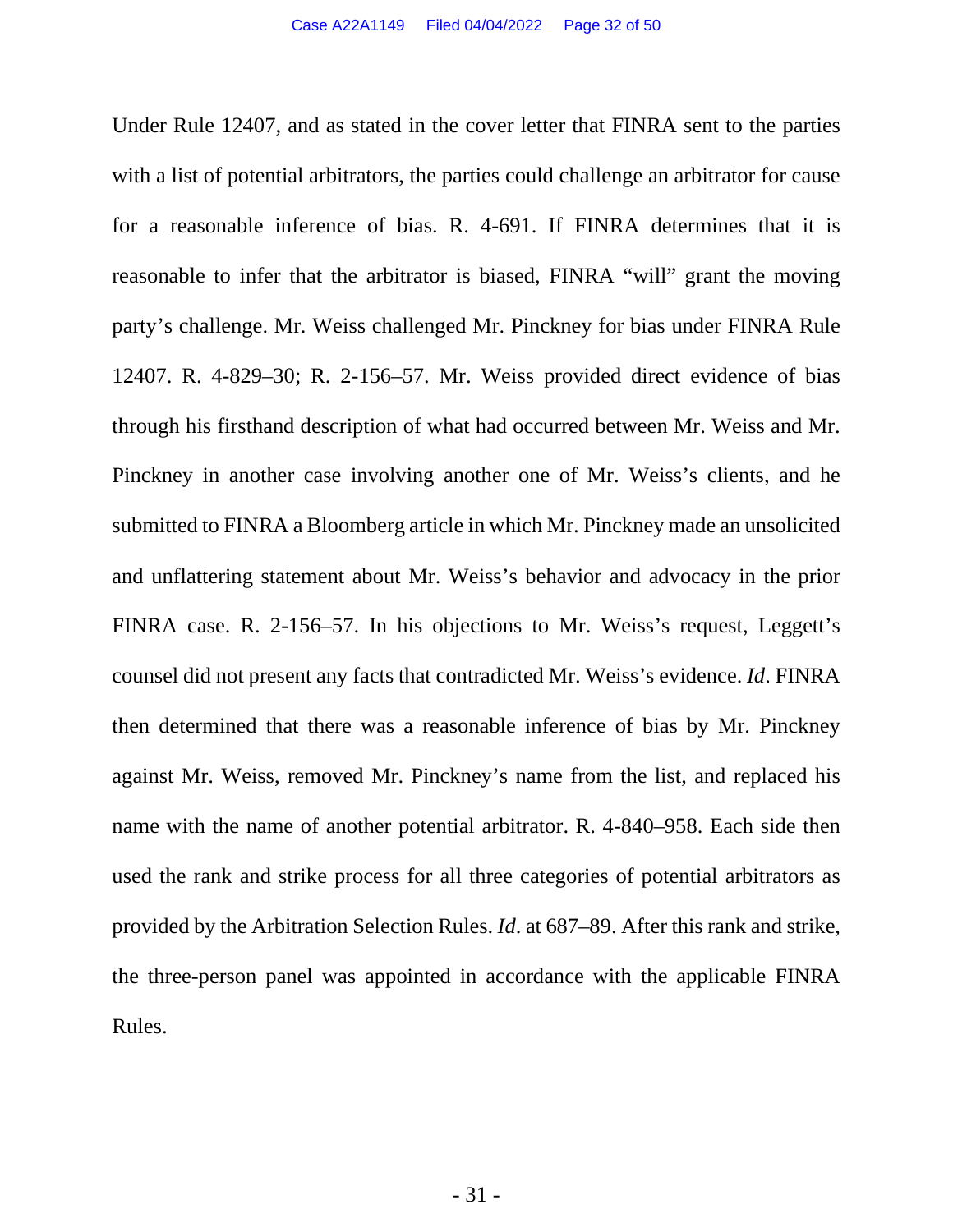Later, Mr. Canfield's removal as an arbitrator and replacement also followed the FINRA Rules. FINRA provided the parties with detailed information about the potential arbitrators whereby, among other things, the potential arbitrators were required to disclose potential conflicts to the parties. Mr. Canfield never disclosed that his law firm—of which he was a name partner—had sued WFA after he was selected as an arbitrator. R. 4-960. Because Mr. Canfield stood to financially benefit from the outcome of this lawsuit in his capacity as a partner at the law firm that was representing litigants against WFA, it was reasonable for FINRA to infer, after Mr. Weiss alerted FINRA of the conflict, that Mr. Canfield had "a direct or indirect interest in the outcome of the arbitration" sufficient to warrant removal for cause under FINRA Rules 12406 and 12407. R. 2-167–68, R. 2-172–76, R. 4-997.

<span id="page-32-0"></span>After Mr. Canfield was removed in accordance with the FINRA Rules stated above, FINRA provided a short list of potential replacement arbitrators for the parties to rank and strike to replace Mr. Canfield. *Id*. at 981. Leggett agreed to this procedure. After each party separately submitted their rankings to FINRA, FINRA appointed a replacement arbitrator for Mr. Canfield. *Id*. at 1007.

FINRA and the parties complied with the applicable Arbitration Selection Rules at every turn. Notably absent from the trial court's Order is an assessment of whether FINRA complied with the applicable arbitration rules or an analysis of the selection rules. The reason why is simple: an analysis of the facts in conjunction with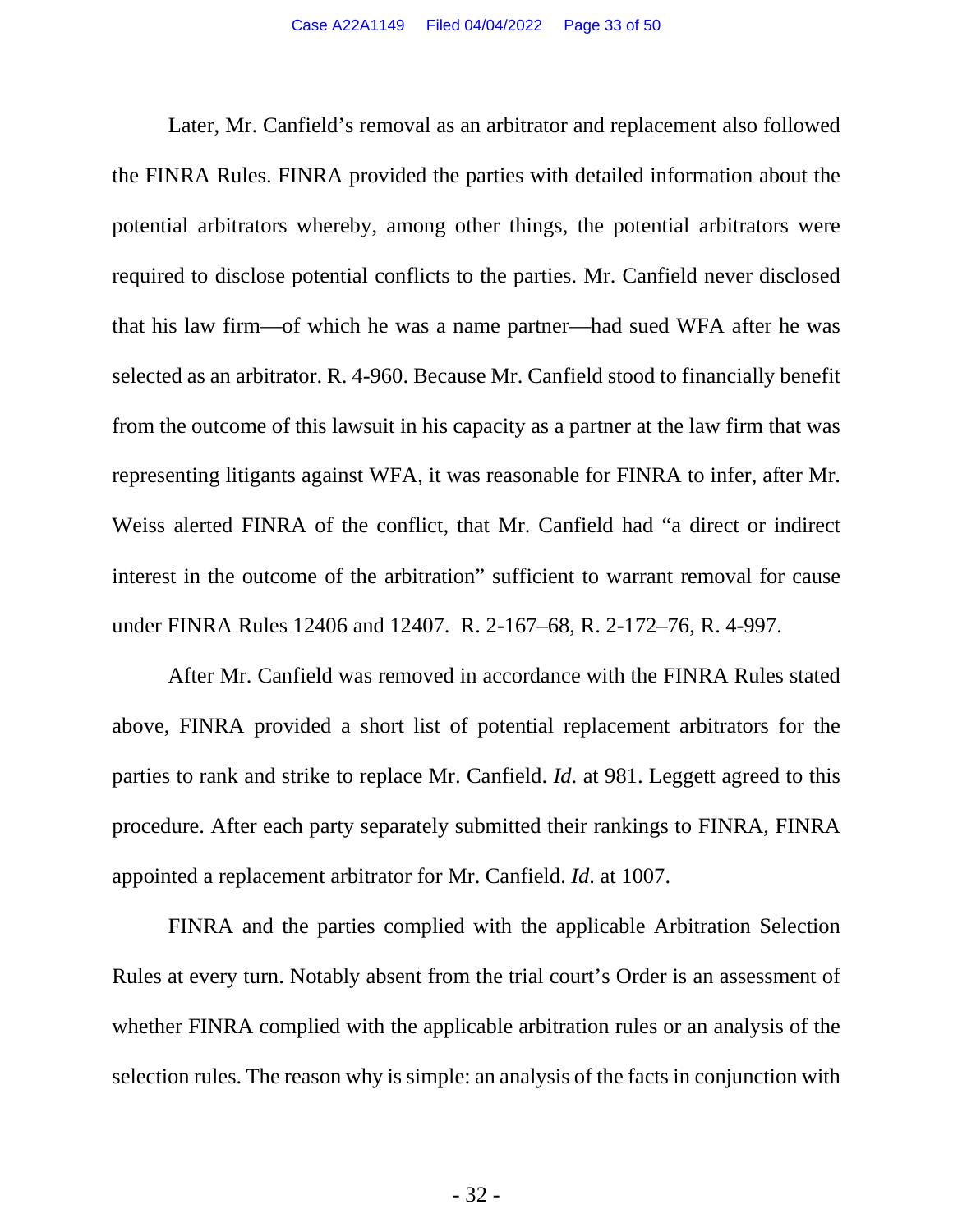the FINRA rank, strike and challenge rules leads to the conclusion that FINRA and the parties followed the FINRA Rules. *Id*.

The trial court's Order also states that "without notification to any parties," there was a "secret agreement" between Mr. Weiss and FINRA not to include the *Postell* arbitrators (such as Mr. Pinckney) in Mr. Weiss's cases. R. 5-1253–54. The evidence states otherwise. FINRA sent an email to both parties expressly denying the existence of Leggett's allegations of a secret agreement. R. 2-249. There is no evidence in the record to the contrary. The parties followed the FINRA Rules every step of the way.

## <span id="page-33-2"></span><span id="page-33-0"></span>**2. The Arbitrators' Decision Not to Postpone the Arbitration Hearing Does Not Warrant Vacatur.**

<span id="page-33-1"></span>Section  $10(a)(3)$ , in relevant part, permits a reviewing court to vacate an arbitration award "where the arbitrators were guilty of misconduct in refusing to postpone the hearing, upon sufficient cause shown . . . by which the rights of any party have been prejudiced." The standard here is not whether the arbitrators *could have* postponed the hearing or even if they *should have* postponed the hearing. Instead, the Court must assess whether the three arbitrators were "guilty of misconduct" when they denied Leggett's request to postpone the hearing. *See Carina Int'l Shipping Corp. v. Adam Maritime Corp*., 961 F. Supp. 559, 567 (S.D.N.Y. Mar. 27, 1997) (citing *Andros Compania Maritima, S.A. v. Marc Rich & Co., A.G*., 579 F.2d 691, 703 (2d Cir. 1978)). In assessing misconduct, the court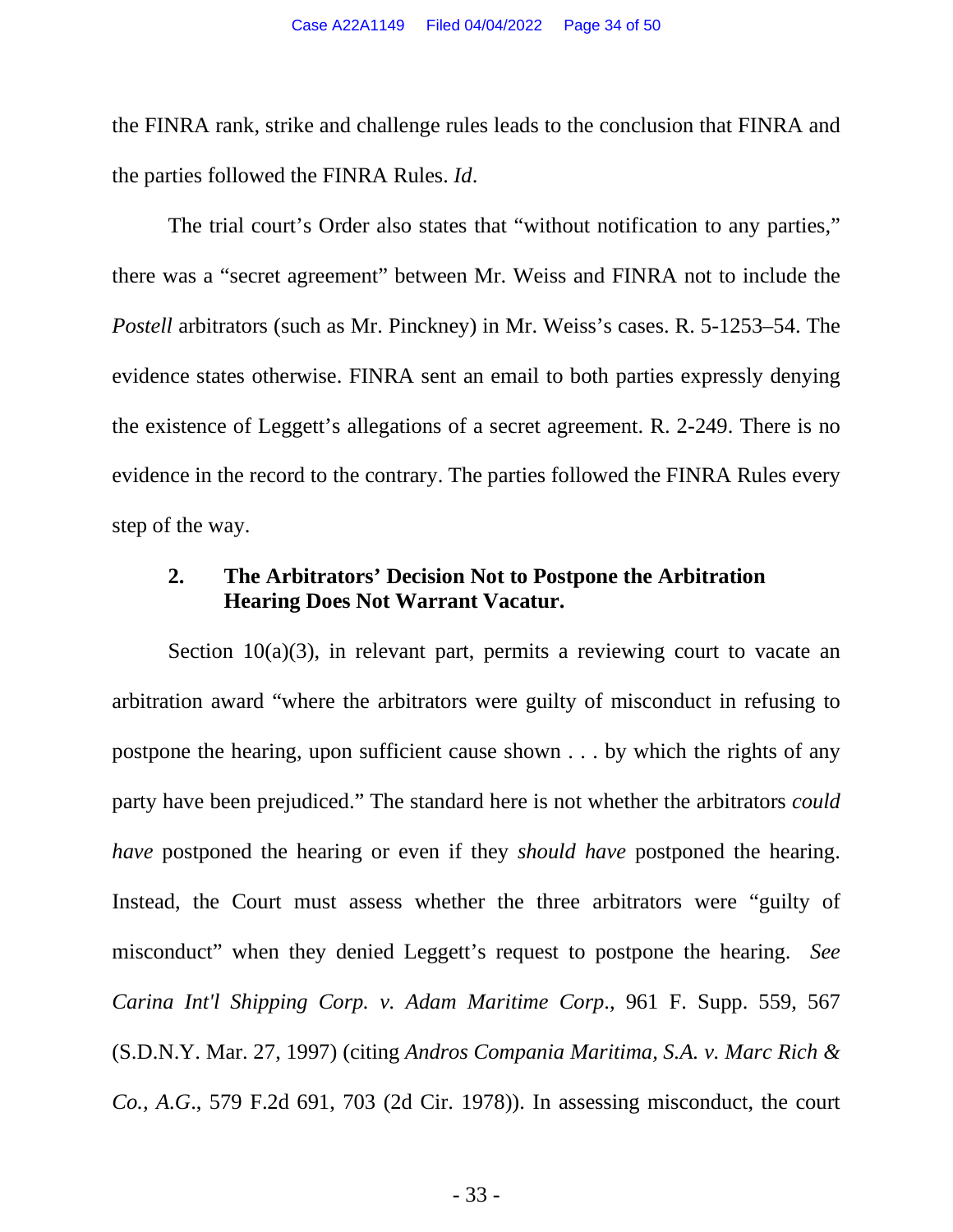<span id="page-34-3"></span><span id="page-34-2"></span><span id="page-34-0"></span>must determine whether there was any reasonable basis for not postponing the hearing. *See Scott v. Prudential Sec., Inc.*, 141 F.3d 1007, 1016 (11th Cir. 1998) ("[W]e must decide whether there was any reasonable basis for failing to postpone the hearing to receive relevant evidence" and "a mere difference of opinion between the arbitrators and the moving party as to the correct resolution of a procedural problem will not support vacatur under section 10(a)(3)."); *Johnson*, 797 F.3d at 1301 (where the Court reasoned that the party moving for vacatur must show there was no reasonable basis for the arbitrator's refusal to postpone the hearing); *Schmidt v. Finberg*, 942 F.2d 1571 (11th Cir. 1991). And even if there was no reasonable basis not to postpone the hearing, the moving party must still establish that it was prejudiced by the refusal. *Id*.; *Laws v. Morgan Stanley Dean Witter*, 452 F.3d 398, 400 (5th Cir. 2006) ("Absent even a representation that the materials [plaintiff sought additional time to review] were important to his case or that a continuance might have altered the outcome of the arbitration, we cannot conclude that [plaintiff] was deprived of a fair hearing."). FINRA Rule 12601 affords arbitrators with the discretion to postpone a hearing at the request of a party. R. 4-695.

<span id="page-34-4"></span><span id="page-34-1"></span>Here, Leggett requested that the arbitrators postpone the hearing because: (1) "the parties have continued to engage in document exchanges even through today, and counsel for both parties are still digesting literally thousands of pages of key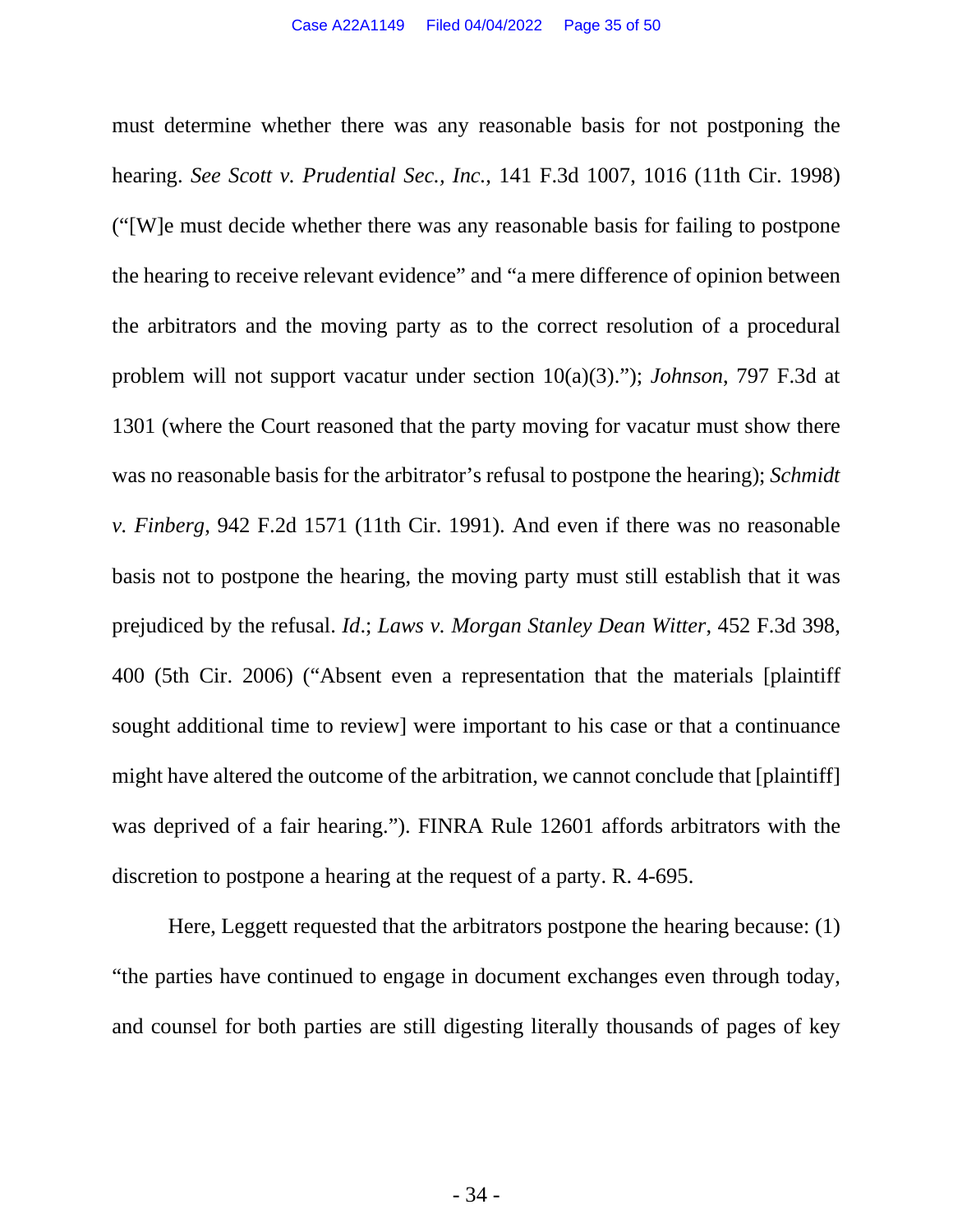documents…" and (2) "it is obvious that the hearing will not be completed in the time initially allotted." R. 4-1093.

First and foremost, Leggett ultimately received the postponement that he wanted because the hearing was continued for nine months shortly after it commenced. Therefore, Leggett was not prejudiced by the denial. He had ample time—nine months—to review the produced documents and prepare accordingly. Neither Leggett nor the trial court has identified any actual prejudice.

<span id="page-35-0"></span>Additionally, Leggett did not ask the arbitrators to state a reason(s) why they denied the request. R. 4-1118. One can infer that a delay would have been unreasonable because the case had already been pending for over a year and a half. *See Raiford v. Merrill Lynch, Pierce, Fenner & Smith, Inc*., 903 F.2d 1410, 1411– 12 (11th Cir. 1990) (explaining that a Court may rely upon inferences from the facts of a case when assessing grounds for vacatur). One can also infer that there were scheduling conflicts as to when a delayed hearing could be rescheduled since it even took nine months for the parties to reconvene the hearing after having to recess for a medical emergency.[2](#page-35-1)

The trial court concluded, without any evidentiary support, that a delay was "necessitated not by the Investors' failure to prepare but rather due to Wells Fargo's

<span id="page-35-1"></span> $2$  The medical emergency causing the Arbitrators to extend the arbitration hearing is not at issue in this case.  $R_0 - 29:11-17$ . Nor is the length of time that passed between the start of the arbitration hearing (September 24, 2018) and the restart (June 24, 2019). *Id*.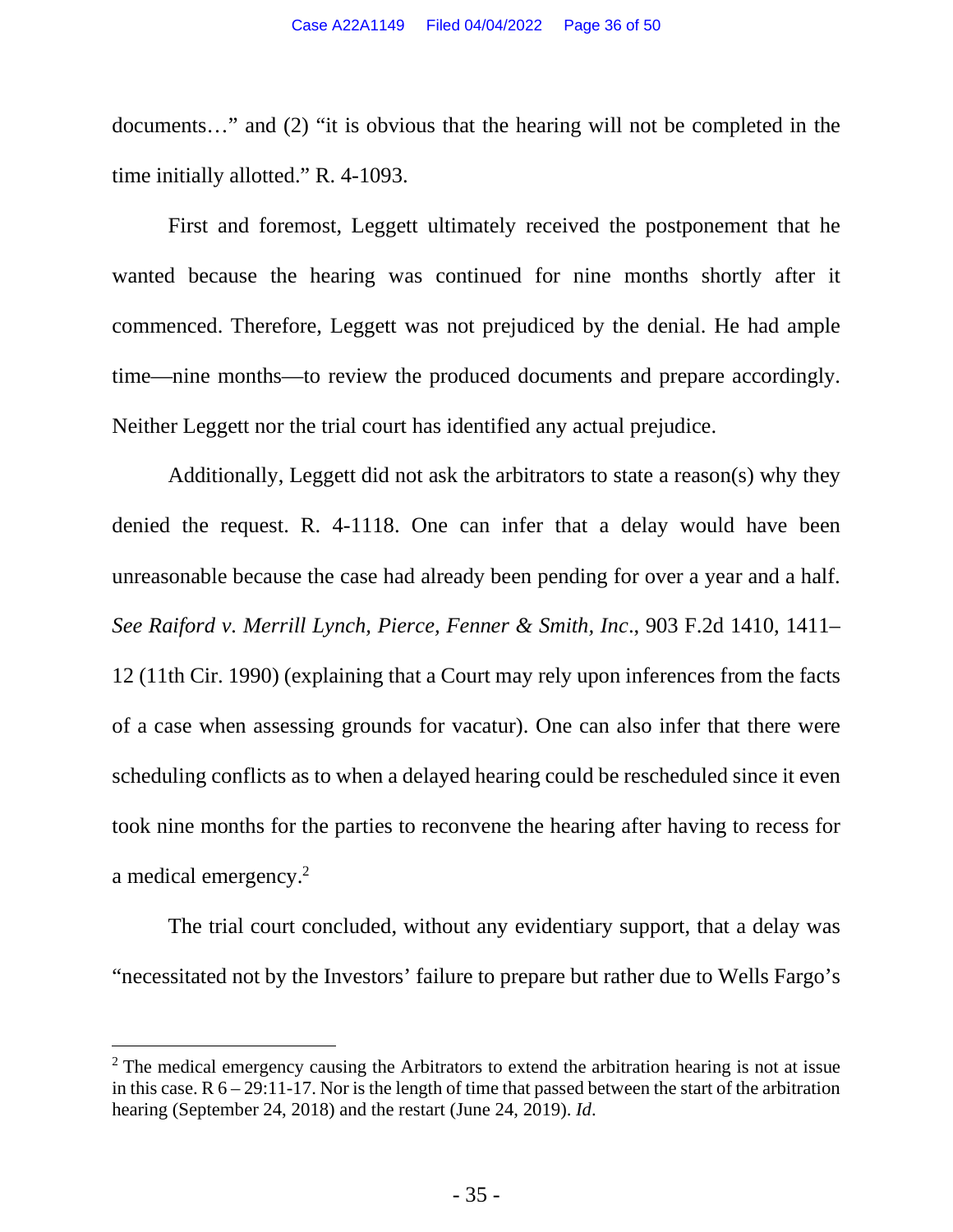late production of documents outside the time periods set forth by the FINRA Code of Arbitration Procedure." R. 5-1256. In making this statement, the trial court ignored the undisputed fact that the parties had mutually agreed to extend their document exchange deadline through September 10, 2018 and WFA produced documents on September 6, 2018 while Leggett did not produce documents until the September 10, 2018 deadline. R. 4-1075, R. 4-392.

## <span id="page-36-5"></span><span id="page-36-0"></span>**3. The Arbitrators' Refusal to Hear Certain Evidence Did Not Violate 9 U.S.C. § 10(a)(3).**

<span id="page-36-4"></span><span id="page-36-3"></span><span id="page-36-2"></span><span id="page-36-1"></span>Section 10(a)(3) further permits vacatur if the trial court determines the arbitrators, "refus[ed] to hear evidence pertinent and material to the controversy; or of any other misbehavior by which the rights of any party have been prejudiced." "[A] mere difference of opinion between the arbitrators and the moving party as to the correct resolution of a procedural problem will not support vacatur under section 10(a)(3)." *Scott*, 141 F.3d at 1016. "Arbitrators enjoy wide latitude in conducting an arbitration hearing, and they are not constrained by formal rules of procedure or evidence." *Rosensweig v. Morgan Stanley & Co., Inc*., 494 F.3d 1328, 1333 (11th Cir. 2007). "Arbitrators have substantial discretion to admit or exclude evidence. *LJL 33rd St. Assocs., LLC v. Pitcairn Props*., 725 F.3d 184, 195 (2d Cir. Jul. 31, 2013). *Rai v. Barclays Cap. Inc.*, 739 F. Supp. 2d 364, 371 (S.D.N.Y. 2010), aff'd, 456 F. App'x 8 (2d Cir. 2011) ("Section 10(a)(3)'s ground for vacating arbitration awards based on "refusing to hear evidence pertinent and material to the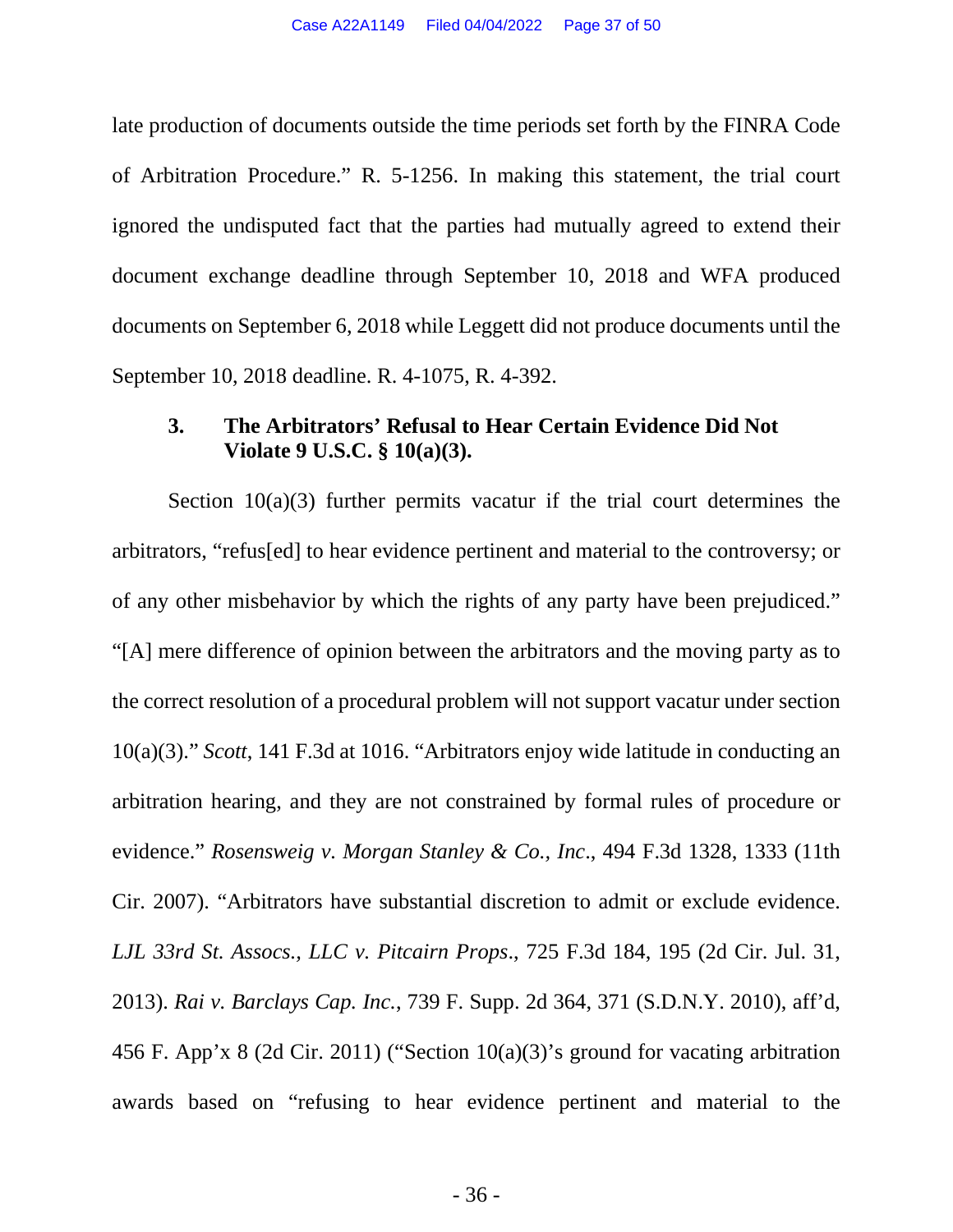<span id="page-37-4"></span><span id="page-37-1"></span>controverse" "has been narrowly construed so as not to impinge on the broad discretion afforded to arbitrators to decide what evidence should be presented."); *Aviles v. Charles Schwab & Co.*, Inc. 435 F. App'x 824, 828 (11th Cir. 2011). FINRA Rule 12604 affirms that "[t]he panel will decide what evidence to admit" and "[t]he panel is not required to follow state or federal rules of evidence." A court "may vacate an arbitrator's award under 9 U.S.C.  $\S$  10(a)(3) only if the arbitrator's refusal to hear pertinent and material evidence prejudices the rights of the parties and denies them a fair hearing." *Robbins v. Day*, 954 F.2d 679, 685 (11th Cir. 1992). FINRA Rule 12514(c) allows the panel to exclude witnesses that have not been identified in advance of the hearing. R. 4-693.

<span id="page-37-3"></span>Here, Leggett claims that the arbitrators' denial of two of Leggett's evidentiary requests was improper. R. 5-1256-58.

#### <span id="page-37-2"></span><span id="page-37-0"></span>A. The Schwab representative

First, after Leggett's own expert provided testimony revealing that Leggett had been untruthful in response to a question from one of the arbitrators concerning Leggett's trading activities, Leggett's counsel told the arbitrators that the Charles Schwab representative's testimony was needed to rebut the testimony of his own expert witness. Leggett had not disclosed this Charles Schwab representative as a potential witness in a timely manner. Put bluntly, Leggett asked the Panel to allow the testimony of an undisclosed witness at the Arbitration hearing to impeach his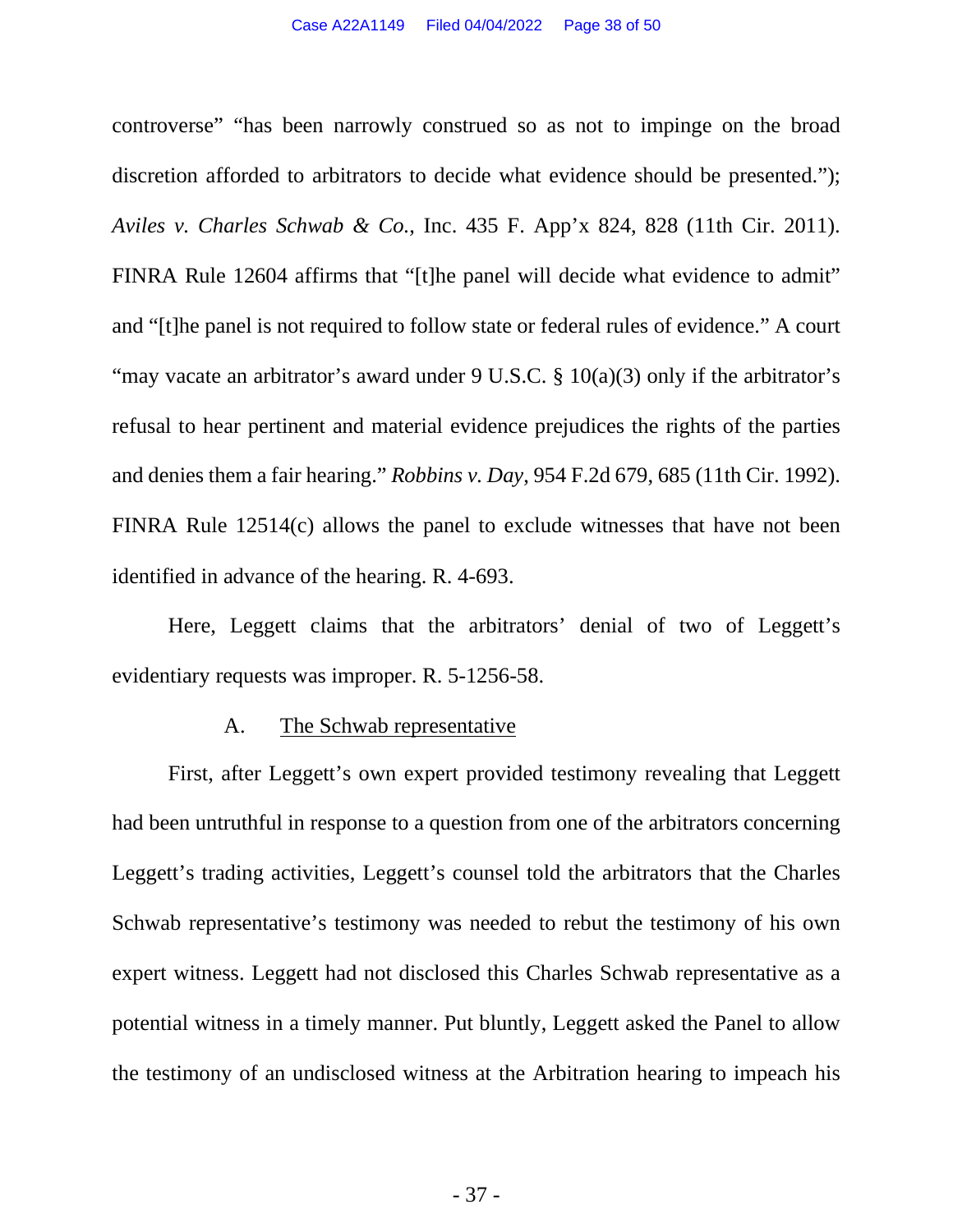<span id="page-38-0"></span>own expert witness. The arbitrators properly exercised their discretion by not admitting the testimony and deeming it to be cumulative and irrelevant. *Rai*, 739 F. Supp. 2d 364 at 371-72 (arbitrators must be given discretion to determine the admission of evidence that would be cumulative).

<span id="page-38-1"></span>Leggett's explanation as to the alleged significance of this witness further reveals a lack of prejudice. *See Robbins*, 954 F. 2d at 685. Indeed, there can be no finding of prejudice because Leggett made no proffer concerning the impact of not having testimony from the Charles Schwab representative nor did Leggett recall Mr. Leggett to impeach the expert or provide clarity on the lies Mr. Leggett told to the panel.

The Order again resorts to improper conjecture and second guessing the arbitrators. R. 5-1256-57. The Order describes an arbitrator's alleged "close personal relationship" with the Charles Schwab representative and makes an unfounded, unsupported accusation that excluding the testimony was "undoubtedly influenced by the possibility that the appearance of the witness would require one of the three Arbitrators to recuse himself." R. 5-1258. This is wholly unsupported in the record. The arbitrators never said anything close to the trial court's speculative statement. The arbitrators simply stated that the testimony would have been irrelevant and cumulative.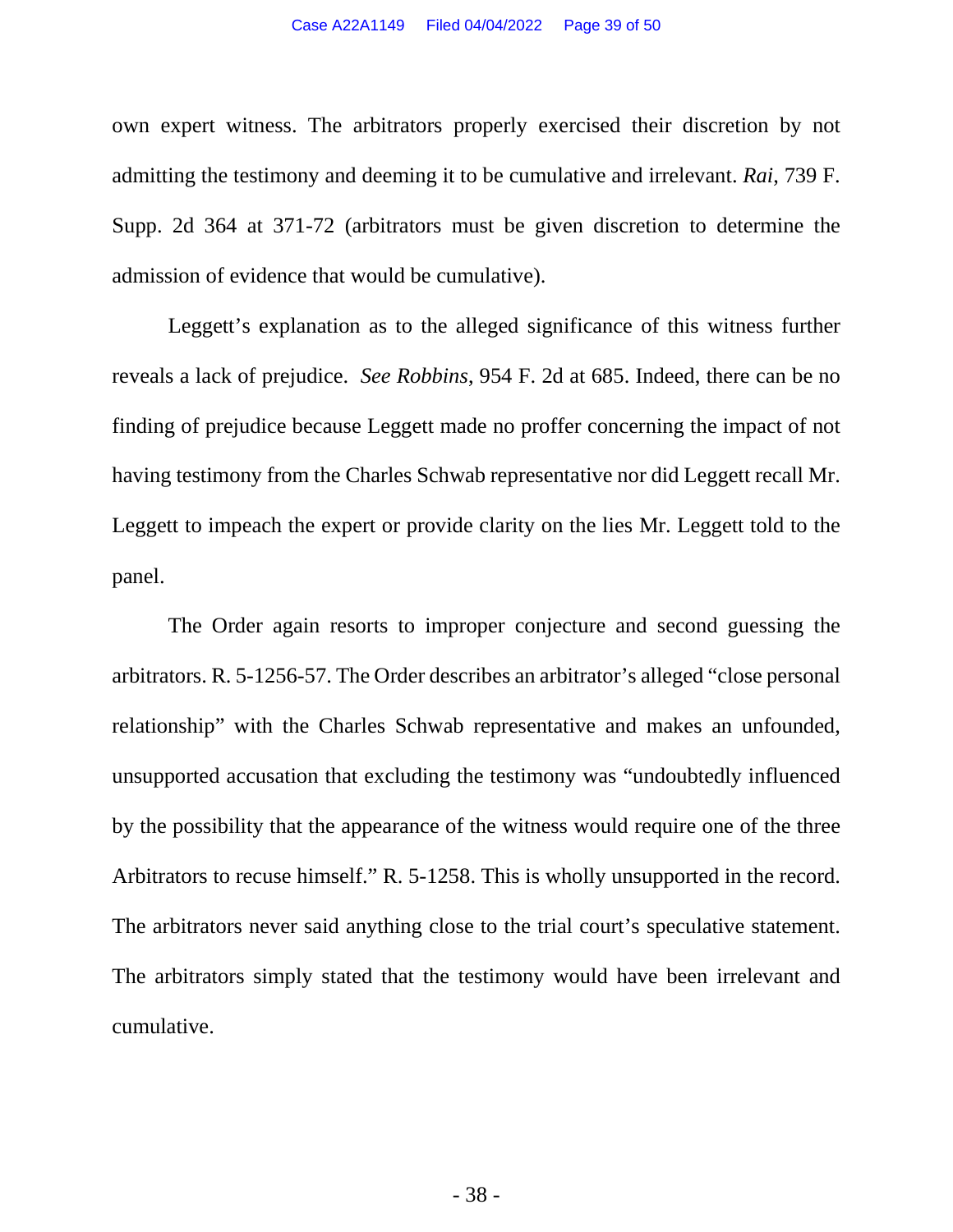#### <span id="page-39-0"></span>B. The questioning of Klouda.

Second, the arbitrators also limited Leggett's line questioning for WFA expert witness, Mr. Klouda. Mr. Klouda created a summary chart of solicited and unsolicited trades at the arbitrators' request. R. 4-1127-30. The chart summarized evidence that was already in the record. *Id*. at 674. During Leggett's cross examination of Mr. Klouda, the arbitrators limited Leggett's cross examination to authenticating the chart of solicited and unsolicited trades. R. 5-1241. This decision was in the arbitrators' discretion and not grounds for vacatur under Section 10(a)(3). *Pitcairn Props*., 725 F.3d at 195.

<span id="page-39-3"></span>In addition, there is no evidence that the limited cross-examination prejudiced Leggett. And the Order simply states that the line of questioning was omitted with no legal application as to why the omission was an error. R. 5-1258. That is not nearly enough to warrant vacatur of an arbitration award. *See Cat Charter, LLC*, 646 F.3d at 842–43.

### <span id="page-39-2"></span><span id="page-39-1"></span>**4. The Arbitration Award Was Not Procured by Fraud in Violation of 9 U.S.C. § 10(a)(1).**

Section  $10(a)(1)$ , in relevant part, permits a reviewing court to vacate an arbitration award in the exceedingly rare circumstance "where the award was procured by corruption, fraud, or undue means." The Eleventh Circuit applies a three-part test to review whether a party procured an award by fraud: (1) "the movant must establish the fraud by clear and convincing evidence;" (2) "the fraud must not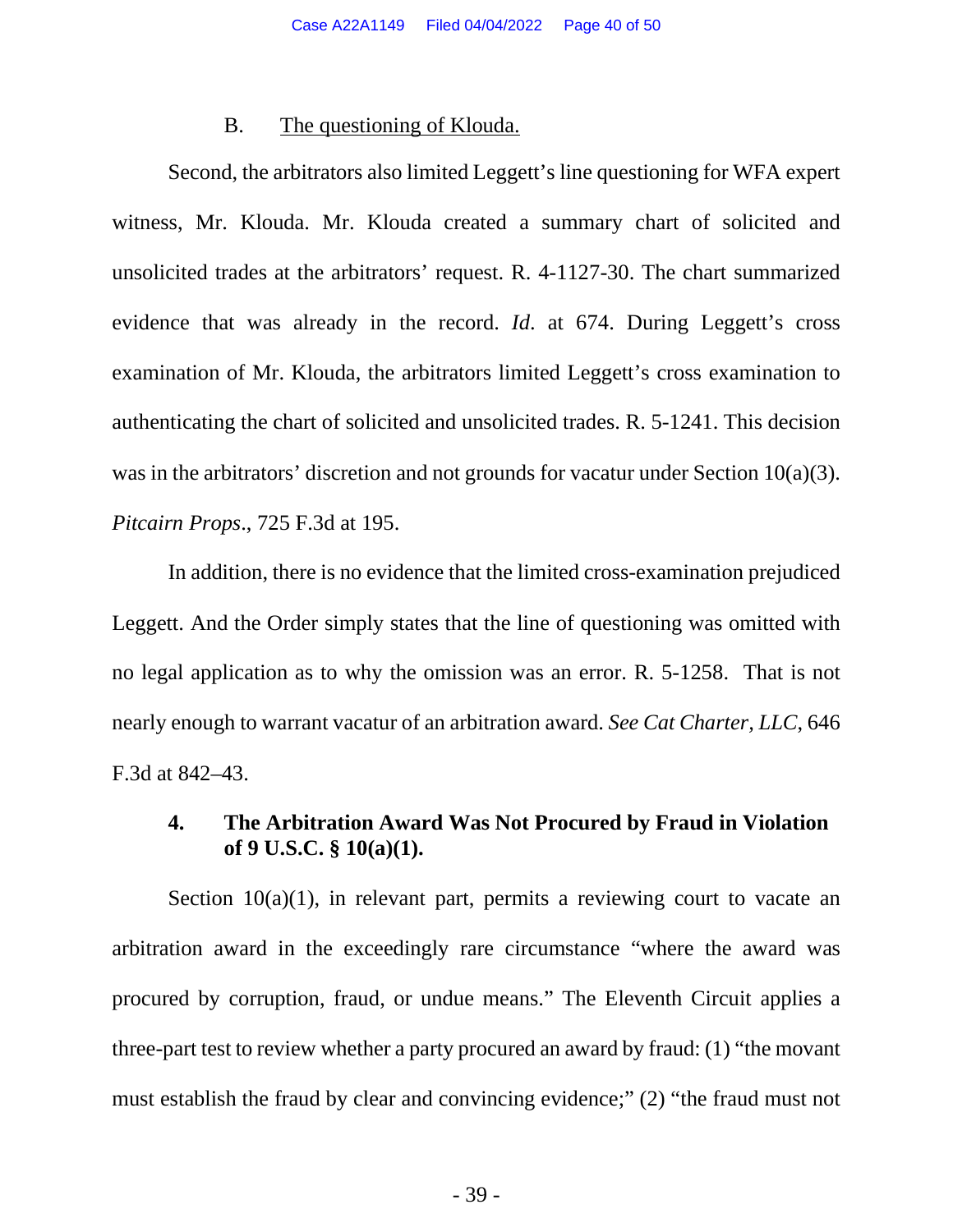<span id="page-40-1"></span>have been discoverable upon the exercise of due diligence prior to or during the arbitration"; and (3) the fraud must be "materially related to an issue in the arbitration." *Bonar v. Dean Witter Reynolds, Inc*., 835 F.2d 1378, 1383 (11th Cir. 1988). Leggett argues, and the trial court agreed, that the alleged fraud was based upon: (1) alleged "perjured" testimony of Mr. McKelvey; (2) Mr. Weiss's alleged "misrepresentation of the record" when he was simply objecting to questions by opposing counsel and correcting the record; and (3) the date of the production of WFA's policies and procedures on text messaging. R. 5-1258–61. Each argument lacks merit as explained below.

# <span id="page-40-0"></span>A. Jacob McKelvey's testimony was not perjury and did not amount to a violation of  $9$  U.S.C.  $§$  10(a)(1).

The trial court's determination concerning Mr. McKelvey's testimony is based upon the faulty conclusion that Mr. McKelvey's testimony in June 2019 changed from his September 2018 testimony. R. 5-1259. But the court could not have assessed whether the testimony amounted to perjury because there is no record of Mr. McKelvey's September 2018 testimony. The Order cites alleged September 2018 testimony from a transcript of the FINRA hearing; however, this testimony is nowhere in the record and only appears, for the first time, in the trial court's Order which Leggett's counsel drafted, and the court rubberstamped, without verifying its accuracy in the record. *See* R. 5-1242. Therefore, it is not possible to compare the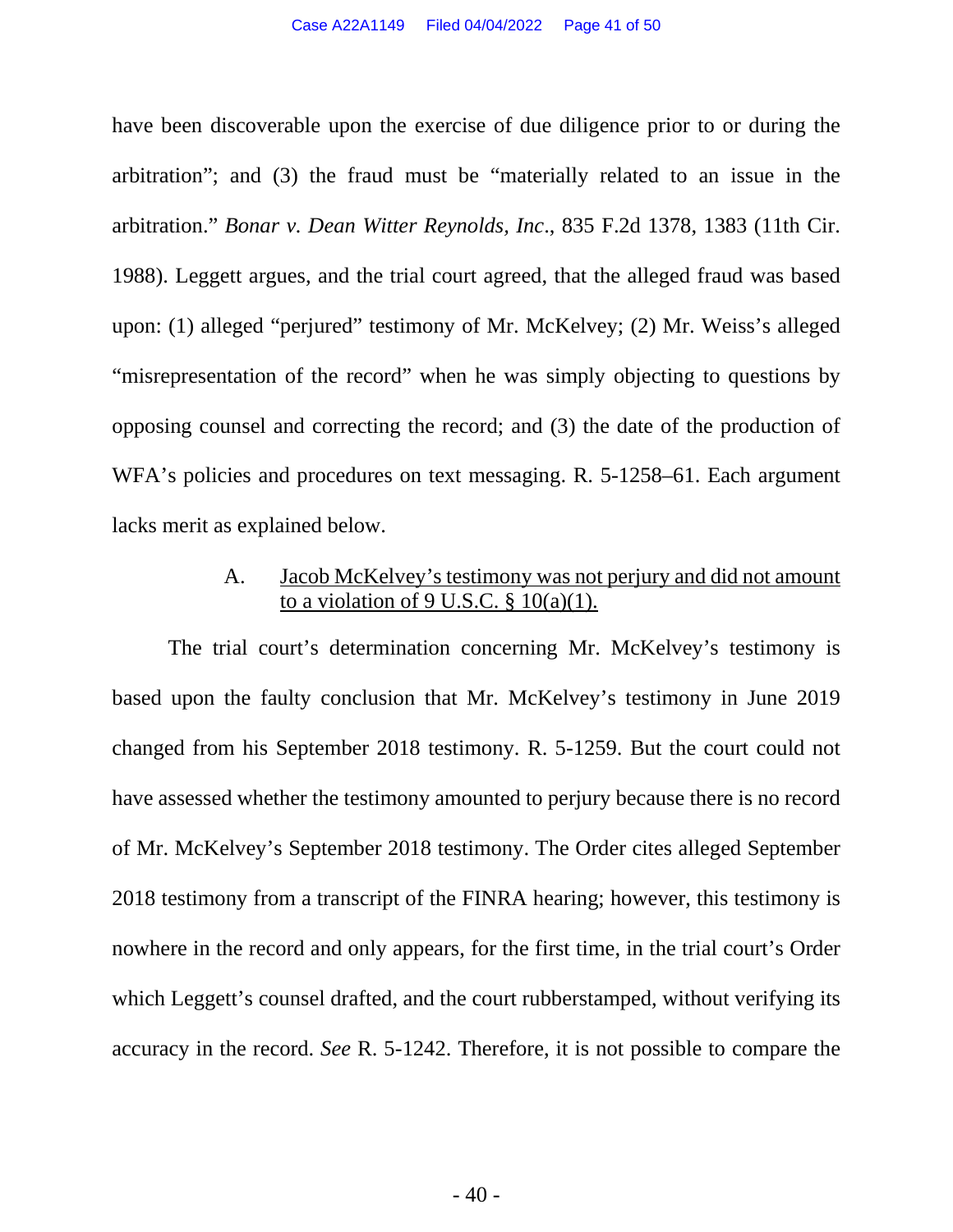September 2018 testimony with the June 2019 testimony and, as a result, Leggett could not establish fraud by clear and convincing evidence.

Although the September 2018 testimony has never been in the trial court's record, the Order concludes that Mr. McKelvey materially changed his September 2018 testimony in June 2019. R. 5-1259. This portion of the Order casts a shining light on the significant problems with the entire Order. Leggett's counsel drafted the Order and made these sort of false, misleading, or unsupported statements throughout. The trial court judge adopted the Order as drafted by Leggett's counsel almost verbatim without correcting the false, misleading, and unsupported statements.

<span id="page-41-1"></span><span id="page-41-0"></span>Furthermore, Mr. McKelvey's alleged testimony does not amount to perjury even if the recitation of the September 2018 testimony in the Order drafted by Leggett's counsel is accurate. The trial court adopts Leggett's argument that perjury is McKelvey's act of making an affirmative statement about WFA's policies on text messages in September 2018, and then stating that he did not recall his September 2018 testimony. R. 5-1242–45, 1258–61. But "[c]ontradictions and changes in a witness's testimony alone do not constitute perjury," and, in this case, the trial court undertook no effort to describe how the testimony constitutes perjury. *Tapia v. Tansy*, 926 F.2d 1554, 1563 (10th Cir. 1991); *Petrick v. Thornton*, 2014 U.S. Dist. LEXIS 166694, \*41-42, 2014 WL 6626838 (M.D.N.C. Nov. 21, 2014) (holding that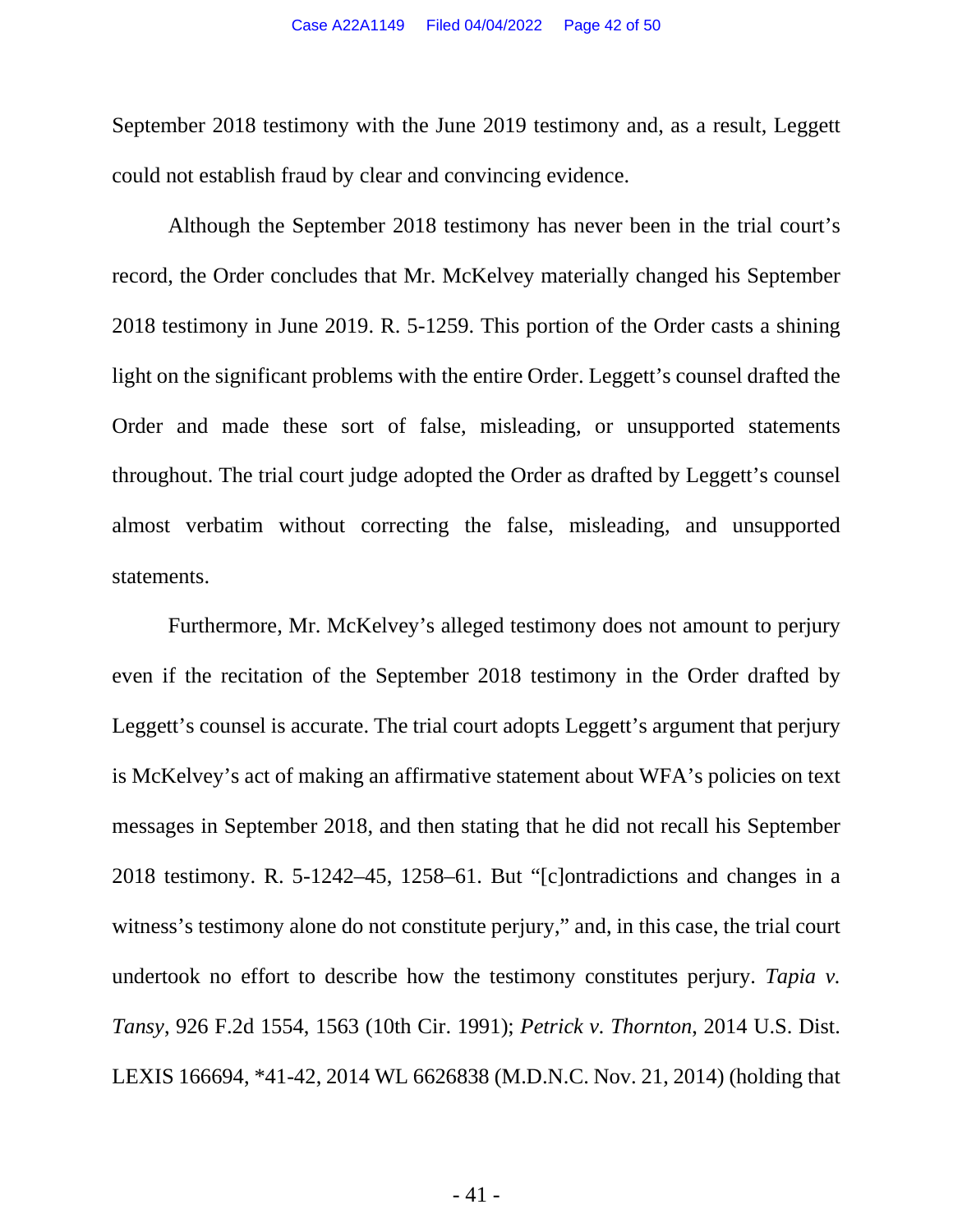"to the extent McNeill 'changed' his testimony, he did so in a manner fully consistent with good-faith clarification."). Thus, the allegedly perjured testimony does not amount to perjury at all, let alone testimony sufficient to warrant vacatur.

<span id="page-42-3"></span><span id="page-42-2"></span>Also, there is no clear and convincing evidence of fraud through the alleged perjury. *Travelers Indem. Co. v. Gore*, 761 F.2d 1549, 1552 (11th Cir. 1985) ("Fraud on the court is therefore limited to the more egregious forms of subversion of the legal process, . . . those we cannot necessarily expect to be exposed by the normal adversary process." (quoting *Great Coastal Express v. Bhd. of Teamsters*, 675 F.2d 1349, 1357 (4th Cir. 1982))); *see also O'Rear v. Am. Family Life Assur. Co. of Columbus*, 817 F. Supp. 113, 115 (M.D. Fla. 1993) ("Bare statements that evidence of perjury exists do not constitute clear and convincing evidence."). "Perjury constitutes fraud on the court only in special situations, such as when an officer of the court commits the perjury or the perjury prevents a critical issue or piece of evidence from coming before the court." *Myser v. Tangen*, 2015 U.S. Dist. LEXIS 14030, \*14 (D. Wash. Feb. 15, 2015).

<span id="page-42-1"></span><span id="page-42-0"></span>And even if fraud had existed, the two additional *Bonar* requirements are absent. *See Bonar*, 835 F.2d at 1383 (which requires discovery of the fraud upon the exercise of due diligence prior to or during the arbitration and that the fraud must materially relate to an issue in the arbitration). The alleged fraud here would have been discovered during the arbitration through the evidentiary process. Indeed,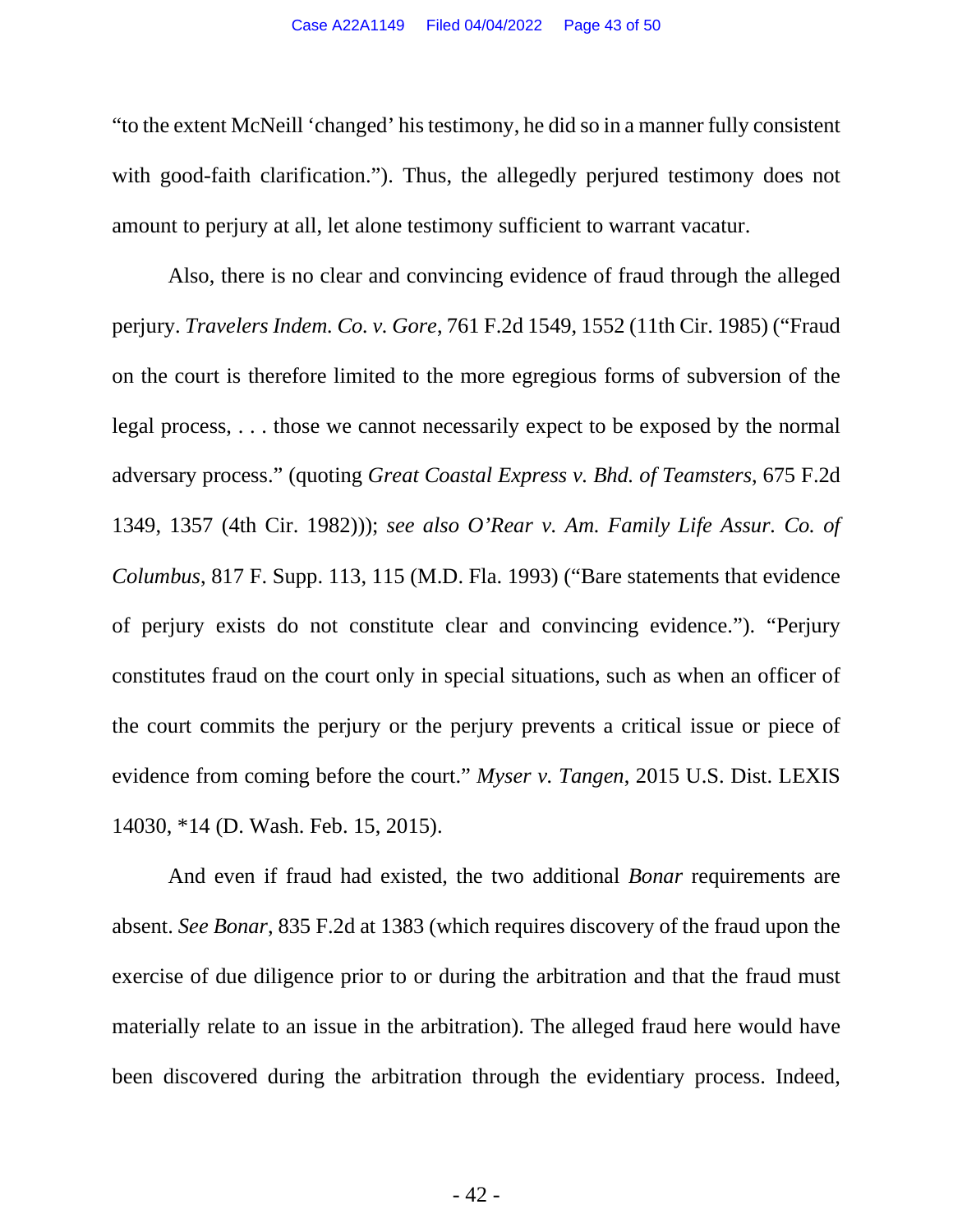according to Leggett, Leggett discovered the fraud during the cross-examination. Plus, the alleged fraud did not materially relate to an issue in the arbitration. The case was not about WFA's corporate text message policy or the number of trades that were solicited or unsolicited. The case was about whether WFA advised Leggett on the investments in question or whether Leggett made the decisions on his own (a topic upon which the panel found Leggett to be wholly unbelievable). R. 4-439–40.

# <span id="page-43-0"></span>B. Mr. Weiss's statements did not amount to a violation of 9 U.S.C.  $§ 10(a)(1).$

The court further concluded that Mr. Weiss suborned perjury when Mr. Weiss had simply objected to the fact that Leggett's counsel had misstated Mr. McKelvey's September 2018 testimony during Mr. McKelvey's June 2019 cross-examination. R. 5 at 1245, 1259–61. Given that there is no record before this Court of the September 2018 testimony, and hence no point of comparison for the court to assess an allegation of perjury, it necessarily follows that there is no evidence in the record that would have allowed the trial court to assess whether Mr. Weiss's objections were tantamount to suborning perjury.

The Order nonetheless accuses Mr. Weiss of "insert[ing] himself as a fact witness and purport [ing] to testify to the Panel himself to support the changed story." R. 5-1259–60. That is not the case. Mr. Weiss was simply objecting to Leggett's counsel's apparent mischaracterizations of the prior testimony in his role as WFA's counsel. In making its conclusions, not only did the trial court fail to cite to evidence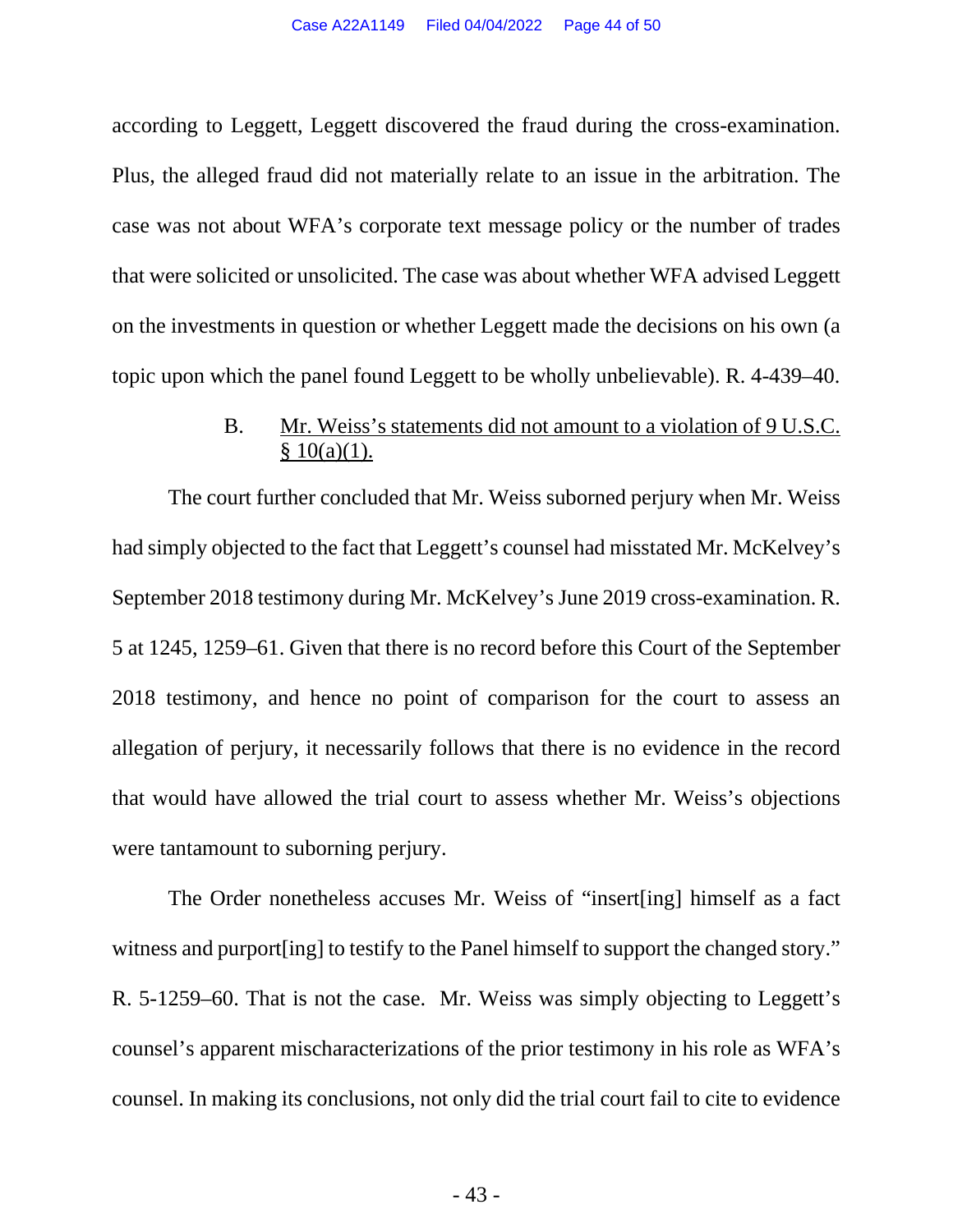<span id="page-44-1"></span>in the record, it failed to take the more informal nature of arbitration proceedings into consideration with respect to objections. FINRA Rule 12604 even states the "[t]he panel is not required to follow state or federal rules of evidence." R. 4-696– 97. Equally important, the arbitrators would have fully understood that Mr. Weiss was speaking as an advocate, not a fact witness, and they would have factored his role in when considering his statements.

<span id="page-44-0"></span>Moreover, Mr. Weiss's objections were not even material to the arbitration. Indeed, Leggett never attempted to argue or demonstrate how these interjections were material to the outcome or prejudicial. The Order nonetheless oddly concludes that "[t]he relevance of this testimony cannot be understated" and that the "Arbitrators were clearly misled" with no plausible explanation as to how they were allegedly misled. R. 5-1260. Even more bizarre is the fact that the Order cites the Arbitration Award's holding that "the Panel finds that neither Respondent Pickett nor Non-Party McKelvey engaged in any wrongful conduct" as evidence of having been misled. R. 5-1260. This statement amounts to a blatant substitution of the trial court's judgment for that of the three arbitrators. The mere fact that the arbitrators found that WFA's witnesses were credible (and Leggett not to be credible) does not lead to the conclusion that the arbitration panel was tricked into such a belief. The trial court's act of second guessing the credibility judgment by the arbitration panel is improper. *NF&M Corp. v. United Steelworkers of Am.*, 524 F.2d 756, 759 (3d Cir.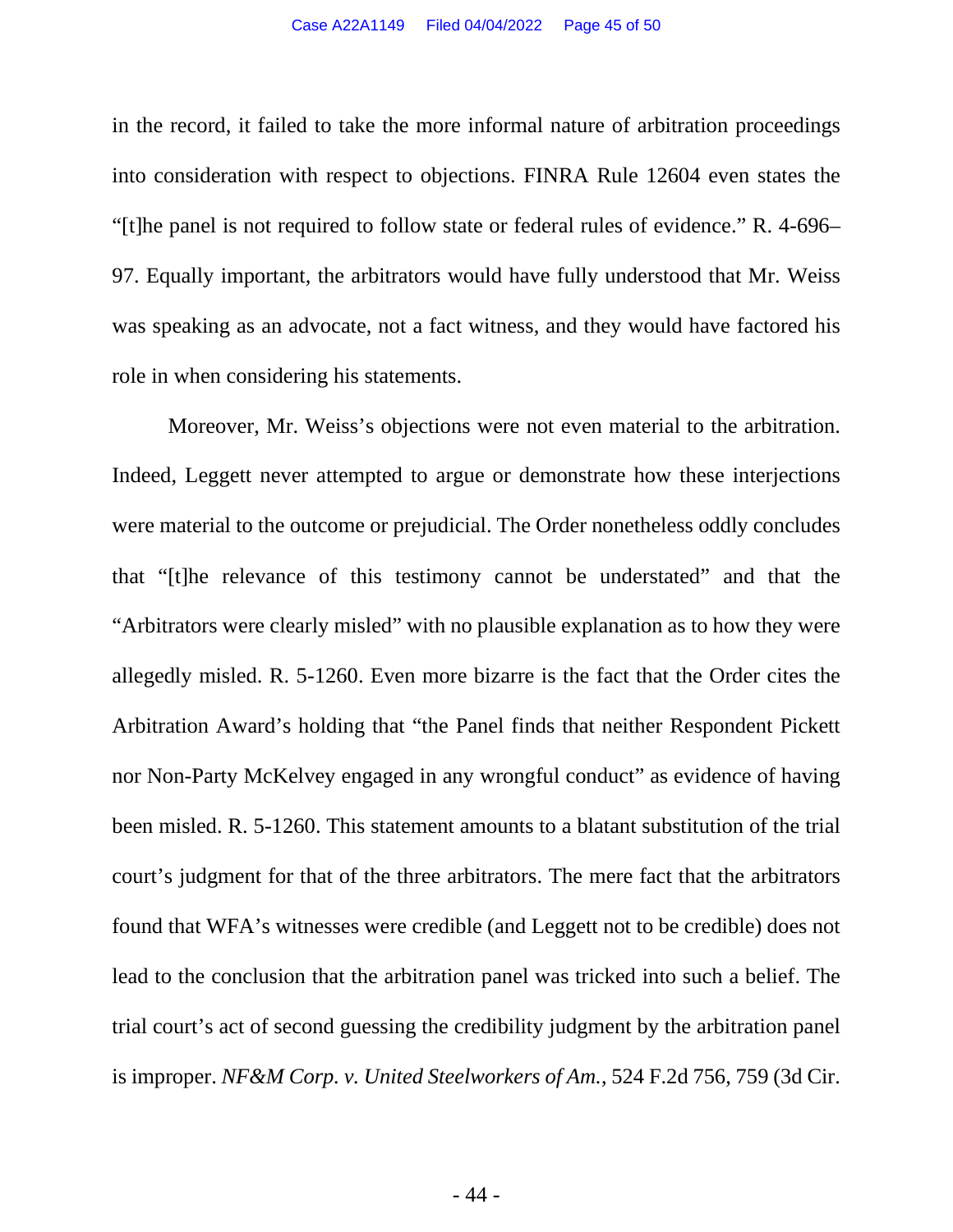1975) ("Further, a court is precluded from overturning an award for errors in assessing the credibility of witnesses, in the weight accorded their testimony, or in the determination of factual issues.").

And even if Mr. Weiss's objections were inappropriate, they were certainly known and discoverable to opposing counsel at the time of the Arbitration hearing as they were made in real time, prohibiting any and all subsequent claims under Eleventh Circuit precedent. *See Bonar*, 835 F.2d at 1383 ("the fraud must not have been discoverable upon the exercise of due diligence prior to or during the arbitration").

# <span id="page-45-1"></span><span id="page-45-0"></span>C. The timing of appellants' exchange of Wells Fargo's Text Messaging Policies and Procedures did not amount to a violation of 9 U.S.C. § 10(a)(1).

The Order next states that WFA had "stonewalled producing" WFA's text message policies and this alleged act amounted to fraud on the panel. R. 5-1260– 1261. But Leggett did not ask for WFA's text message policies until more than nine months after discovery had closed and just a few days before closing arguments. *Id*.; R. 4-397. Given this delay, WFA was within its right to resist the request, but instead provided the policies to Leggett a mere three days after Leggett had requested them. *Id.* Accordingly, the purported "fraud" of providing the text message policies was discoverable upon the exercise of due diligence prior to or during the arbitration, and the purported "fraud" of providing the policies did not materially relate to an issue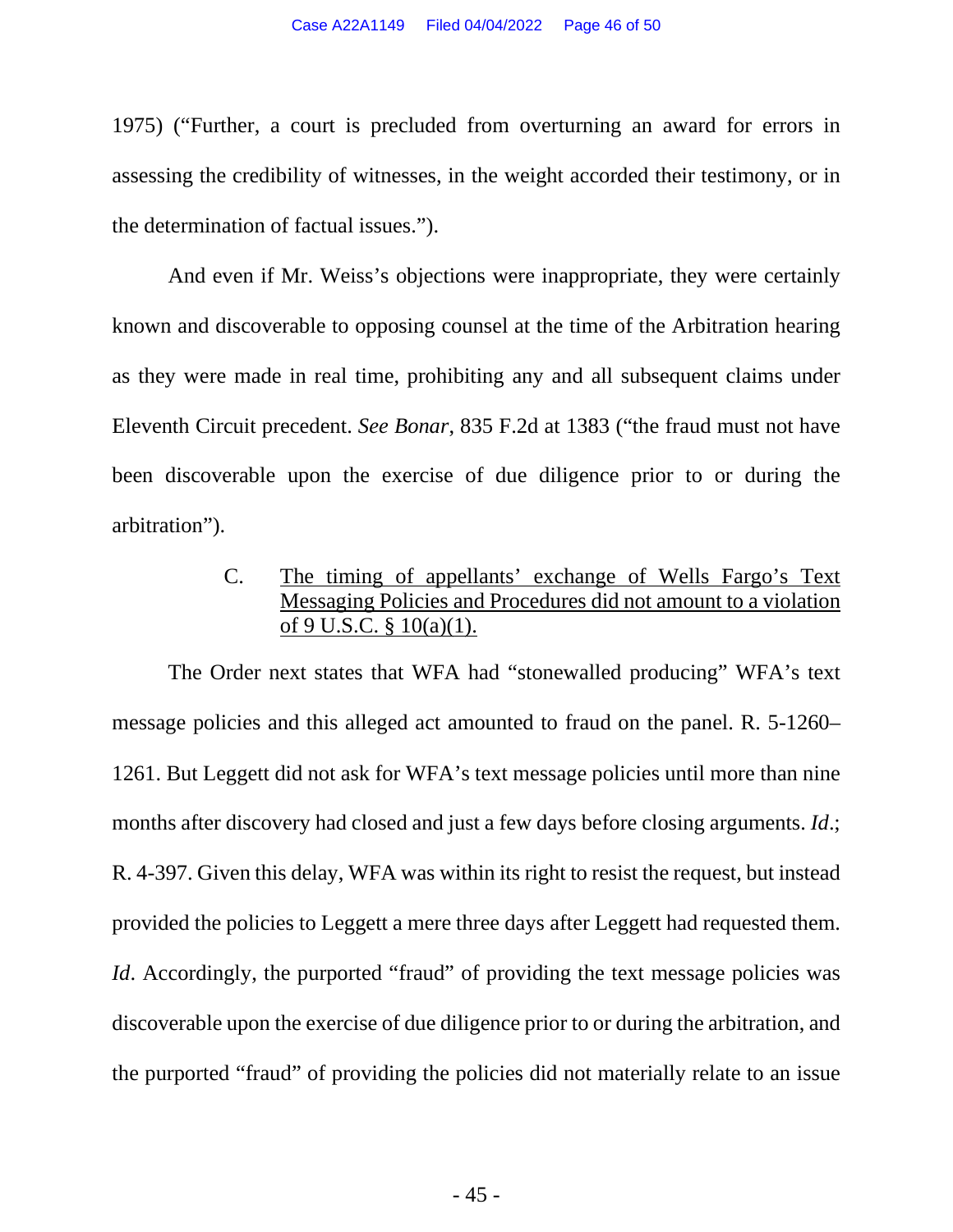in the arbitration. In fact, Leggett's counsel did nothing with the text messaging policies after he received them.

As stated above, there was no evidence of stonewalling in the record. Leggett did not request the documents until after discovery closed and WFA produced it within three days<sup>[3](#page-46-5)</sup>. Leggett did not ask the arbitrators to hold the record open for consideration of the document when it was produced and did not use the document, which further demonstrates the lack of this document's importance.

# <span id="page-46-2"></span><span id="page-46-0"></span>**5. Determining the Cost and Fees Award Did Not Violate 9 U.S.C. § 10(a)(3)**

<span id="page-46-3"></span>"Only if the arbitrator acts outside the scope of his contractually delegated authority. . . may a court overturn his determination." *Sutter*, 569 U.S. at 569 (2013). FINRA Rule 12212 gives the Arbitrators broad authority to issue sanctions including "[a]ssessing monetary penalties payable to one or more parties," "[a]ssessing postponement and/or forum fees," and "[a]ssessing attorneys' fees, costs and expenses." R. 4-686. Moreover, as the court held in *Marshall & Co*., "arbitrators have the power to award attorneys' fees pursuant to the 'bad faith' exception to the American Rule." *Marshall & Co., Inc v. Duke*, 941 F. Supp. 1207, 1213 (N.D. Ga. 1995), aff'd, 114 F.3d 188 (11th Cir. 1997). Given the Arbitrators' findings that Leggett lied about material elements of the case and that the case was without merit

<span id="page-46-5"></span><span id="page-46-4"></span><span id="page-46-1"></span><sup>&</sup>lt;sup>3</sup> Rule 12507 of the FINRA Rules provides parties with 60 days to respond to document requests.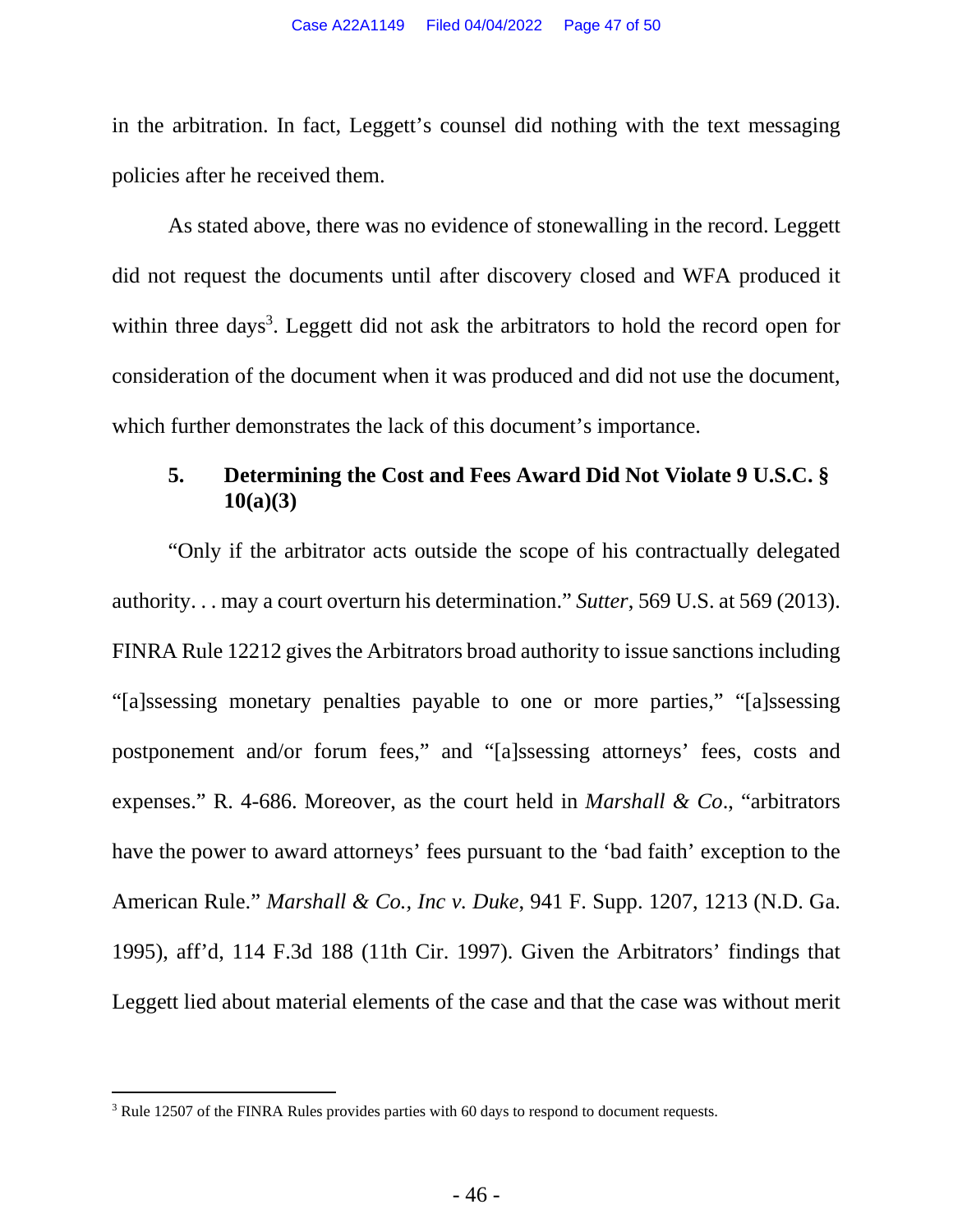and false, it is reasonable to conclude that the costs and fees against Leggett were meant as a permissible sanction under FINRA Rule 12212.

#### **CONCLUSION**

For the foregoing reasons, Appellants respectfully request that the Court reverse the trial court's Order and instruct the trial court to enter judgment in favor of Appellants confirming the Award. In the alternative, as a result of the Order's explicit reliance upon evidence not in the record before the trial court, the Court should vacate the Order and remand for the trial court to consider the parties' motions in a manner consistent with the Court's instructions.

Respectfully submitted, this 4th day of April, 2022.

### TROUTMAN PEPPER HAMILTON SANDERS LLP

#### */s/ Harold D. Melton*

Harold D. Melton, GA Bar No. 501570 Keith J. Barnett, GA Bar No. 142340 Kimberly D. Eason, GA Bar No. 428618 600 Peachtree Street, N.E., Suite 3000 Atlanta, GA 30308-2216 T: 404.885.3000 F: 404.885.3900 E: harold.melton@troutman.com E: keith.barnett@troutman.com E: Kimberly.eason@troutman.com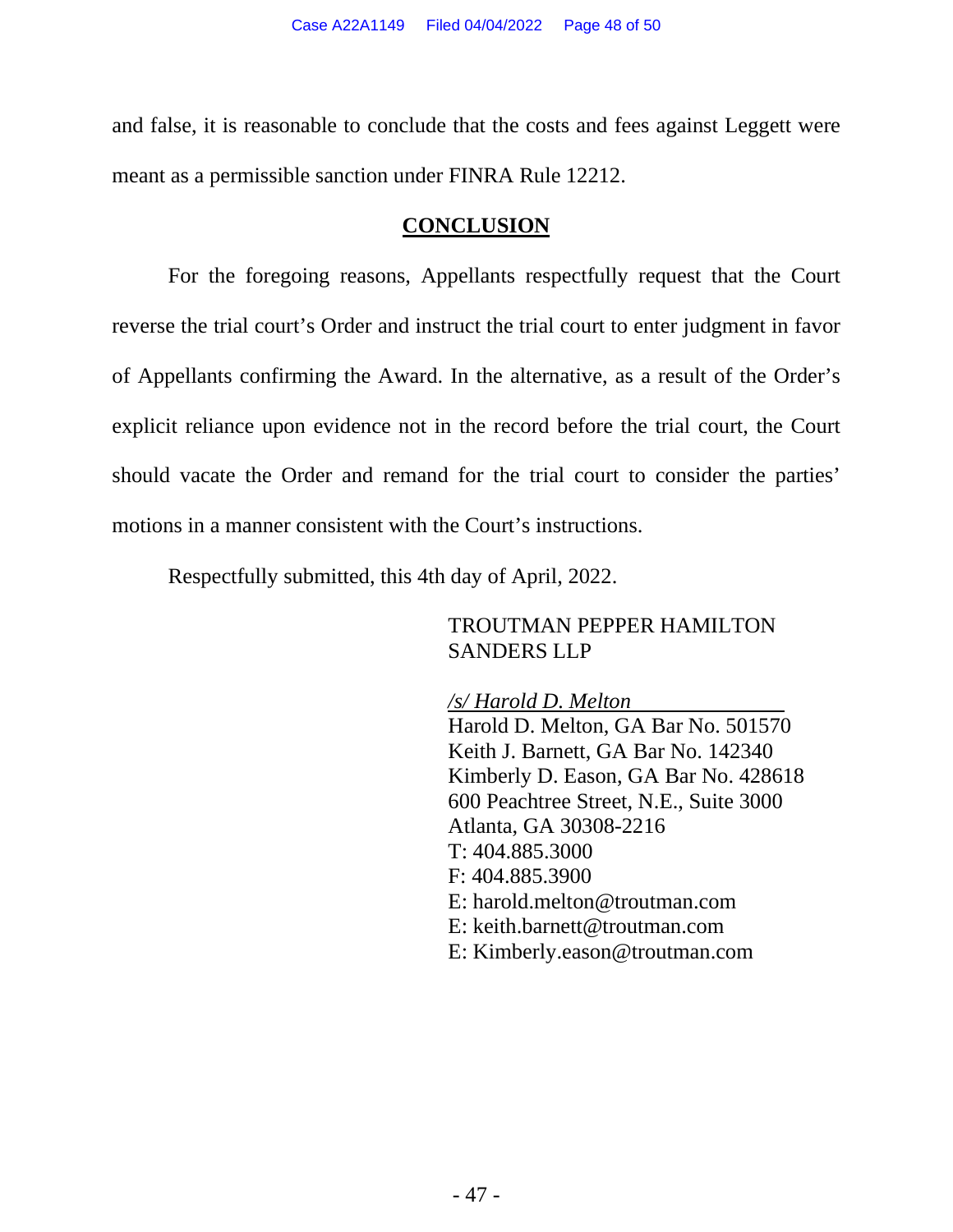# **CERTIFICATION**

This submission exceeds the word count limit imposed by Rule 24. On April 4, 2022, the Court approved Appellants' request for a word count limit extension to 10,000 words. Beginning at Part One, this submission does not exceed 10,000 words.